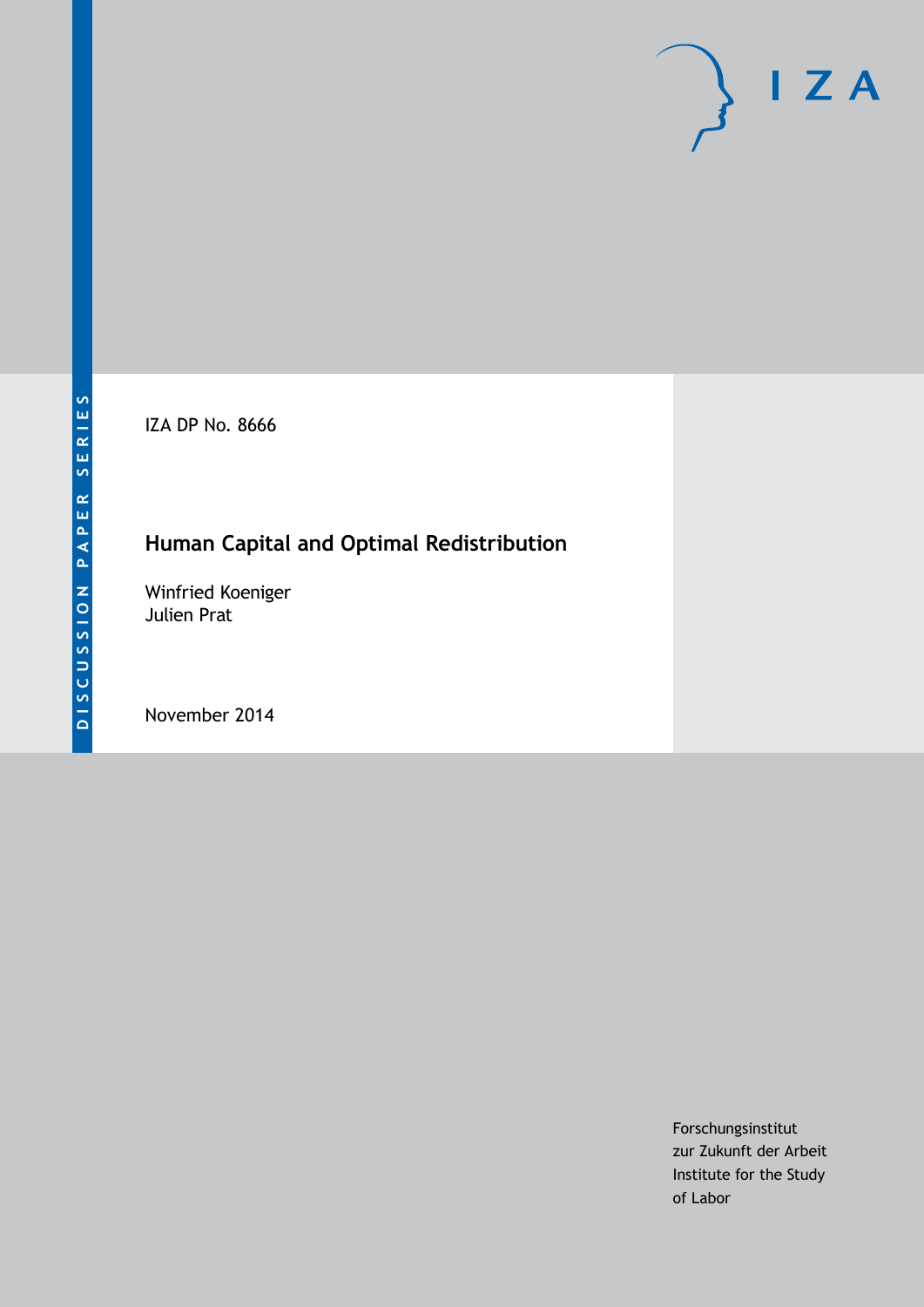# **Human Capital and Optimal Redistribution**

### **Winfried Koeniger**

*University of St.Gallen (SEW-HSG), CEPR, CFS and IZA*

### **Julien Prat**

*CNRS (CREST), CEPR, CESifo and IZA*

### Discussion Paper No. 8666 November 2014

IZA

P.O. Box 7240 53072 Bonn Germany

Phone: +49-228-3894-0 Fax: +49-228-3894-180 E-mail: [iza@iza.org](mailto:iza@iza.org)

Any opinions expressed here are those of the author(s) and not those of IZA. Research published in this series may include views on policy, but the institute itself takes no institutional policy positions. The IZA research network is committed to the IZA Guiding Principles of Research Integrity.

The Institute for the Study of Labor (IZA) in Bonn is a local and virtual international research center and a place of communication between science, politics and business. IZA is an independent nonprofit organization supported by Deutsche Post Foundation. The center is associated with the University of Bonn and offers a stimulating research environment through its international network, workshops and conferences, data service, project support, research visits and doctoral program. IZA engages in (i) original and internationally competitive research in all fields of labor economics, (ii) development of policy concepts, and (iii) dissemination of research results and concepts to the interested public.

<span id="page-1-0"></span>IZA Discussion Papers often represent preliminary work and are circulated to encourage discussion. Citation of such a paper should account for its provisional character. A revised version may be available directly from the author.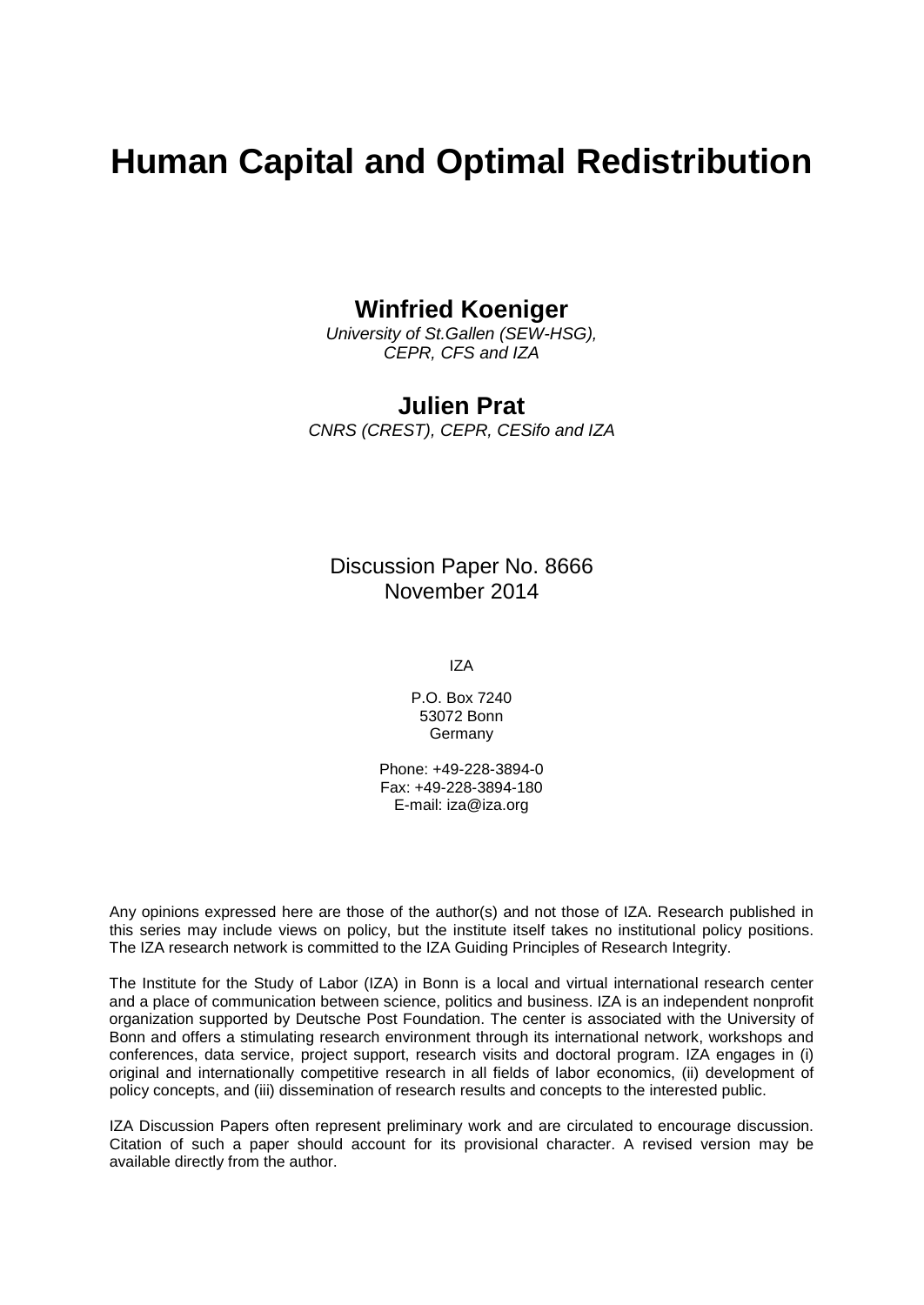IZA Discussion Paper No. 8666 November 2014

## **ABSTRACT**

## **Human Capital and Optimal Redistribution[\\*](#page-1-0)**

We characterize optimal redistribution in a dynastic family model with human capital. We show how a government can improve the trade-off between equality and incentives by changing the amount of observable human capital. We provide an intuitive decomposition for the wedge between human-capital investment in the laissez faire and the social optimum. This wedge differs from the wedge for bequests because human capital carries risk: its returns depend on the non-diversifiable risk of children's ability. Thus, human capital investment is encouraged more than bequests in the social optimum if human capital is a bad hedge for consumption risk.

JEL Classification: E24, H21, I22, J24

Keywords: human capital, optimal taxation

Corresponding author:

Winfried Koeniger Swiss Institute for Empirical Economic Research University of St.Gallen Varnbüelstr. 14 CH-9000 St.Gallen **Switzerland** E-mail: [winfried.koeniger@unisg.ch](mailto:winfried.koeniger@unisg.ch)

\* We are grateful to Emmanuel Farhi and Iván Werning for making the code used in Farhi and Werning (2013) available, and to Carlo Zanella for excellent research assistance. We thank Robert Gary-Bobo, Marek Kapička, Etienne Lehmann, Jean-Baptiste Michau, Dominik Sachs, Josef Zweimüller as well as participants in various seminars for very helpful comments. Part of this research has been conducted while Winfried Koeniger was at Queen Mary, University of London; and Julien Prat was at the Institute for Economic Analysis (CSIC).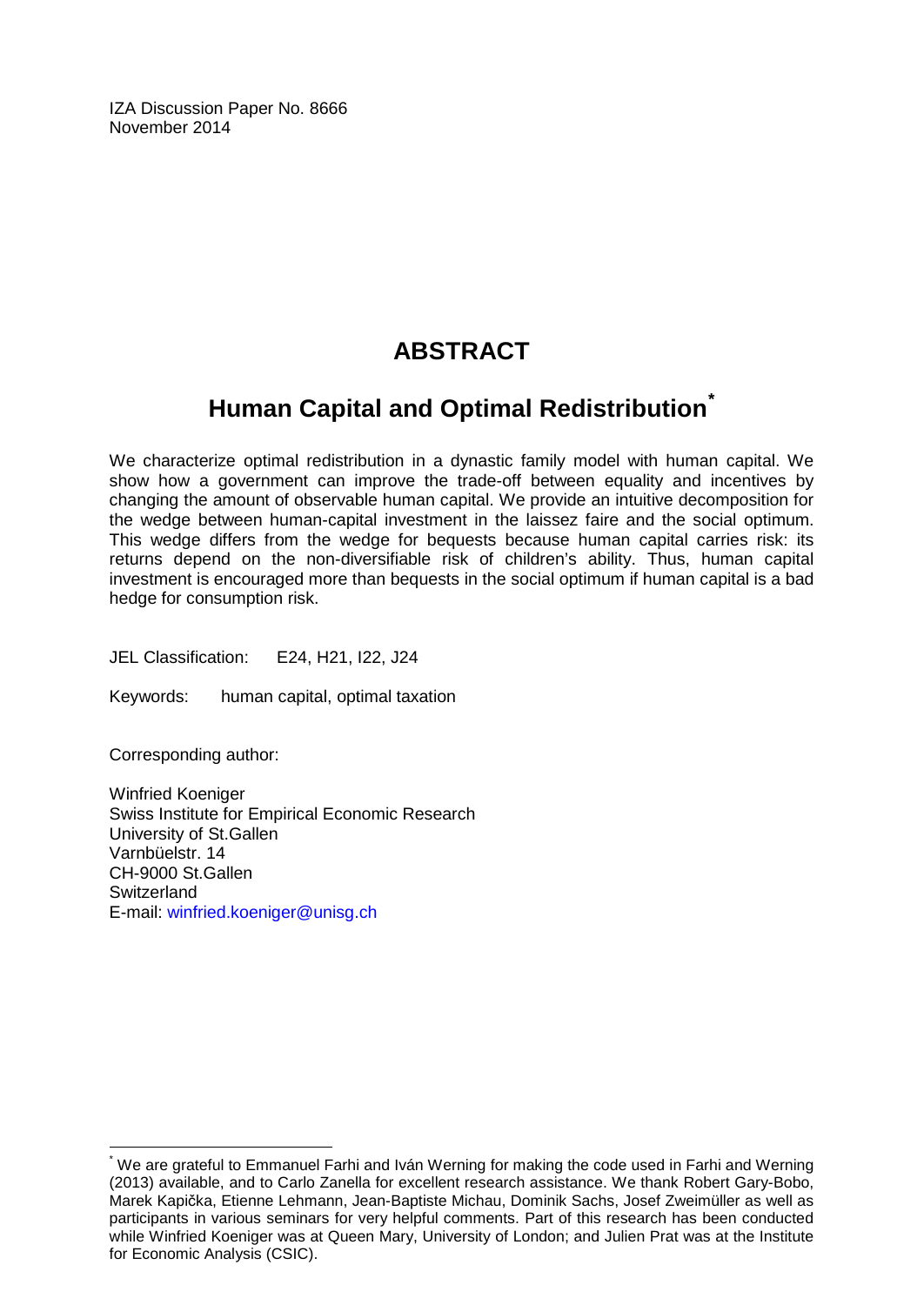### 1 Introduction

Of all the factors shaping inequality, one of the most debated is the transmission of physical and human capital from parents to their offspring. As frequently argued, children from a privileged background get a head start that is difficult to reconcile with the provision of equal opportunity. Yet, eliminating inequality in inherited physical and human capital would be counterproductive since it removes the motivation of parents to provide their children with wealth and education. The optimal taxation of intergenerational transfers is therefore determined by the classic trade-off between insurance and incentives.

Mirrlees' (1971) seminal contribution on optimal income taxation provides a rigorous framework to analyze this trade-off. Mirrlees showed that asymmetric information about labor market productivity prevents full insurance because productive agents then would not find it optimal to reveal their true ability. We build on Mirrlees' insight, and the subsequent literature on optimal taxation, to analyze optimal redistribution in a model with altruistic dynasties. Each working-age generation of a dynasty decides how much labor effort to exert, how much to consume, to bequeath in terms of bonds and to invest into human capital of their offspring. Bequests and human capital are observable but the innate ability of each generation is private information. The ability of children is uncertain when parents make their decisions but may depend on parents' ability.

We show how taxes on labor income and bequests distort human capital investment. Thus, education and tax policies need to be jointly determined. Following the optimal taxation literature, we use the wedges between the laissez faire and the social optimum to characterize the implicit taxes or subsidies required to attain the social optimum.

We decompose the gross human capital wedge into three components. The first two components capture how the planner offsets the distortions at the intra- and intertemporal margin introduced by the wedges for labor effort and bequests. These wedges would otherwise induce suboptimal human capital investment. The third component can be interpreted as the net wedge since it isolates the part of the human capital wedge that does not result from optimal distortions of labor supply or bequests. We show that this net wedge is proportional to the effect that human capital has on the incentive-compatibility constraint. This makes explicit that the planner can use human capital investment to improve the trade-off between equality and incentives. Under the empirically plausible condition that the elasticity of substitution between human capital and innate ability is larger than  $1/4$ , more human capital reduces the disutility of labor and lowers the informational rents of productive families. Through this channel, human capital investments today allow the planner to mitigate the incentive problem and thus to achieve more equality in the future.

We establish that, at the social optimum, the net wedge for human capital exactly o§sets the part of the gross human capital wedge that is related to the labor wedge. Thus, marginal perturbations of human capital at the social optimum do not affect incentive compatibility of the allocation so that the marginal cost of human capital investment equals the discounted value of its expected marginal returns. This allows us to derive a strikingly simple expression for the constrained-efficient wedge for human capital which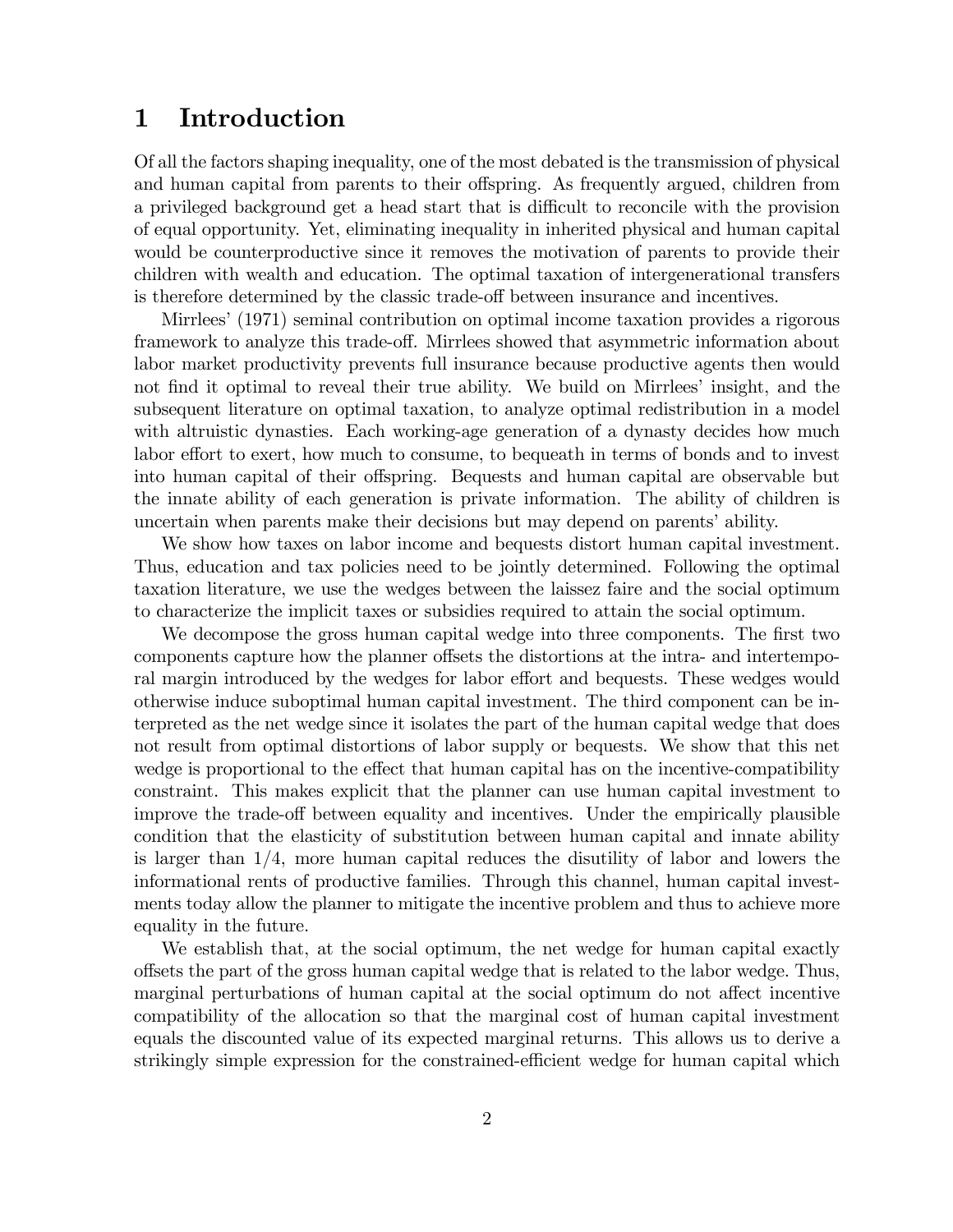shows that it is closely related, but not identical, to the wedge for bequests. The similarity is intuitive because parents can substitute physical with human capital when they transfer resources to their offspring. The two wedges are not identical, however, because the productivity of children is uncertain and parents cannot diversify this risk. The additional source of uncertainty associated with human capital discourages families' human capital investment as it provides a perverse hedge against consumption risk. It then follows that the planner should encourage human capital investment more than bequests.

We discuss the practical implications of these theoretical results, focussing on the case in which innate ability is uncorrelated across generations. We emphasize important features of taxes that allow to implement the socially optimal allocation and solve the model numerically. This allows us not only to confirm the insights discussed above but also to establish that the socially-optimal human capital investment into children should be decreasing in parents' ability. This striking result is explained by a wealth effect. In the constrained-efficient allocation without full insurance, children from a privileged background inherit larger bequests. The induced wealth effect reduces their labor supply so that it becomes relatively less efficient for the planner to invest into their human capital.

*Related literature.* Our paper relates to the two large literatures on human capital and optimal taxation. For brevity we refer to the review of that literature in Stantcheva (2014a) and focus only on a number of recent contributions which allow us to put our main findings into context.

While the wedges for labor supply and bequests in our model correspond to previous findings in the literature (Farhi and Werning,  $2013$ , Golosov et al.  $2011$ , Kapička,  $2013$ , Kocherlakota, 2010, Saez, 2001, and references therein), the wedge for human capital provides novel insights to the best of our knowledge. Compared with Farhi and Werning  $(2010)$ , we find that the constrained efficient wedges for bequests and human capital are not identical since human capital investment carries more risk than bequests.

Our results on the human capital wedge in an intergenerational model relate to research on optimal redistribution and human capital accumulation over the life cycle. Findeisen and Sachs (2012) and Gary-Bobo and Trannoy (2014) analyze optimal student-loan contracts in asymmetric-information models with two periods. They show that the socially optimal allocation can be decentralized with student loans that have income-contingent repayment schedules. From a technical point of view, Findeisen and Sachs (2012) also use the generalized envelope condition derived by Kapička  $(2013)$  and Pavan et al.  $(2014)$  to characterize social optimality by the planner's first-order conditions.

Stantcheva (2014a) extends the analysis of Findeisen and Sachs (2012) to a multiperiod setting in a more general model with training time and possibly unobservable human capital, building on the analyses of Kapička (2006) and Boháček and Kapička (2008). She proposes a decomposition of the human capital wedge that is similar, but not identical, to ours. In particular, Stantcheva (2014a) finds that human capital has a positive incentive effect if the elasticity of substitution between human capital and innate ability is larger than unity while we find that the elasticity only has to exceed  $1/4$ , for an empirically plausible value of 0:5 for the Frisch elasticity of labor supply. The explanation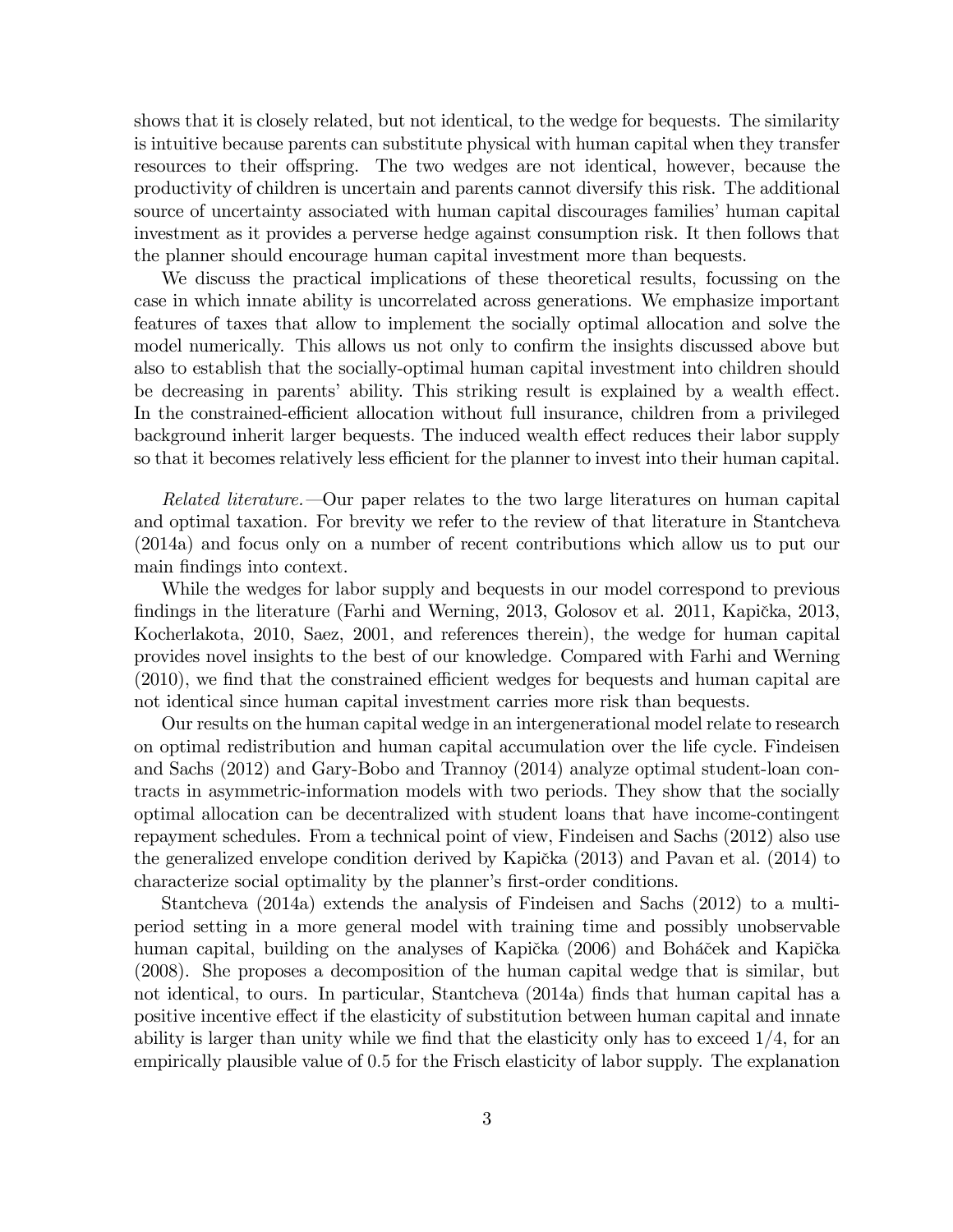for this different finding is that we do not hold labor supply constant when deriving the effect of human capital on the incentive compatibility constraint. Formally, in our specification of the allocation problem, the planner chooses output while the planner in Stantcheva  $(2014a)$  chooses unobservable labor effort. In accordance with the revelation principle, the overall wedges do not depend on the choice of control variable but their decomposition and interpretation differs. Our decomposition makes transparent how to simplify the human capital wedge further, thereby highlighting its close relationship with the intertemporal wedge for bequests.

Besides these specific differences, the results in our model have a different interpretation because we are focusing on dynastic families. This relates our analysis to recent papers on optimal redistribution across generations. Gelber and Weinzierl (2014) analyze optimal taxation if the ability of future generations depends on the resources of the current generation. This is modelled by letting the probability of types directly depend on disposable income. Our model shares the feature that current resources may impact the earnings capacity of future generations but lets generations choose the amount of resources allocated to human capital accumulation. This allows us to analyze whether that choice is constrained efficient. Our assumptions of observable human capital (think of high-school or college degrees) and stochastic unobserved ability allow us to characterize the wedge for human capital when ability is not perfectly predictable across generations.

The complementary research by Erosa and Koreshkova (2007), Krueger and Ludwig (2013), Lee and Seshadri (2014) and Stantcheva (2014b) does not use the Mirrlees approach to analyze the effect of redistribution in models with human capital accumulation. Following the Ramsey approach, they specify parametric tax schedules and then analyze the welfare effects of changes in taxes.

Finally, our finding that the planner can improve the equality-efficiency trade-off over time by investing into human capital is akin to the economic mechanism in Koehne and Kuhn's (2014) model with habits or durable consumption. In their paper, the planner can exploit complementarities between durable and non-durable consumption choices over time to raise the marginal utility of non-durable consumption and thus the incentive to exert labor effort. Our paper emphasizes how human capital investment reduces the disutility of labor of future generations, makes the consumption of leisure less attractive and thus strengthens the power of incentives.

The rest of the paper is structured as follows. In Section 2 we describe the model setup and solve the planner's problem. In Section 3 we derive the optimality conditions in the laissez faire and then characterize the wedges between the laissez faire and the social optimum. We discuss implementation of the constrained-efficient allocation in Section 4 and present the numerical solution for a calibrated version of the model in Section 5.

## 2 The model

Family dynasties are the decision units of our analysis. Each family is composed of parents and children in each generation and has a planning horizon equal to  $T$ . The family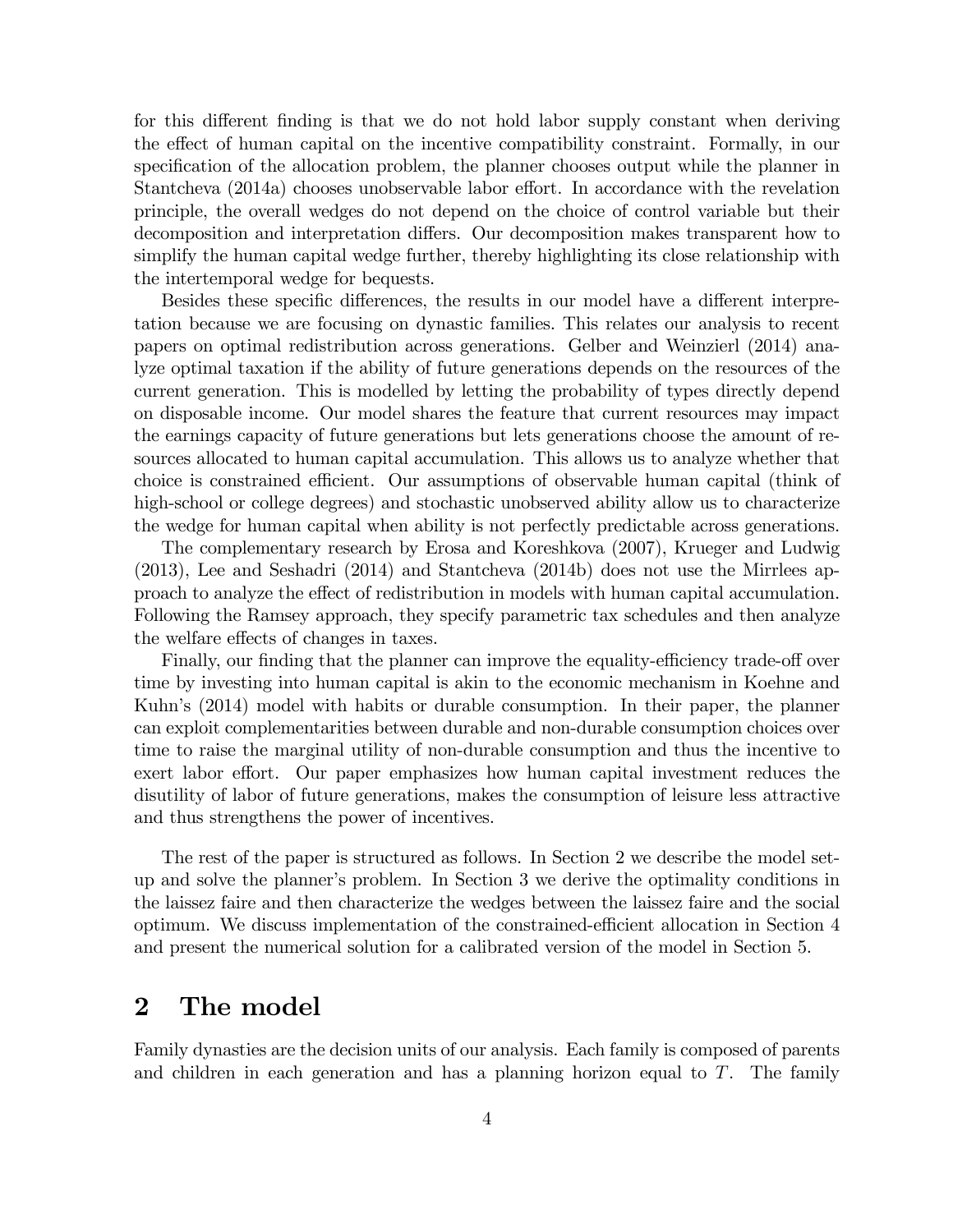chooses the labor supply of the parents, as well as the bequests and education for the children. Preferences link generations in a time separable fashion. We make the common assumption that the per-period utility function  $\mathbf{U}(c_t, l_t)$  is separable in consumption  $c_t$ and labor effort  $l_t$ :

> [**A1**]: **U**  $(c_t, l_t) = u(c_t) - \mathbf{v}(l_t),$  $u(c_t) \in C^2 (\mathbb{R}^+)$  is increasing in  $c_t$  and strictly concave,  $\mathbf{v}(l_t) \in \mathcal{C}^2(\mathbb{R}^+)$  is increasing in  $l_t$  and strictly convex.

As in the seminal paper of Mirrlees (1971), agents differ in their ability  $\theta_t$  which cannot be observed by the planner. Both bequests  $b_t$  and human capital  $h_t$  are instead public knowledge. Output  $y_t$  is produced with technology  $Y(h_t, l_t, \theta_t)$  which is increasing in its arguments and concave. We will use the production function to substitute  $l_t$  in the utility function and write  $U(c_t, y_t, h_t, \theta_t)$  instead of  $\mathbf{U}(c_t, l_t)$  or, with assumption [A1],  $v(y_t, \theta_t, h_t) = \mathbf{v}(l_t)$ . Note that the planner cannot use observable output  $y_t$  to infer actual labor supply  $l_t$  because ability  $\theta_t$  is stochastic and hidden.

In the spirit of Ben-Porath (1967), human capital in the next period  $h_{t+1}$  depends on the expenditure flow for education  $e_t$  and on the family background, which can be summarized by the stock of human capital of parents  $h_t$ <sup>1</sup>. The human capital production function  $h_{t+1}(e_t, h_t)$  is increasing in its arguments and concave.<sup>2</sup>

The timing in the model is as follows. In any given period  $t$ , the family learns the parents' type  $\theta_t$  and chooses to spend  $e_t$  on the children's human capital  $h_{t+1}$ , to supply parents' labor  $l_t$ , to consume  $c_t$  and thus bequeath  $b_{t+1}$ . We assume that abilities are uncorrelated across generations with types being drawn at the beginning of each period from a stationary distribution  $F : \Theta \to [0, 1]$  over the fixed support  $\Theta \equiv [\underline{\theta}, \theta]$  with  $\theta > 0$ . This assumption simplifies the analytic results without changing the main insights that human capital relaxes the incentive compatibility constraints and that the wedges of human capital and bequests are tightly related. We brieáy discuss the extension of our model to persistent ability shocks in Section 3.2 and delegate the presentation of the results for this case to appendix A.3.

#### 2.1 The planner's problem

According to the revelation principle, we can solve the planner's problem by focusing on a direct mechanism such that families truthfully report their types in each generation. Let  $\theta^t \equiv \{\theta_0, \theta_1, ..., \theta_t\}$  denote the history of types within a given family. We do not impose any

 $1$ Human capital investment affects productivity in the next period (for the next generation) and not in the current period as in Stantcheva (2014a). This difference arises from the fact that Stantcheva analyzes human capital investment of individuals over the life cycle while we focus on human capital investment of parents into their children.

<sup>&</sup>lt;sup>2</sup>We abstract from time use for human capital investments into children because the time effort exerted for human capital accumulation is plausibly as unobservable as is the time effort for production. Adding a second hidden action renders the analysis much less tractable because it requires ruling out joint deviations.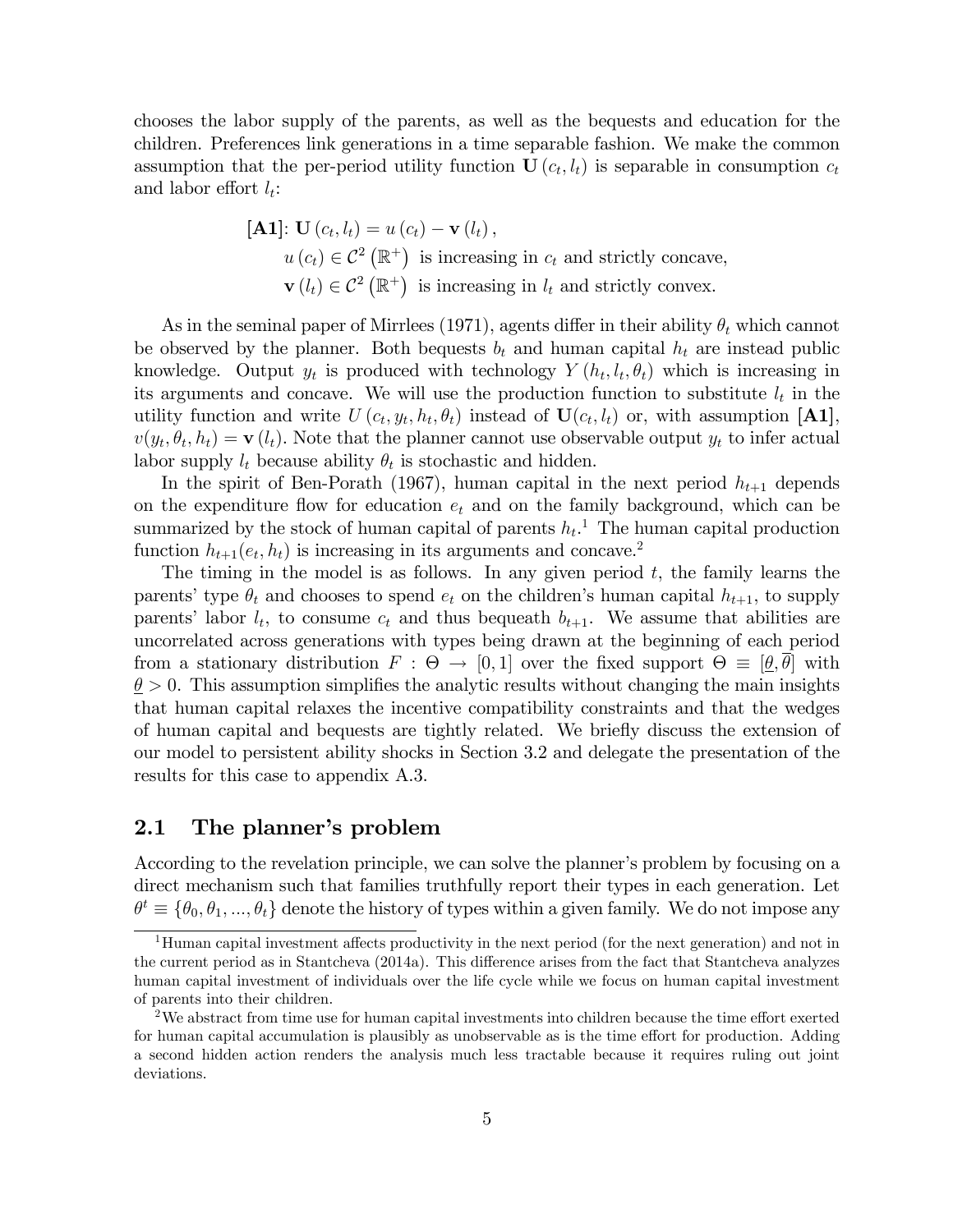arbitrary restrictions on the allocation. In particular, we do not rule out history dependent allocations summarized by  $\mathbf{x} \equiv \{x_t (\theta^t)\}_{t=0}^T$  where  $x_t (\theta^t) \equiv \{c_t (\theta^t), h_{t+1} (\theta^t), y_t (\theta^t)\}\.$  The family's preferences over an allocation **x** are given by

$$
\mathcal{U}(\mathbf{x}) \equiv \mathbb{E}_0 \left[ \sum_{t=0}^T \beta^t \widetilde{U} \left( x_t \left( \theta^t \right), \theta_t \right) \right],
$$

where  $\mathbb{E}_0$  is the expectation operator conditional on information available at time 0 and  $\beta$ is the discount factor measuring the strength of the altruism towards future generations.

In general, families do not have to behave truthfully. They choose the *reporting strategy*  $\mathbf{r} \equiv \{r_t (\theta^t)\}_{t=0}^T$  from the set R of feasible reports which maximizes their expected utility. Since types are private information, an allocation must be incentive compatible, i.e.,

$$
\mathcal{U}\left(\mathbf{x}\right) \geq \mathcal{U}\left(\mathbf{x} \circ \mathbf{r}\right), \text{ for all } \mathbf{r} \in \mathcal{R},\tag{1}
$$

where  $(\mathbf{x} \circ \mathbf{r}) (\theta^t) \equiv \{x_t (r^t (\theta^t))\}_{t=0}^T$  is the allocation resulting from the reporting strategy **r** and history  $\theta^t$ .

The planner discounts future utility with the factor  $q$  which equals the inverse interest factor.<sup>3</sup> As Farhi and Werning (2013), we abstract from feedbacks between choices of families due to equilibrium price effects so that the allocation problem can be analyzed separately for each family. Let  $\mathcal X$  be the set of all feasible allocation. Cost minimization along the equilibrium path is achieved when an allocation solves the objective function

$$
\min_{\mathbf{x}\in\mathcal{X}}\Pi\left(\mathbf{x}\right)\equiv\mathbb{E}_0\left[\sum_{t=0}^T q^t\left[c_t\left(\theta^t\right)+e_t\left(\theta^t\right)-y_t\left(\theta^t\right)\right]\right],
$$

subject to the incentive compatibility constraint (1), and to the promise keeping constraint  $U(\mathbf{x}) \geq \omega_0$  which ensures that the expected utility of truthful families is at least as high as the exogenously given level  $\omega_0$ .

Recursive formulation. —Instead of directly solving the problem above, we apply two common modifications that simplify the analysis considerably. First, we write the planner's problem in recursive form. As shown by Abreu et al. (1990), when ability  $\theta$  follows an i.i.d. process, we do not need to condition allocations on the entire history of reports but only on the realization of the equilibrium continuation value

$$
\omega(\theta^t) \equiv \widetilde{U}\left(x_t\left(\theta^t\right), \theta_t\right) + \beta \int_{\Theta} \omega\left(\theta^t, \theta_{t+1}\right) dF\left(\theta_{t+1}\right) .
$$

 $3$ We assume that the planner maximizes the welfare of the initial dynasty as in the infinite-horizon setting of Atkeson and Lucas (1992). See Farhi and Werning (2007, 2010) and Kocherlakota (2010), chapter 5, for analyses in which the planner may give additional weight to future generations. As shown in Farhi and Werning (2010), section IV.C, this generates a motive to subsidize education even when the effect of human capital on the labor supply of the next generation is ignored. We deliberately abstract from this effect to focus on the effect of human capital on incentives resulting from changes in labor supply.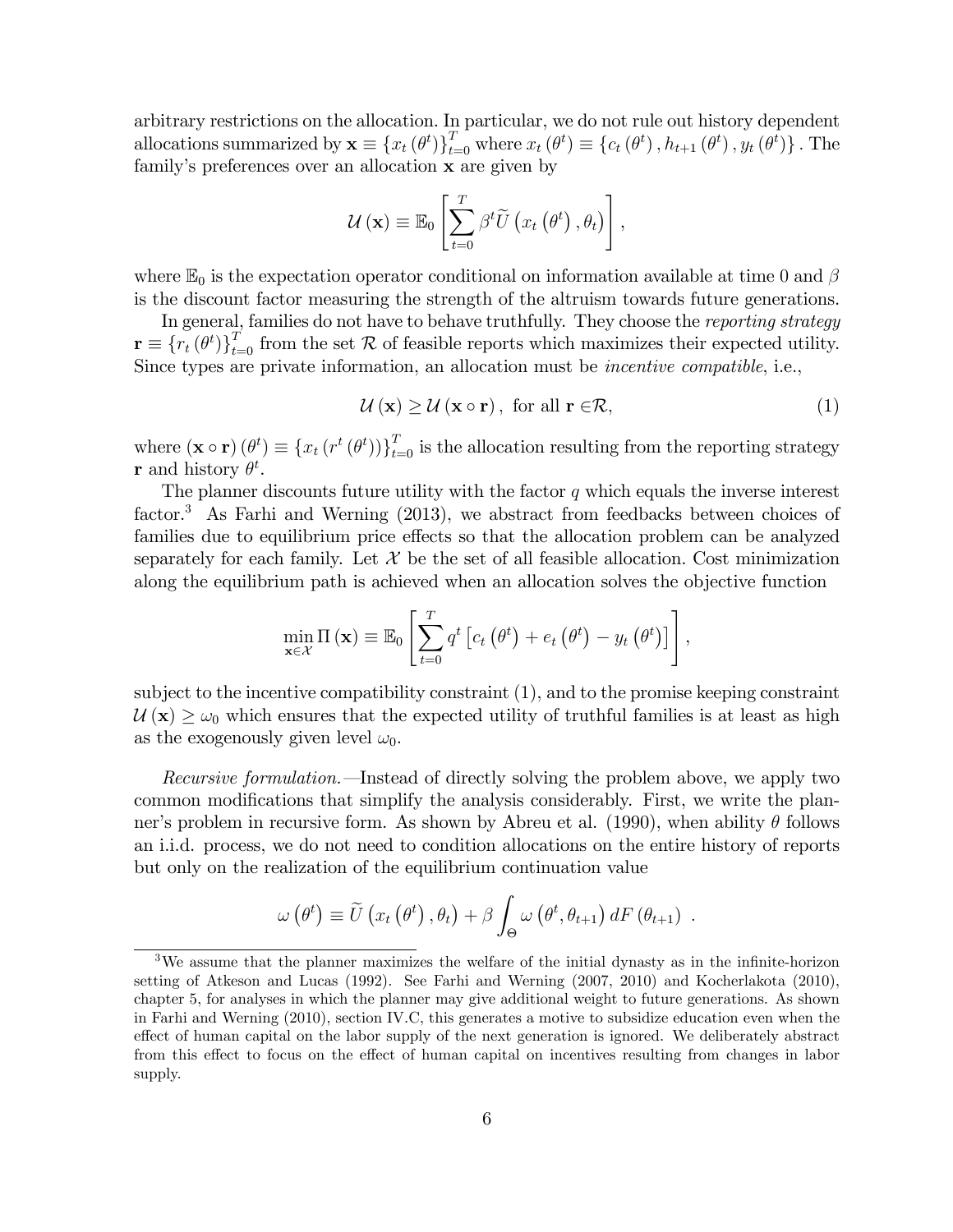At the beginning of each period, families compare the continuation value  $\omega(\theta^t)$  of truthful reporting to those derived from arbitrary reporting strategies

$$
\omega^{\mathbf{r}}(\theta^t) \equiv \widetilde{U}\left(x_t\left(r^t\left(\theta^t\right)\right),\theta_t\right) + \beta \int_{\Theta} \omega^{\mathbf{r}}\left(\theta^t,\theta_{t+1}\right) dF\left(\theta_{t+1}\right) .
$$

Incentive compatibility is ensured when  $\omega(\theta^t) \geq \omega^r(\theta^t)$  for all  $\theta^t$  and all  $r \in \mathcal{R}^4$ . Instead of considering all feasible reports, we focus on marginal deviations from the truth. In other words, we use a first-order approach. We replace the general incentive constraint by an envelope condition that is valid on the equilibrium path on which families truthfully reveal their types.<sup>5</sup> The recursive form of this relaxed planning problem reads<sup>6</sup>

$$
\Gamma(V, h, t) = \min_{\{c, y, h', V'\}} \left\{ \int_{\Theta} \left[ c(\theta) + g(h'(\theta), h) - y(\theta) + q \Gamma(V'(\theta), h'(\theta), t + 1) \right] dF(\theta) \right\}
$$
  
s.t.  $\omega(\theta) = U(c(\theta), y(\theta), \theta, h) + \beta V'(\theta)$ , (2)

$$
V = \int_{\Theta} \omega(\theta) dF(\theta), \qquad (3)
$$

$$
\frac{\partial \omega(\theta)}{\partial \theta} = \frac{\partial U(c, y, \theta, h)}{\partial \theta},\tag{4}
$$

where we have inverted the human capital accumulation function  $h'(e, h)$  to substitute  $e(\theta)$ with  $g(h'(\theta), h)$ . Note that costly human capital accumulation implies  $\partial g(h', h)/\partial h' > 0$ and  $\partial g(h',h)/\partial h$  < 0 if costs are smaller for parents with more human capital.

The first constraint defines the continuation value  $\omega(\theta)$  as the sum of the current and next period promised utilities,  $U(\cdot)$  and  $V'(\theta)$  respectively. Equation (3) is the promisekeeping constraint since it ensures that the expected value of the continuation utility is equal to the promised value  $V$ . The last equation is the local incentive-compatibility constraint captured by the envelope condition which is derived assuming that the first-order condition for truthful reporting is satisfied.<sup>7</sup> Condition  $(4)$  is necessary but not sufficient.

 $7$ Totally differentiating the continuation value of a truthful family yields

$$
\frac{\partial \omega(\theta)}{\partial \theta} = \left. \frac{\partial U(c(r), y(r), \theta, h)}{\partial \theta} \right|_{r = \theta} + \left. \frac{\partial U(c(r), y(r), \theta, h)}{\partial r} \right|_{r = \theta} + \beta \left. \frac{\partial V'(r)}{\partial r} \right|_{r = \theta}.
$$

The local optimality condition is equivalent to (4) because the sum of the last two terms on the right hand side equals zero when the first-order condition for truthful reporting is satisfied.

<sup>&</sup>lt;sup>4</sup>Note that this imposes incentive compatibility for all  $\theta^t \in \Theta^t$ . Thus we now require truth telling to be optimal after any history of shocks, whereas the incentive constraint (1) only requires truth telling to be ex-ante optimal. But the difference is immaterial to our analysis because the two notions can only differ on a set of measure zero histories. In other words, allocations that are ex-ante incentive compatible are also ex-post incentive compatible almost everywhere.

 $5T<sub>5</sub>$  shorten the exposition, we do not explicitly derive the recursive formulation from first principles. We refer readers interested in the validity of the first-order approach to Kapička (2013) for an in-depth discussion of the intermediate steps and technical issues.

 $6T<sub>0</sub>$  simplify the notation, we only keep a time index for the value function, otherwise we drop the indexes and use a prime ' to denote the next period.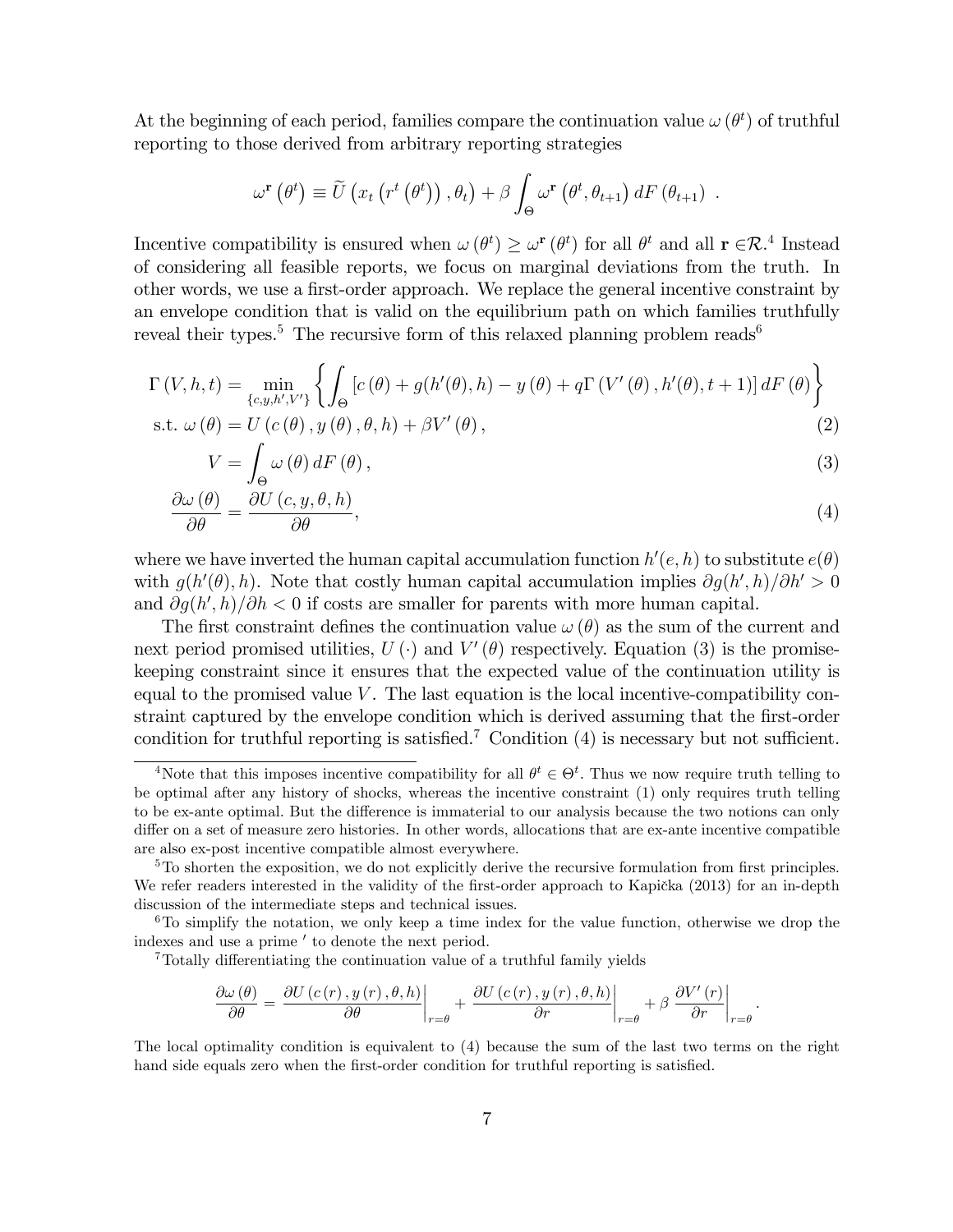However, ability  $\theta$  is i.i.d. and preferences satisfy the single-crossing condition: under assumption [A1],  $\partial^2 U(\cdot)/\partial \theta \partial y = -\partial^2 v(\cdot)/\partial \theta \partial y > 0$ . Thus, the first-order approach is valid when the allocation is monotone in ability, a requirement that can easily be verified  $ex$  post. $8$ 

#### 2.2 Optimality conditions

In the first best environment without information asymmetries,  $\mu(\theta) = 0$  for all  $\theta$  and agents are fully insured against changes in ability. Consumption remains constant across families and is therefore separated from production. With information asymmetries instead, the planner faces an insurance-incentive trade-off whose optimal resolution is determined by the following conditions.

**Proposition 1** If  $[AA]$  holds, the first-order conditions of the planner problem are

$$
V'(\theta) : \left[ -\frac{\beta}{\frac{\partial u(c(\theta))}{\partial c(\theta)}} + q\lambda'(\theta) \right] f(\theta) = 0,
$$
\n(5)

$$
h'(\theta) : \frac{\partial g(h'(\theta), h)}{\partial h'(\theta)} + q \int_{\Theta} \left( \frac{\frac{\partial v(y'(\theta'), \theta', h'(\theta))}{\partial h'(\theta)}}{\frac{\partial u(c'(\theta'))}{\partial c'(\theta')}} + \frac{\partial g(h''(\theta'), h'(\theta))}{\partial h'(\theta)} \right) dF(\theta') \tag{6}
$$

$$
- q \int_{\Theta} \mu'(\theta') \frac{\partial^2 v(y(\theta), \theta, h(\theta))}{\partial \theta' \partial h'(\theta)} d\theta' = 0,
$$
  

$$
y(\theta) : \left[ \frac{\frac{\partial v(y(\theta), \theta, h)}{\partial y(\theta)}}{\frac{\partial u(c(\theta))}{\partial c(\theta)}} - 1 \right] f(\theta) - \frac{\partial^2 v(y(\theta), \theta, h)}{\partial \theta \partial y(\theta)} \mu(\theta) = 0,
$$
 (7)

with

$$
\mu(\theta) = \int_{\underline{\theta}}^{\theta} \left[ \lambda - \frac{1}{\partial u(c(x)) / \partial c(x)} \right] dF(x), \text{ and } \lim_{\theta \to \underline{\theta}} \mu(\theta) = \lim_{\theta \to \overline{\theta}} \mu(\theta) = 0. \tag{8}
$$

*Consumption and Output.*—Equation (5) implies that the reciprocal Euler equation continues to hold in our model with human capital. To see why, note that evaluating the law of motion (8) of the costate variable at the upper bound of the ability distribution yields

$$
\lambda - \int_{\underline{\theta}}^{\overline{\theta}} \frac{\partial c(\theta)}{\partial \omega(\theta)} dF(\theta) = \mu(\overline{\theta}) = 0.
$$

<sup>8</sup>See example 1 in Battaglini and Lamba (2014) with discrete types as in any numerical approximation. For continuous ability types and persistent shocks to ability, see Kapička (2013) and Pavan et al. (2014), or the discussion in Farhi and Werning (2013).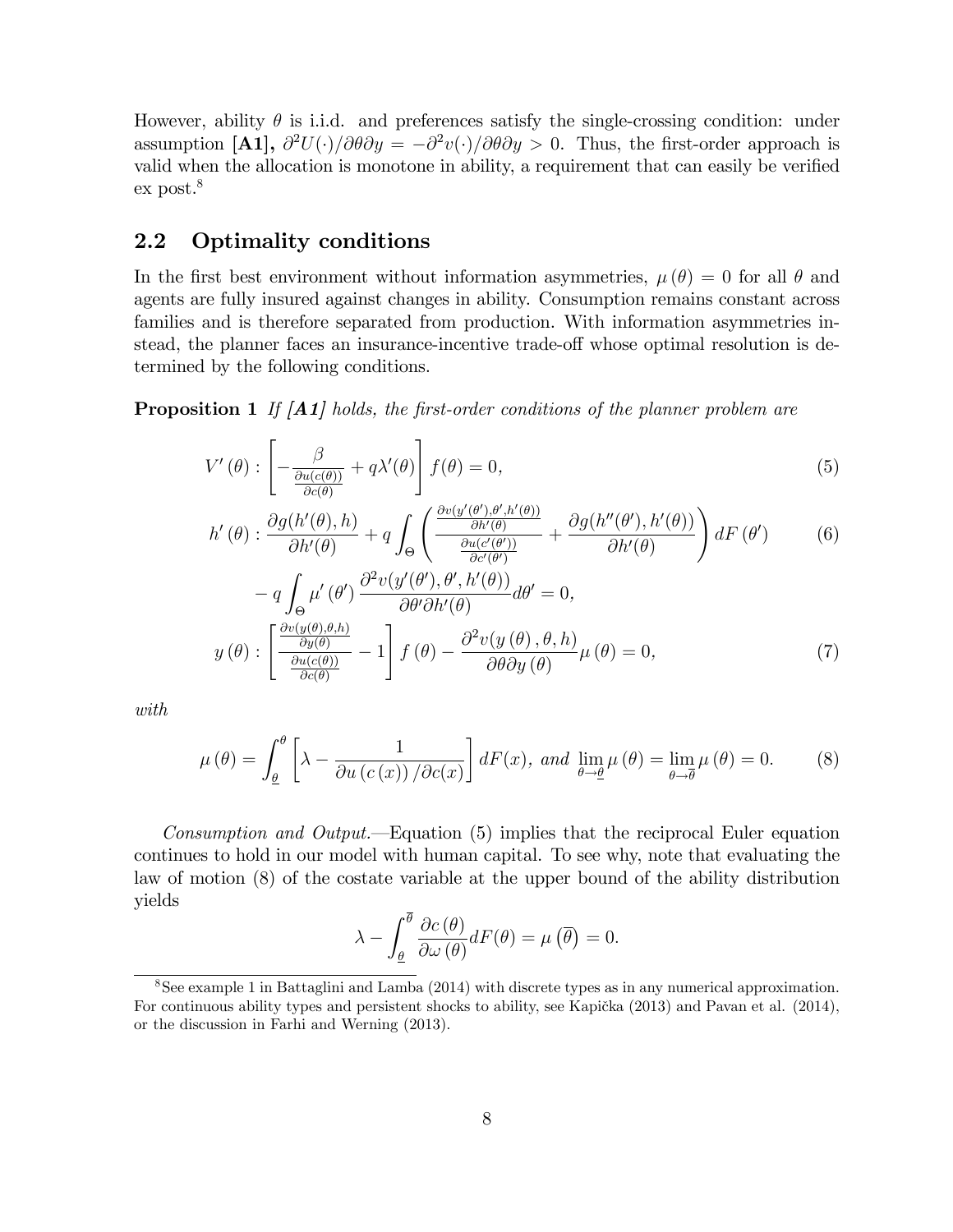Using that  $\partial c(\theta)/\partial \omega(\theta) = [\partial u(c(\theta)) / \partial c(\theta)]^{-1}$  and leading this equation one period ahead, we find that  $\lambda'(\theta) = \mathbb{E}\left[\left[\partial u\left(c'(\theta)\right)/\partial c'(\theta)\right]^{-1}\right]$ . Thus the *reciprocal Euler equation* 

$$
\frac{1}{\frac{\partial u(c(\theta))}{\partial c(\theta)}} = \frac{q}{\beta} \mathbb{E} \left[ \frac{1}{\frac{\partial u(c'(\theta'))}{\partial c'(\theta')}} \right]
$$

holds and the inverse of the marginal utility of consumption follows a martingale when  $q = \beta$ .

The condition for optimal production (7) is analogous to the optimality condition in the standard Mirrlees problem. Thus, we postpone its analysis to the next section where we characterize the constrained efficient wedges.

Human capital.—Turning our attention to education, let us repeat the optimality condition

$$
\frac{\partial g(h',h)}{\partial h'} = -q \int_{\Theta} \left( \frac{\frac{\partial v(y'(\theta'),\theta',h'(\theta))}{\partial h'(\theta')}}{\frac{\partial u(c'(\theta'))}{\partial c'(\theta')}} + \frac{\partial g(h'',h')}{\partial h'} \right) dF(\theta') + q \int_{\Theta} \mu'(\theta') \frac{\partial^2 v(y',\theta',h')}{\partial \theta' \partial h'} d\theta'.
$$
\n(9)

The marginal cost of human capital investment on the left hand side are equated to the marginal benefit. The latter is made of three components. Firstly, human capital lowers the disutility of labor to produce a given quantity of output. This allows the planner to spend less on consumption and still provide the family with the same continuation value.<sup>9</sup> Secondly, when education costs vary with the family background so that  $\partial g(h'',h')/\partial h'$ 0, more human capital investment reduces the cost of accumulating human capital for the next generation. Thirdly, the second integral on the right hand side captures how human capital affects the incentive compatibility constraint. This term is central to our analysis so that we elaborate on it.

In the absence of informational frictions, families are perfectly insured against transitory shocks to ability so that  $\partial \omega (\theta) / \partial \theta = 0$ . With hidden ability types instead, information revelation is profitable solely if

$$
\frac{\partial \omega(\theta)}{\partial \theta} = \frac{\partial U(c, y, \theta, h)}{\partial \theta} = -\frac{\partial v(y, \theta, h)}{\partial \theta} > 0,
$$

where the inequality follows under the assumption that higher ability reduces the disutility of effort, i.e.,  $\partial v(\cdot)/\partial \theta < 0$ . Incentive compatibility prevents full insurance: children with more able parents enjoy higher lifetime utilities. An increase in the slope  $\left|\partial v(\cdot)/\partial\theta\right|$  of the disutility term widens the gap separating the constrained-efficient allocation from the first best. Hence, the cross-derivative  $\partial^2 v(\cdot)/(\partial \theta \partial h)$  measures the effect that human capital has on the incentive compatibility constraint: if  $\partial^2 v(\cdot)/(\partial \theta \partial h) > 0$ , more human capital reduces informational rents and mitigates the incentive problem.

 $9As$  shown in the proof of Proposition 1 in appendix A.1, this benefit for the planner is captured by Ξ  $\partial v\bigl(y'(\theta'),\theta',h'(\theta)\bigr)$  $\frac{\partial \theta^{\prime}(\theta^{\prime},h^{\prime}(\theta))}{\partial h^{\prime}(\theta)} / \frac{\partial u\big(c^{\prime}\big(\theta^{\prime}\big)\big)}{\partial c^{\prime}(\theta^{\prime})}$  $\frac{\partial c'(\theta')}{\partial c'(\theta')} > 0.$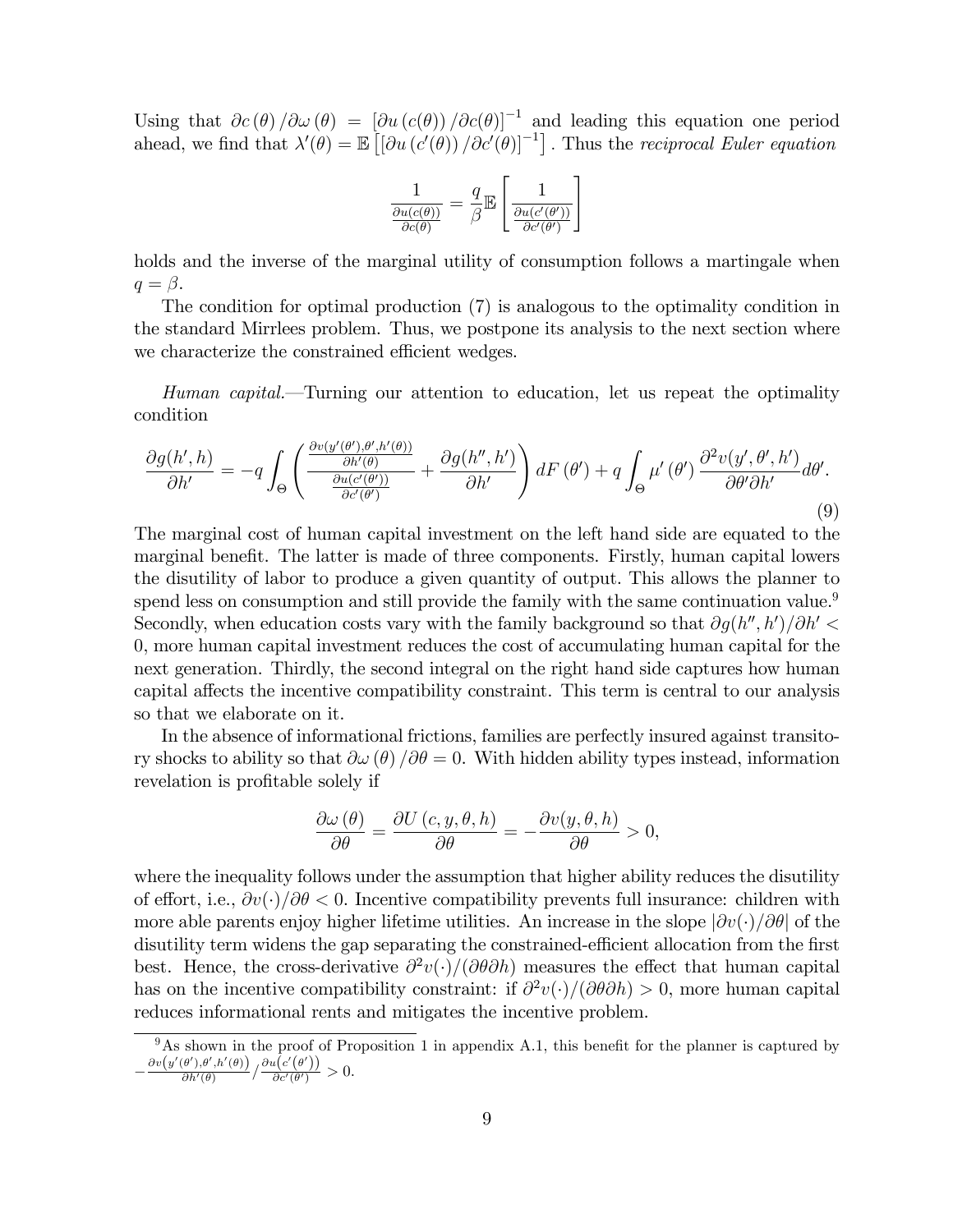These gains can be translated into consumption units through multiplication by the costate variable  $\mu'(\theta')$  which measures the marginal cost of violating the incentive constraint. The resulting products in (9) are integrated over all potential realizations of  $\theta'$ because neither the planner nor the family know the value of  $\theta'$  when the human-capital investment is made.<sup>10</sup>

The sign of the cross derivative  $\partial^2 v(\cdot)/(\partial \theta \partial h)$  is determined by: (i) the Frisch elasticity of labor supply and, (ii) the degree of complementarity between human capital and ability. Both are captured by a single parameter if we assume that the disutility of labor and the production function for output have the following functional forms.

Corollary 1 Assume that

$$
\begin{array}{ll}\n[\mathbf{A1'}]: \quad \mathbf{U}(c,l) = u(c) - \mathbf{v}(l), \text{ where } \mathbf{v}(l) = \zeta l^{\alpha}, \text{ with } \zeta > 0 \text{ and } \alpha > 1, \\
[\mathbf{A2}]: \quad Y(h,l,\theta) = A(\theta,h) \, l, \\
\text{with } A(\theta,h) = [\xi \theta^{\chi} + (1-\xi) \, h^{\chi}]^{1/\chi}, \chi \in (-\infty,1] \text{ and } \xi \in (0,1).\n\end{array}
$$

Then  $\partial^2 v(y, \theta, h) / (\partial \theta \partial h) \ge 0$  if and only if  $\chi \ge -\alpha$ .

The Frisch elasticity of labor supply is  $1/(\alpha - 1)$  and the degree of complementarity is measured by the parameter  $\chi$ . If the production function is Cobb Douglas,  $\chi = 0$ . Hence, negative  $\chi$  imply more complementarity between ability and human capital than in the Cobb-Douglas case. Corollary 1 shows that informational rents are decreasing in human capital when the sign of  $\chi + \alpha$  is positive: that is when the parameter  $\alpha$ , which is inversely related to the Frisch elasticity of labor supply, is greater than the degree of complementarity  $\chi$  between ability and human capital.

This result is illustrated in Figure 1 which plots the disutility  $v(\cdot)$  as a function of supplied labor. The vertical lines display the values of  $l = \hat{y}/A(\theta, h)$  resulting from different combinations of  $\theta$  and h that are consistent with a given level of output  $\hat{y}$ . The differences reported on the vertical axis measure the values of  $\Delta v (h_i) \equiv v (\hat{y}, \theta_2, h_i)$  $v(\hat{y}, \theta_1, h_i) < 0$ , with  $\theta_2 > \theta_1$ . The derivative of the disutility of labor with respect to ability is given by  $\partial v(\hat{y}, \theta_2, h_i)/\partial \theta = \lim_{\theta_1 \to \theta_2} \Delta v (h_i) / (\theta_2 - \theta_1)$  and the cross derivative  $\frac{\partial^2 v(\hat{y}, \theta_2, h_2)}{\partial h_2}$  ( $\frac{\partial \theta}{\partial h}$ ) is of the same sign as  $\Delta v (h_2) - \Delta v (h_1)$  when both  $\theta_1 \rightarrow \theta_2$  and  $h_1 \to h_2$ . Note that  $\Delta v (h_1) < \Delta v (h_2) < 0$  in Figure 1 so that  $\Delta v (h_2) - \Delta v (h_1) > 0$  for  $h_2 > h_1$ , illustrating the result in Corollary 1.

We now discuss the intuition for this result. Note that an increase in  $h$  shifts the vertical lines to the left in Figure 1: more human capital means that a given unit of output  $\hat{y}$  can be produced with less labor. Since the disutility of labor is convex, it is less sensitive to changes in l for smaller l. The size of this effect is proportional to the convexity of  $v(\cdot)$  and thus increasing in the elasticity parameter  $\alpha$ .

Although human capital lowers the informational rents by reducing the amount of labor effort required to produce a given unit of output, this effect may be offset by the fact that human capital also affects the sensitivity of labor supply with respect to changes in

<sup>&</sup>lt;sup>10</sup>Note, by defintion (8), the costate variable  $\mu'(\theta')$  also captures the probability weight for each type.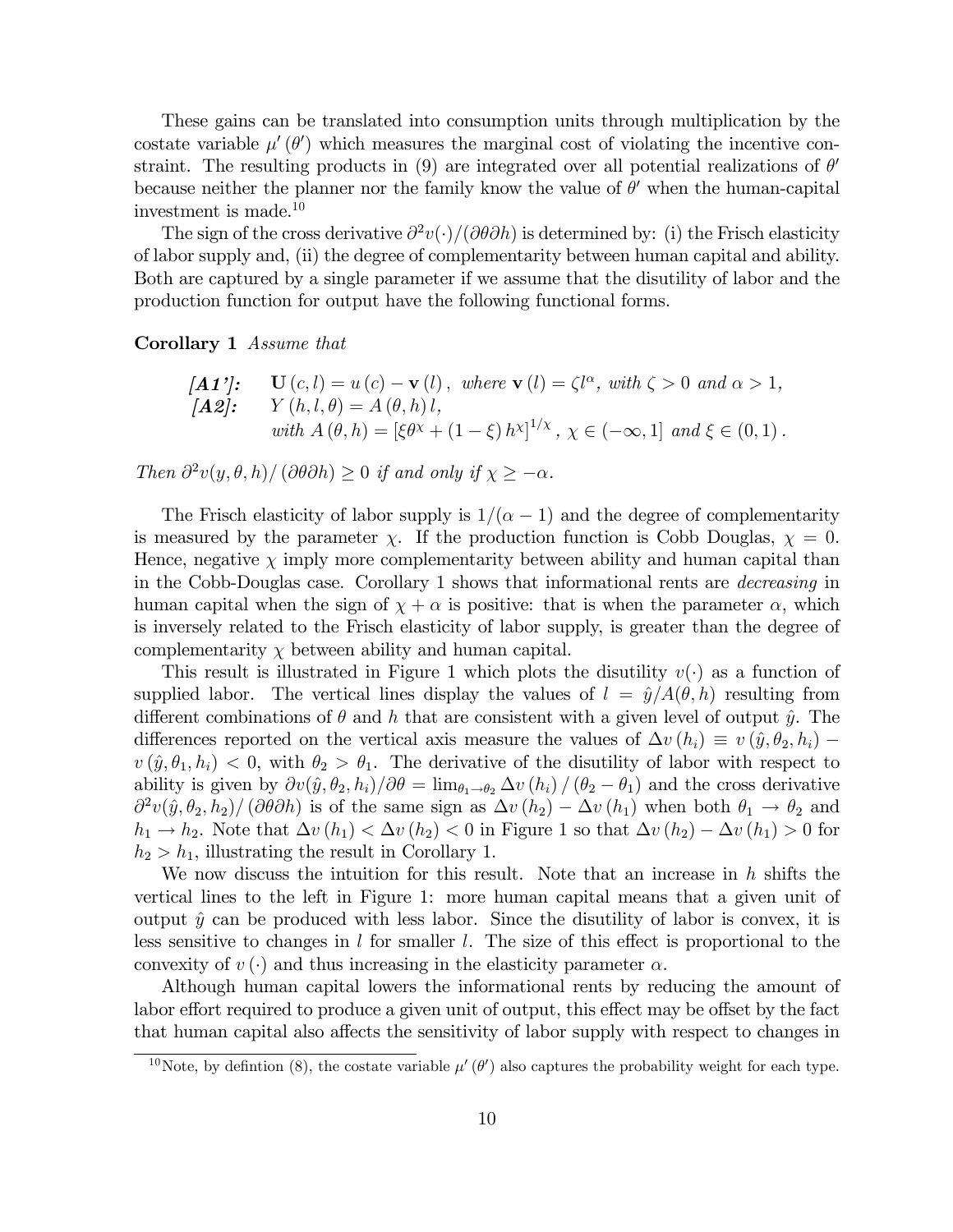

Figure 1: Example for  $\partial^2 v(\hat{y}, \theta, h)/(\partial \theta \partial h) > 0$ .



Figure 2: Example for  $\partial^2 v(\hat{y}, \theta, h)/(\partial \theta \partial h) < 0$ .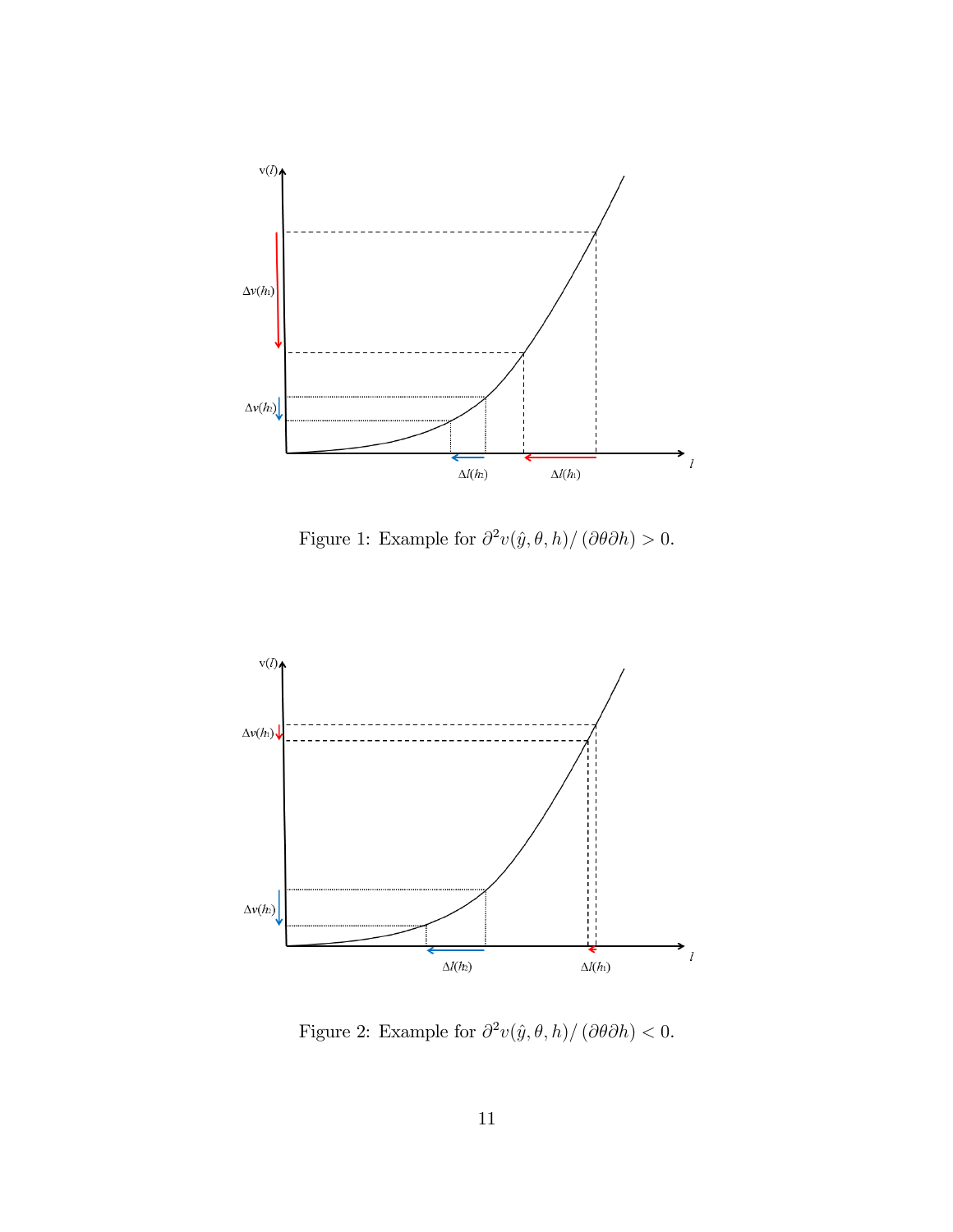ability  $\theta$ . If human capital and ability are strongly complementary for labor productivity, with more human capital  $h_2$  much less labor is needed to produce a given output  $\hat{y}$ if ability increases from  $\theta_1$  to  $\theta_2$ . As shown in Figure 2, this means that the interval  $\Delta l(h_i) \equiv l(\hat{y}, \theta_2, h_i) - l(\hat{y}, \theta_1, h_i)$  reported on the horizontal axis may be much larger at  $h_2$  than at  $h_1$ , for  $h_2 > h_1$ . The figure shows how a sufficiently large difference between  $\Delta l(h_2)$  and  $\Delta l(h_1)$  can offset the labor supply effect discussed in the previous paragraph. Thus,  $\frac{\partial^2 v(y, \theta, h)}{\partial \theta} > 0$  only if human capital is not too complementary to innate ability. Then a marginal increase in human capital relaxes the incentive compatibility constraint.

## 3 The wedges

We now compare the optimality conditions in the laissez faire to those for the constrainedefficient allocation derived in the previous section. The wedges between these conditions characterize the implicit taxes or subsidies which are necessary to attain the social optimum.

In the laissez faire each family solves the maximization problem

$$
W(\theta, b, h, t) = \max_{\{b', h', l\}} \left\{ \mathbf{U}(c, l) + \beta \int_{\Theta} W(\theta', b', h', t + 1) dF(\theta') \right\}
$$
  
s.t.  $b' = (1 + r)b - c - e + y$ ,  
 $y = Y(h, \theta, l)$ ,  
 $h' = h'(e, h)$  so that  $e = g(h', h)$ ,

where  $b$  is the bequest. Below we extend this problem by introducing a borrowing constraint that restricts assets, and thus bequests, of families to be non-negative. For clarity we first derive results abstracting from such a constraint.

**Proposition 2** The laissez faire is characterized by the following first-order conditions for bequests, human capital and labor supply:

$$
\frac{\partial \mathbf{U}(c,l)}{\partial c} = \beta(1+r)\mathbb{E}\left[\frac{\partial \mathbf{U}(c',l')}{\partial c'}\right],
$$

$$
\frac{\partial g(h',h)}{\partial h'}\frac{\partial \mathbf{U}(c,l)}{\partial c} = \beta \mathbb{E}\left[\left(\frac{\partial y'}{\partial h'} - \frac{\partial g(h'',h')}{\partial h'}\right)\frac{\partial \mathbf{U}(c',l')}{\partial c'}\right],
$$

$$
-\frac{\partial \mathbf{U}(c,l)}{\partial l} = \frac{\partial y}{\partial l}\frac{\partial \mathbf{U}(c,l)}{\partial c}.
$$

We assume preferences and technologies for production and human capital accumulation such that the conditions in Proposition 2 are necessary and sufficient.<sup>11</sup> Then the

<sup>&</sup>lt;sup>11</sup>Note that human capital is chosen for the next generation (current human capital is a state variable) and thus does not imply a direct intratemporal substitution effect for the labor supply of the current generation. This timing assumption, which is plausible in our setting with families who invest into the education of their children, avoids the potential non-concavities discussed in Bovenberg and Jacobs (2005), Section 2.2.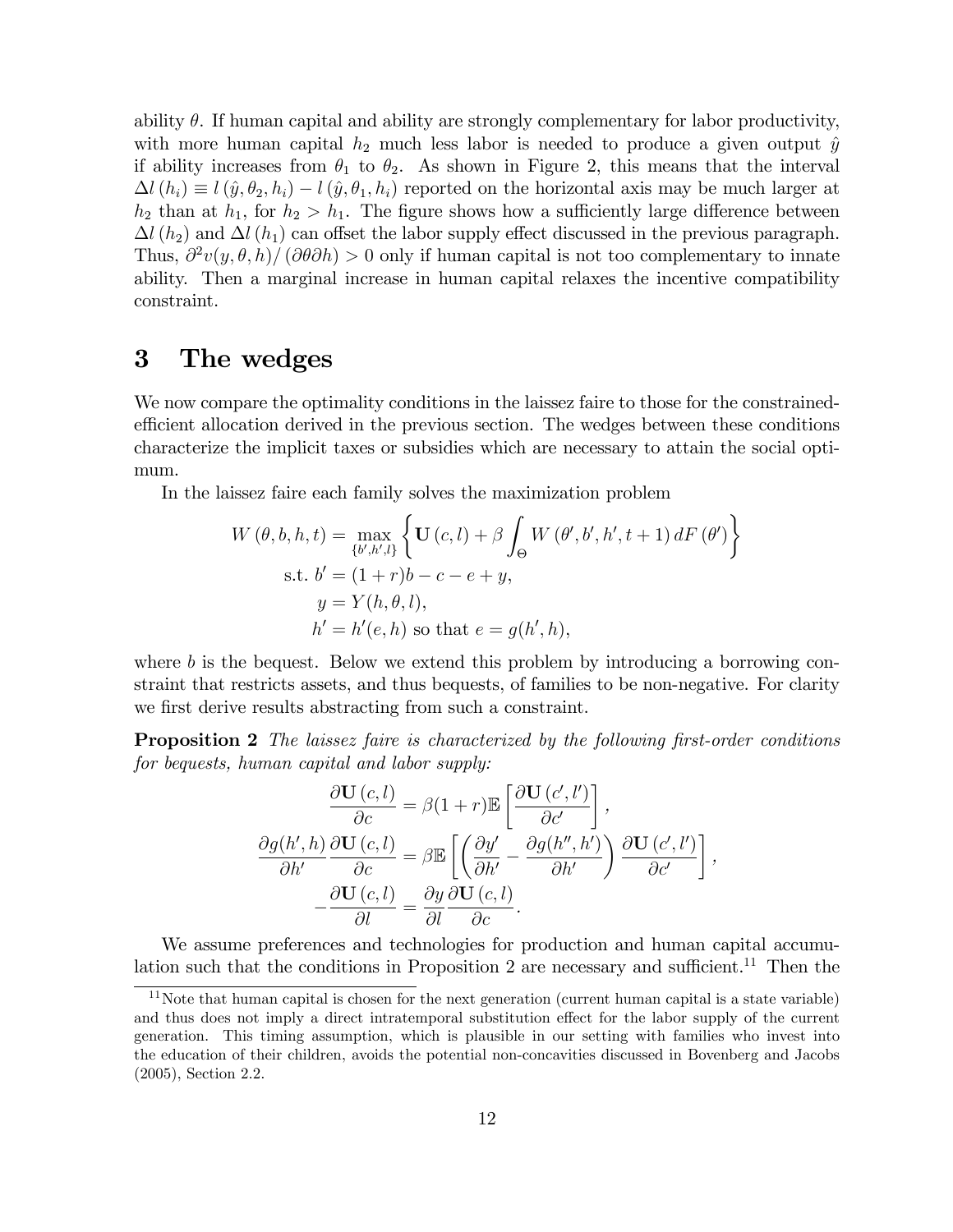results of Propositions 1 and 2 can be combined to derive interpretable conditions for the wedges between the choices in the laissez faire and the constrained-efficient allocation of the planner. We start with the following definition.

**Definition 1** The wedges for bequests  $\tau_b$ , labor supply  $\tau_l$  and human capital  $\tau_h$  are

$$
\tau_b(\theta^t) \equiv 1 - \frac{q}{\beta} \frac{\partial u(c)}{\mathbb{E} \left[ \partial u(c') / \partial c' \right]},\tag{10}
$$

$$
\tau_l(\theta^t) \equiv 1 - \frac{\partial v(y, \theta, h)/\partial y}{\partial u(c)/\partial c},\tag{11}
$$

$$
\tau_h\left(\theta^t\right) \equiv \frac{\beta}{\frac{\partial g(h',h)}{\partial h'}} \int_{\Theta} \left[ \frac{\frac{\partial u(c')}{\partial c'}}{\frac{\partial u(c)}{\partial c}} \left( \frac{\partial y'}{\partial h'} - \frac{\partial g(h'',h')}{\partial h'} \right) \right] dF\left(\theta'\right) - 1. \tag{12}
$$

Wedges are defined as the deviations from the laissez faire. In general, the wedges depend on the whole history of shocks since the allocation  $\{c, h', y\}$  is a function of  $\theta^t$ which we suppressed in the notation for convenience. In the following we denote the wedges as  $\tau_j \equiv \tau_j(\theta^t)$ , and the corresponding leads and lags of the wedges as  $\tau'_j \equiv \tau'_j(\theta^{t+1})$ and  $\tau_{j-} \equiv \tau_{j-}(\theta^{t-1}), j = b, l, h$ . The wedges have a useful interpretation: constrained efficiency requires that the planner discourages (encourages) bequests, labor supply or human capital, respectively, if the optimality conditions which characterize the social optimum imply that  $\tau_j > 0$  ( $\tau_j < 0$ ),  $j = b, h, l$ .

Bequest and labor wedges.—Reinserting the optimality conditions into the definition of the wedges allows us to derive their expressions in the constrained efficient allocation.

**Proposition 3** Under assumption  $\begin{bmatrix} A1 \end{bmatrix}$ , the first-order conditions of the planner's problem imply that the constrained efficient wedges for bequests  $\tau_b^*$  and for labor  $\tau_l^*$  are given by

$$
\tau_b^* = 1 - \frac{1}{\mathbb{E}\left[\frac{1}{\frac{\partial u(c')}{\partial c'}}\right] \mathbb{E}\left[\frac{\partial u(c')}{\partial c'}\right]},\tag{13}
$$

$$
\tau_l^* = -\frac{\partial^2 v(y, \theta, h)}{\partial \theta \partial y} \frac{\mu(\theta)}{f(\theta)}.
$$
\n(14)

By Jensenís inequality, we obtain the standard result that the wedge for bequests  $\tau_b^* > 0$ . The planner reduces intergenerational transfers to discourage double deviations in which parents leave bequests and their children shirk. The expression for the labor wedge  $\tau_l^*$  is also standard. Since ability increases productivity,  $\partial^2 v(y, \theta, h)/(\partial \theta \partial y) < 0$ , and  $\tau_l^* > 0$  whenever the costate variable  $\mu(\theta)$  is positive. The intuition is that an additional unit of required output tightens the incentive compatibility constraint, increases the information rents and thus allows for less redistribution. Families do not internalize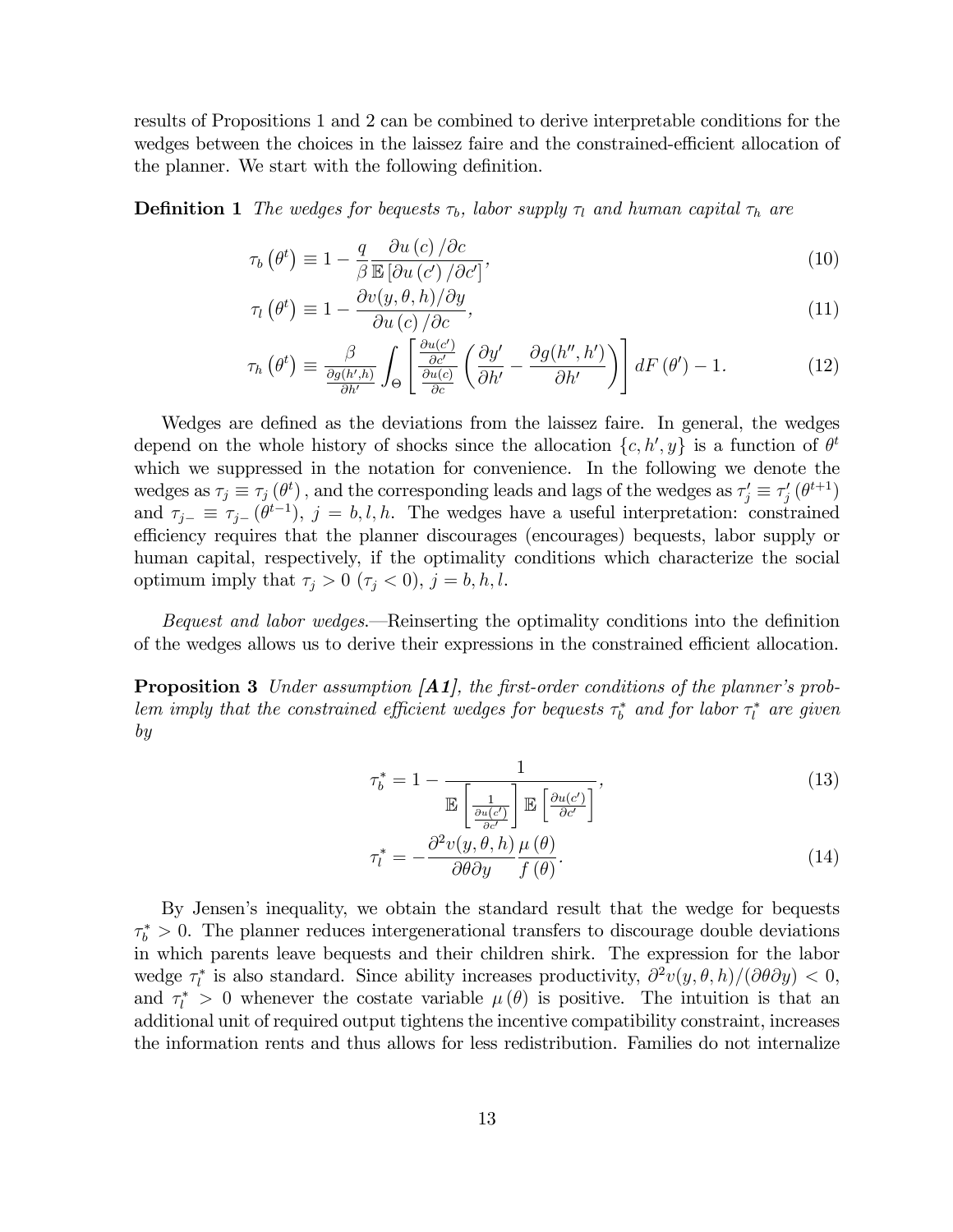this effect when choosing their optimal labor supply. Corollary 2 below shows that the labor wedge in our model is analogous to the wedge in Mirrlees  $(1971).<sup>12</sup>$ 

Corollary 2 Under assumption  $[A1']$  and  $[A2]$ 

$$
\frac{\tau_l^*}{1 - \tau_l^*} = \alpha \frac{\xi \theta^{\chi}}{A^{\chi}} \frac{\partial u(c)}{\partial f(\theta)} \int_{\underline{\theta}}^{\theta} \left[ \lambda - \frac{1}{\frac{\partial u(c(x))}{\partial c(x)}} \right] dF(x),
$$

where  $\alpha = \varepsilon^{-1} + 1$  and  $\varepsilon$  denotes the Frisch elasticity of labor supply.

Human capital wedge. Our contribution consists in deriving an explicit decomposition for the optimal human capital wedge  $\tau_h^*$ .

**Proposition 4** Under assumption  $\begin{bmatrix} A1 \end{bmatrix}$ , the constrained efficient human capital wedge  $\tau_h^*$  can be decomposed as

$$
\tau_h^* = \Delta_l + \Delta_b + \Delta_i,\tag{15}
$$

with

$$
\Delta_{l} \equiv \frac{q}{\frac{\partial g(h',h)}{\partial h'}} \mathbb{E} \left[ \frac{\partial y'}{\partial h'} \tau_{l}^{*l} \right],
$$
\n
$$
\Delta_{b} \equiv \frac{q}{\frac{\partial g(h',h)}{\partial h'}} \mathbb{E} \left[ \frac{\partial y'}{\partial h'} - \frac{\partial g(h'',h')}{\partial h'} \right] \frac{\tau_{b}^{*}}{1 - \tau_{b}^{*}}
$$
\n
$$
+ \frac{\beta}{\frac{\partial g(h',h)}{\partial h'}} \frac{\partial u(c)}{\partial c} \text{Cov} \left( \frac{\partial u(c')}{\partial c'}, \frac{\partial y'}{\partial h'} - \frac{\partial g(h'',h')}{\partial h'} \right),
$$
\n
$$
\Delta_{i} \equiv -\frac{q}{\frac{\partial g(h',h)}{\partial h'}} \text{Cov} \left( \frac{1}{\frac{\partial u(c')}{\partial c'}}, \frac{\partial v(y', \theta', h')}{\partial h'} \right).
$$
\n(16)

The first component  $\Delta_l$  relates the human capital wedge  $\tau_h^*$  to expectations about the labor wedge  $\tau_l^*$ . These expectations are weighed by the marginal product of human capital. To see why  $\tau_h^*$  positively depends on future labor wedges  $\tau_l^*$ , note that the firstorder condition for human capital in the social optimum  $(6)$  and the definition of the

$$
\int_{\underline{\theta}}^{\theta} \left[ \lambda - \frac{1}{\frac{\partial u(c(x))}{\partial c(x)}} \right] dF(x) = \int_{\theta}^{\overline{\theta}} \left[ \frac{1}{\frac{\partial u(c(x))}{\partial c(x)}} - \lambda \right] dF(x).
$$

<sup>&</sup>lt;sup>12</sup>Compared with Mirrlees (1971), the multiplier  $\lambda$  is in the numerator since the shadow price  $\lambda$  is in units of marginal utils and not of public funds of the planner. Furthermore,  $\lim_{\theta \to \theta} \mu(\theta) = 0$  and  $\lim_{\theta \to \overline{\theta}} \mu(\theta) = 0$  imply that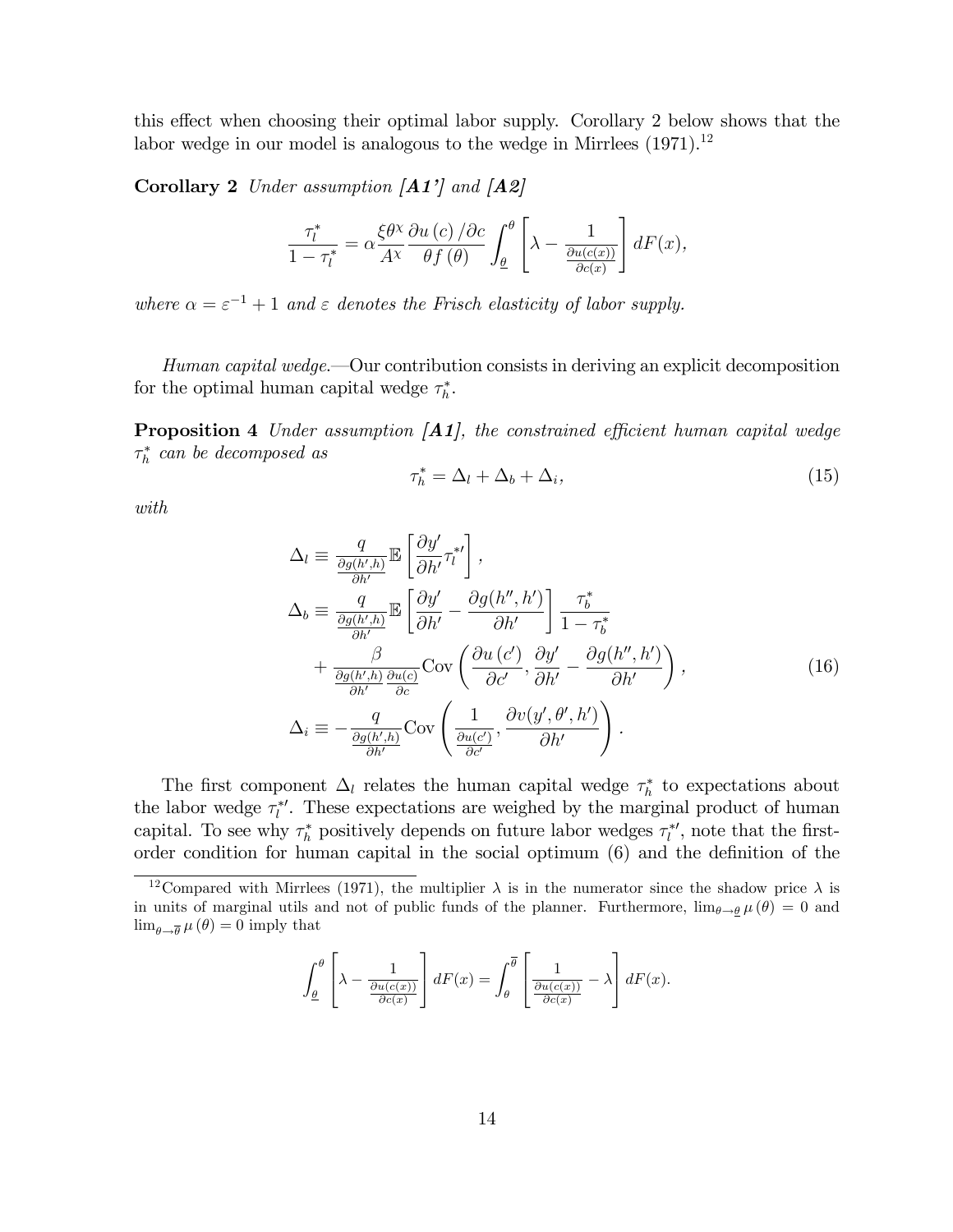labor wedge  $(11)$  imply that<sup>13</sup>

$$
\frac{\partial g(h',h)}{\partial h'} = q \int_{\Theta} \left( (1 - \tau_l^{*}) \frac{\partial y'}{\partial h'} - \frac{\partial g(h'',h')}{\partial h'} \right) dF(\theta') + q \int_{\Theta} \mu'(\theta') \frac{\partial^2 v(y', \theta', h')}{\partial \theta' \partial h'} d\theta'. \tag{17}
$$

Since

$$
\mathbb{E}\left[\left(1-\tau_l^{*\prime}\right)\frac{\partial y'}{\partial h'}\right] = \left(1-\mathbb{E}\left[\tau_l^{*\prime}\right]\right)\mathbb{E}\left[\frac{\partial y'}{\partial h'}\right] - \text{Cov}\left(\tau_l^{*\prime},\frac{\partial y'}{\partial h'}\right),\,
$$

equation  $(17)$  shows that the benefits from human capital accumulation for the social planner are smaller when the labor wedges  $\tau_l^{*'}$  in the next generation are on average larger. If children are expected to supply more labor in the laissez faire than is socially optimal ( $\mathbb{E}[\tau_l^{*'}] > 0$ ), then the planner wants parents to invest less into human capital so as to reduce the children's incentives to work.<sup>14</sup> This effect is dampened if the covariance between the wedge  $\tau_l^{*'}$  and the marginal product of human capital  $\partial y'/\partial h'$  is positive, thus reducing the riskiness of human capital investment.

The second component  $\Delta_b$  relates the wedge for human capital to the wedge for bequests  $\tau_b^*$ . The first term in  $\Delta_b$  is of the same sign as  $\tau_b^{*,15}$  The equality

$$
q\frac{\tau_b^*}{1-\tau_b^*} = \mathbb{E}\left[\beta \frac{\frac{\partial u(c')}{\partial c'}}{\frac{\partial u(c)}{\partial c}} - q\right]
$$

makes explicit that the size of  $q\tau_b^*/(1-\tau_b^*)$  depends on the difference between the stochastic discount factor of the family and the planner. The wedge required to discourage bequests implies that the stochastic discount factor of the family  $\beta \frac{\partial u(c')}{\partial c'} / \frac{\partial u(c)}{\partial c}$  is expected to be higher than the planner's discount factor  $q$ . In order to correct the distortion that families expect to discount the returns to human capital investment less than the planner, the planner has to render human capital accumulation less attractive. Otherwise families would invest too much into human capital as an alternative way of transferring utility from the current to the future generation.

Bequests and human capital are not perfect substitutes, however, because the return to human capital depends on future ability and is thus risky. The risk adjustment is captured by the second term in (16) which depends on the covariance between the return to human capital and the marginal utility of consumption. Since both the return to human capital and consumption of the next generation are likely to increase with ability  $\theta'$ , we expect the covariance to be negative. The planner needs to discourage humancapital investment relatively less than bequests because human capital provides a bad

$$
\frac{\partial v\left(y',\theta',h'\right)}{\partial h'} = -\frac{\partial v\left(y',\theta',h'\right)}{\partial y'}\frac{\partial y'}{\partial h'}.
$$

<sup>14</sup>In Section 4 we explain why this result is not at odds with Bovenberg and Jacobs (2005) who show that human capital should be subsidized to offset the distortions of labor income taxation.

<sup>&</sup>lt;sup>13</sup>To derive equation (17), we have used results from the proof of Remark 1 in appendix A.2 showing that

<sup>&</sup>lt;sup>15</sup>To see this, notice that (i) the return to human capital,  $\partial y'/\partial h' - \partial g(h'', h')/\partial h'$ , is positive; and (ii) equation (13) implies that the constrained-efficient wedge for bequests  $\tau_b^* \in (0,1)$ .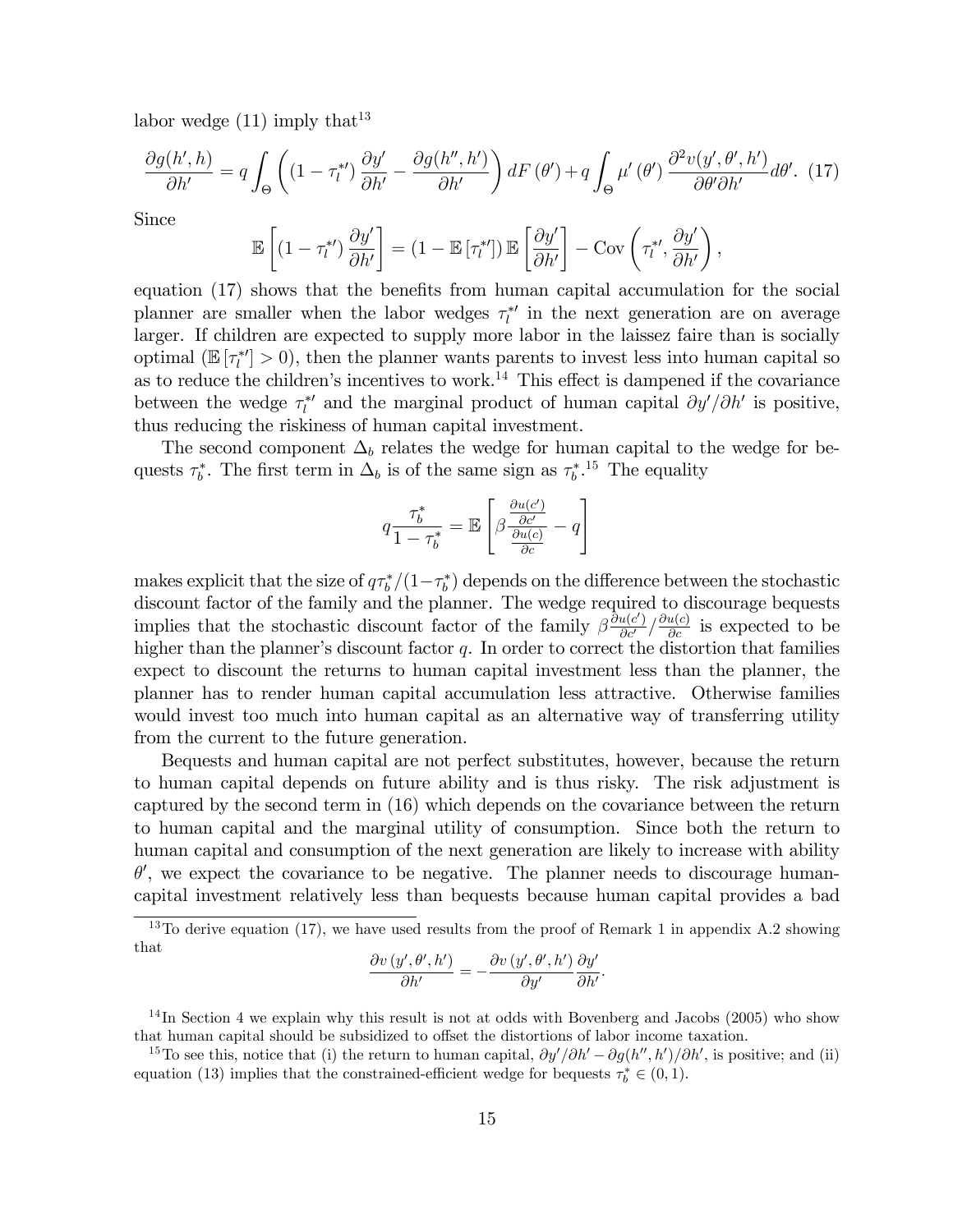hedge against consumption risk. Hence, human capital accumulation is less attractive for families.

The components  $\Delta_l$  and  $\Delta_b$  show that the planner counteracts the distortions in the choice of human capital induced by the intra- and intertemporal wedges  $\tau_l^*$  and  $\tau_b^*$ . Filtering out these effects, we are left with the component  $\Delta_i$ . Following the terminology of Stantcheva (2014a),  $\Delta_i$  can therefore be interpreted as the *net* human capital wedge. We now explain that  $\Delta_i$  captures the effect of human capital accumulation on the incentivecompatibility constraint.

The incentive wedge  $\Delta_i$  for human capital.—In order to understand the economic effect captured by  $\Delta_i$ , it is useful to rewrite it as<sup>16</sup>

$$
\Delta_i = -\frac{q}{\frac{\partial g(h',h)}{\partial h'}} \int_{\Theta} \mu'(\theta') \frac{\partial^2 v(y', \theta', h')}{\partial \theta' \partial h'} d\theta' . \tag{18}
$$

As explained in Section 2.2, the integral on the right hand side measures by how much a marginal increase in human capital is expected to relax the incentive-compability constraint for the next generation. This benefit is ignored by the families because they take the allocation as given, and thus, ignore the impact that their investments have on the feasibility of the allocation. As families do not internalize the effect of human capital on the informational rents, there is a wedge between the optimal choice of families and that of the planner. Whether this wedge is positive or negative depends on the elasticity of labor supply and complementarity between human capital and ability.

**Corollary 3** Under assumptions  $\begin{bmatrix} A1' \end{bmatrix}$  and  $\begin{bmatrix} A2 \end{bmatrix}$ ,  $\frac{\partial^2 v(y', \theta', h')}{\partial \theta' \partial h'} > 0$  if and only if  $\chi > -\alpha$ . Then  $\Delta_i < 0$ , showing that the planner has a motive to increase human capital accumulation in order to relax the incentive compatibility constraint.

Estimates for the Frisch elasticity of 0.5 documented in Chetty (2012) imply  $\alpha = \varepsilon^{-1} +$  $1 = 3$ . While the evidence in Cunha et al. (2006), Table 3, shows some complementarity between human capital and ability,  $\chi \geq -3$ , or an elasticity of substitution between human capital and ability larger than  $1/4$ , seems empirically plausible.

The importance of the wedge for bequests for the human capital wedge. Proposition 4 shows that the constrained efficient wedge for human capital can be decomposed into three terms. We now prove that the two components related to the labor wedge and incentives,  $\Delta_l$  and  $\Delta_i$ , offset each other at the social optimum since then

$$
\frac{\partial g(h',h)}{\partial h'} = q \mathbb{E} \left[ \frac{\partial y'}{\partial h'} - \frac{\partial g(h'',h')}{\partial h'} \right].
$$

Thus,

$$
\frac{q}{\frac{\partial g(h',h)}{\partial h'}}\mathbb{E}\left[\frac{\partial y'}{\partial h'}-\frac{\partial g(h'',h')}{\partial h'}\right]=1
$$

<sup>&</sup>lt;sup>16</sup>See the proof of Proposition 3 for a derivation of equation  $(18)$ .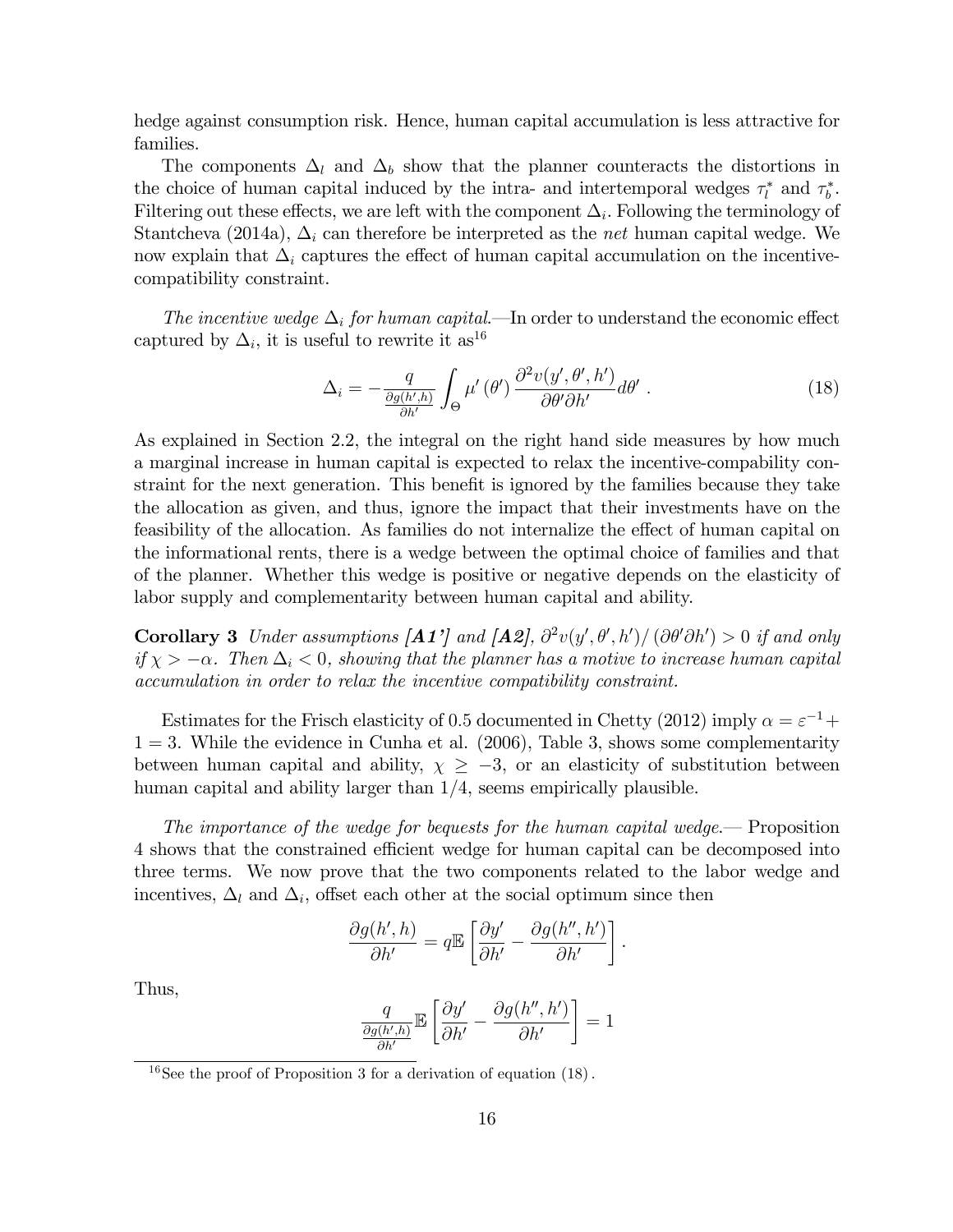and  $\tau_h^* = \Delta_b$  implies that the wedge for human capital is tightly linked to the wedge for bequests.

**Proposition 5** At the social optimum,  $\Delta_l = -\Delta_i$  whenever investment in human capital is positive. It follows that the constrained efficient wedge for human capital

$$
\tau_h^* = \frac{\tau_b^*}{1 - \tau_b^*} + \frac{\beta}{\frac{\partial g(h',h)}{\partial h'}\frac{\partial u(c)}{\partial c}} \text{Cov}\left(\frac{\partial u(c')}{\partial c'}, \frac{\partial y'}{\partial h'} - \frac{\partial g(h'',h')}{\partial h'}\right) .
$$

Proposition 5 shows that the motives that lead the planner to distort human capital investment and bequests are similar. This should not be surprising since both forms of capital transfer resources from one generation to the next. There is, however, a significant difference between the two type of intergenerational transfers: parents cannot diversify the risk associated with their children's abilities, and so human capital investment carries more risk than bequests. This is why the constrained efficient wedge for human capital will be lower when  $Cov\left(\frac{\partial u(c')}{\partial c'}\right)$  $\frac{u(c')}{\partial c'}, \frac{\partial y'}{\partial h'} - \frac{\partial g(h'',h')}{\partial h'}$  $\partial h'$  $( ) < 0$ , that is when human capital is a bad hedge against consumption risk.

#### 3.1 Comparison with the literature

We find that socially optimal distortions of human capital investment are tightly related to the optimal distortions of bequests. Compared with Farhi and Werning (2010), Proposition 5, both distortions are not equal in our model because ability is stochastic so that the returns to human capital are more uncertain than the return to bequests. Although we allow for labor supply choices of the next generation compared with Farhi and Werning (2010), we find that the labor wedge does not matter for the human capital wedge at the social optimum: the effect of the labor wedge on the human capital wedge is exactly balanced by the incentive wedge for human capital.

Our finding that human capital alleviates incentive constraints for empirically plausible parameters differs from Stantcheva  $(2014a)$  since we make explicit the effect of human capital accumulation on incentive compatibility through changes in labor supply. As already discussed in the introduction, the difference is that we specify the planner's problem with output as control and not labor effort. Thus, in the planner's optimality condition for human capital there is an additional term which captures how human-capital investment affects incentives to produce a given level of output by changing labor supply. This is made explicit in the proof of Remark 1, Appendix A.1, when taking the derivative of  $\partial v/\partial \theta$  with respect to h to obtain the key cross derivative  $\partial^2 v/(\partial \theta \partial h)$ . The sign of this cross derivative determines how human capital affects incentives and we find that human capital mitigates the incentive problem if  $\chi > -\alpha$ , instead of  $\chi > 0$  as in Stantcheva (2014a).

Findeisen and Sachs (2012) find a negative incentive effect of human capital, opposite to our paper. The reason is a different assumption about how human capital affects productivity. In Findeisen and Sachs (2012), more human capital and higher innate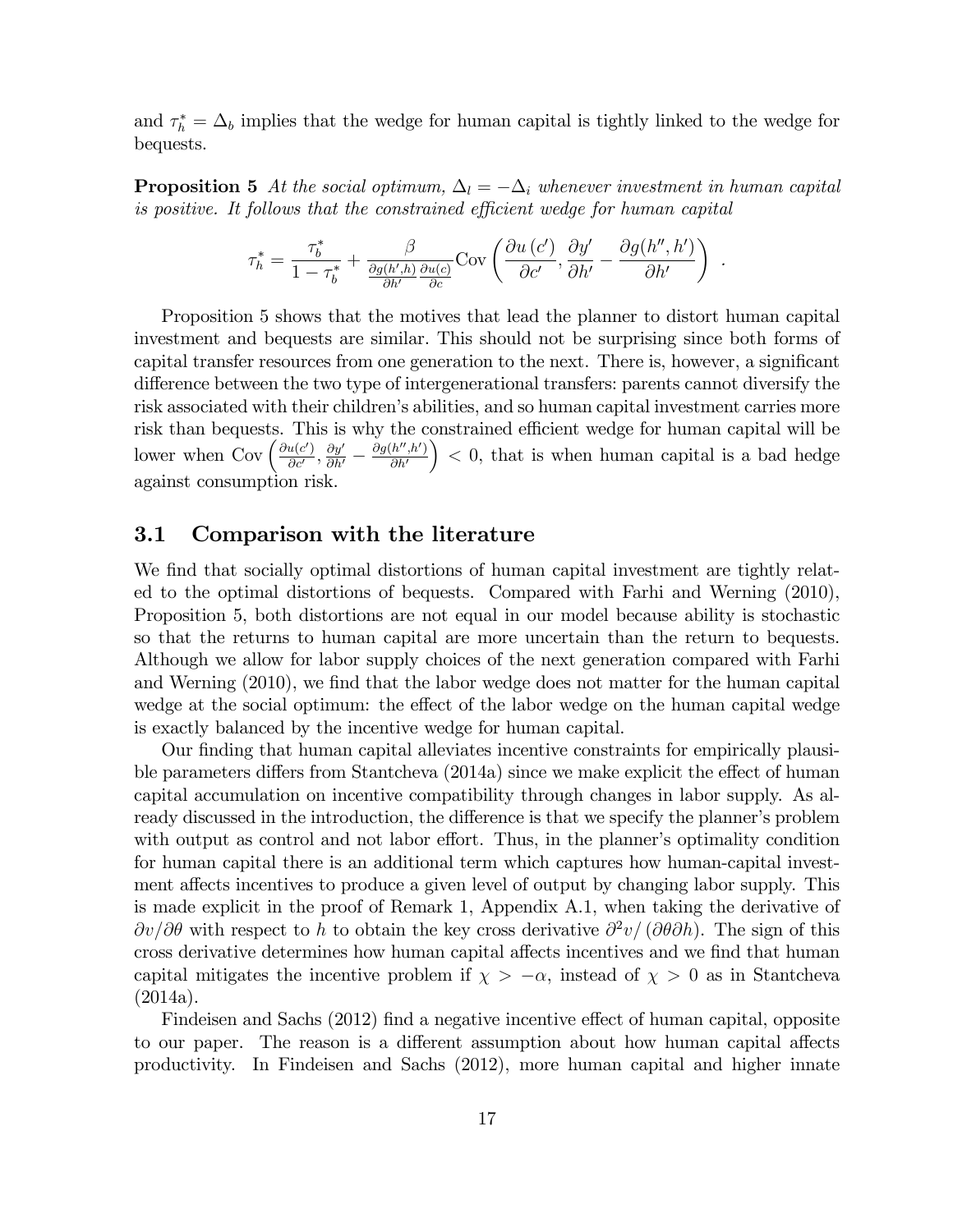ability both favorably shift the distribution function of labor market productivity but do not enter as inputs in the production technology. Thus, human capital does not alter the incentive problem as in our model by changing the amount of labor supply needed to produce a given unit of output. Since Findeisen and Sachs (2012) assume that more human capital reinforces the effect of innate ability on the distribution function of productivity, human capital increases the informational rents of high-ability types. Thus, the incentive compatibility constraint tightens and it is optimal to tax human capital investment ceteris paribus.

In our paper instead, we assume a standard production technology in which labor productivity depends on human capital and innate ability with an aggregator function that exhibits a constant elasticity of substitution. This technology implies that, for plausible degrees of complementarity between innate ability and human capital, the disutility of effort to produce a given output decreases less in innate ability if human capital is higher. Then, more human capital reduces the effort cost for all agents to produce a given output, and this effect is stronger for agents with low innate ability. It follows that more human capital alleviates the incentive problem so that the planner has a motive to subsidize human capital.

#### 3.2 Extensions

Liquidity constraints.  $\Box$  One may argue that parents cannot require children to make transfers to them and that children within a family cannot take on debt obligations. In our model this corresponds to the constraint  $b' \geq 0$ , i.e., bequests cannot be negative. characterize in Appendix  $A.2$  how the possibility of a binding liquidity constraint affects the wedges. A binding liquidity constraint implies a lower labor wedge ceteris paribus because the planner encourages labor effort to generate income and alleviate the constraint. The wedges for bequests and human capital become larger instead to offset that a binding constraint increases resources of the future generation.

Persistent types. Our main results extend to a model where, instead of being independent, types are persistent across generations. Adding this feature captures the genetic transmission of characteristics from parents to their offspring. As shown in Appendix  $A.3$ , where we let the density  $f(\cdot)$  from which children's abilities are drawn vary with the type of the parents, human capital mitigates the incentive problem more when the probability distribution has the monotone likelihood ratio property.<sup>17</sup> This common assumption implies that the planner is more likely to observe higher future output for dynasties that have high current ability (for example, Rogerson, 1985). Furthermore, we show that an analogous expression to that in Proposition 5 holds for the constrained-efficient human capital wedge. This demonstrates that the intertemporal wedge is crucial for socially optimal human capital investment also in models with persistent ability shocks.

<sup>&</sup>lt;sup>17</sup>A probability density function satisfies the monotone likelihood ratio property when  $[\partial f(\theta' | \theta) / \partial \theta] / f(\theta' | \theta)$  is increasing in  $\theta'$ .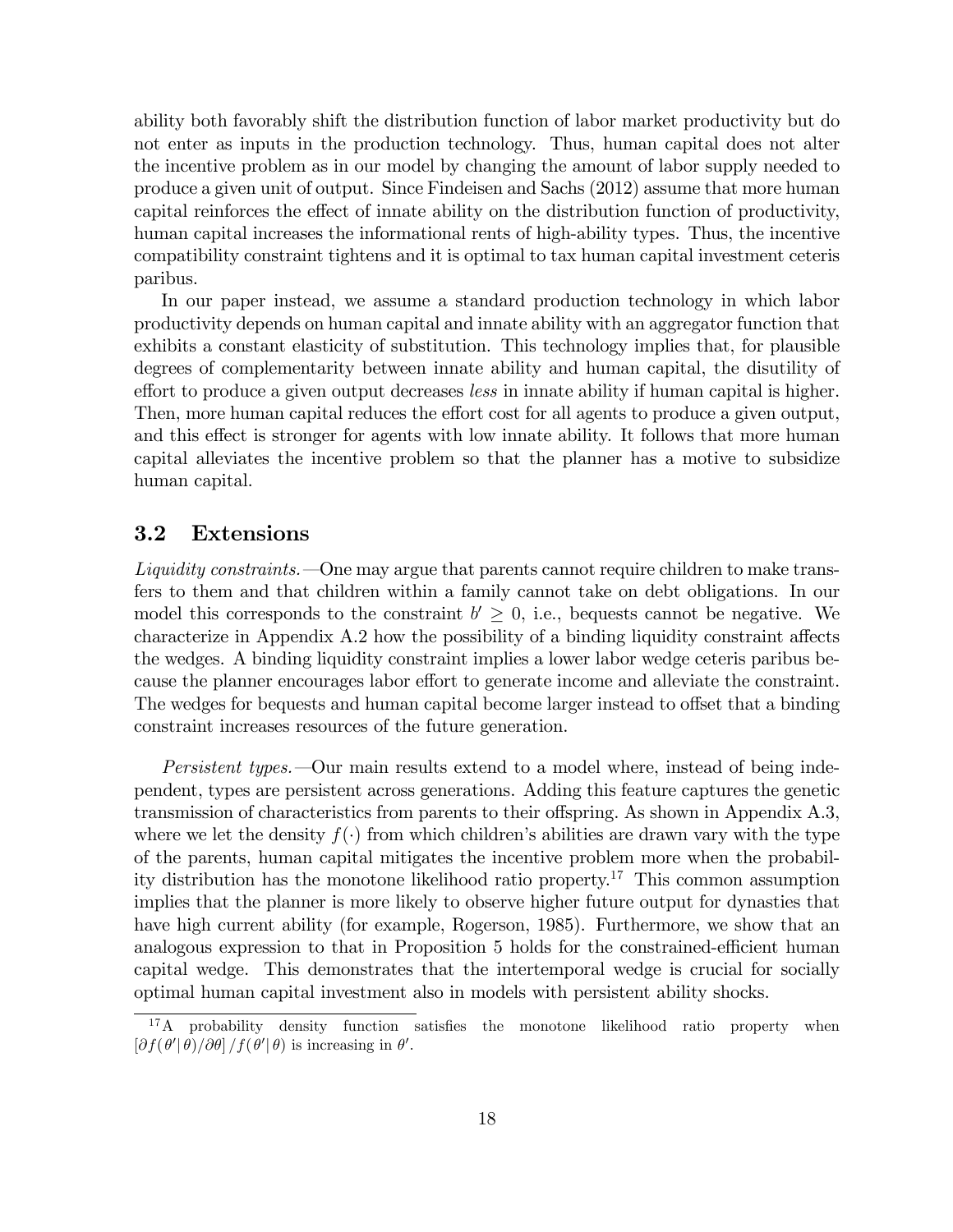## 4 Implementation of the constrained-efficient allocation

An important question is how the socially optimal allocation of the planner's problem can be implemented in a decentralized economy. One possibility is to rely on loans for human capital accumulation with payments that are contingent on the history of loans and income. The socially optimal allocation is then implemented if these history-dependent loan repayments are combined with taxes on labor income and bequests that condition only on current income and current bequests, respectively.

Analogous to results in Albanesi and Sleet (2006), with i.i.d. ability  $\theta$ , the history dependence of the tax system becomes much simpler since the history can be summarized by two state variables: bequests and human capital (see also Stantcheva, 2014a). It is then possible to implement the constrained efficient allocation, for example, either with means-tested grants that depend on labor income  $y$ , human capital investment  $h'$ and condition on the initial state variables  $b$  and  $h$ ; or with loans for human capital accumulation featuring repayment schedules that depend on  $y$ ,  $h'$ , condition on  $b$  and  $h$ and are complemented with labor income taxes which only depend on current income y.

Existing tax and subsidy systems for student loans in continental Europe and Anglo-Saxon countries contain elements which resemble such tax schedules. The conditioning on bequests and human capital roughly corresponds to grants or repayment schedules for student loans that condition on parents' permanent income (which is highly correlated with human capital) and parents' wealth (which is correlated with bequests).<sup>18</sup> For concreteness, let us now illustrate how marginal taxes relate to the respective wedges. Assume the tax schedule  $T(b, h, y, h')$  so that agents solve the maximization problem

$$
W(\theta, b, h, t) = \max_{\{b', h', l\}} \left\{ \mathbf{U}(c, l) + \beta \int_{\Theta} W(\theta', b', h', t + 1) dF(\theta') \right\}
$$
  
s.t.  $b' = (1 + r)b - c - g(h', h) + y - T(b, h, y, h'),$   
 $y = Y(h, \theta, l),$   
 $h' = h'(e, h)$  so that  $e = g(h', h).$ 

The first-order condition for labor supply and the definition of the labor wedge (11) imply that the labor wedge equals the marginal income tax:  $\tau_l = \frac{\partial T(\cdot)}{\partial y}$ . The first-order condition for human capital

$$
\left(\frac{\partial g(h',h)}{\partial h'} + \frac{\partial T(\cdot)}{\partial h'}\right) \frac{\partial \mathbf{U}(c,l)}{\partial c} = \beta \int_{\Theta} \left[ \frac{\partial y'}{\partial h'} \left(1 - \frac{\partial T'(\cdot)}{\partial y'}\right) \frac{\partial \mathbf{U}(c',l')}{\partial c'}\right] dF(\theta') - \beta \int_{\Theta} \left[ \left(\frac{\partial g(h'',h')}{\partial h'} + \frac{\partial T'(\cdot)}{\partial h'}\right) \frac{\partial \mathbf{U}(c',l')}{\partial c'}\right] dF(\theta')
$$

 $18$ An interesting question for further research is how large the persistence of ability across generations has to be so that the simple tax and subsidy schedules observed in reality imply sizable deviations from the social optimum and thus substantial welfare losses.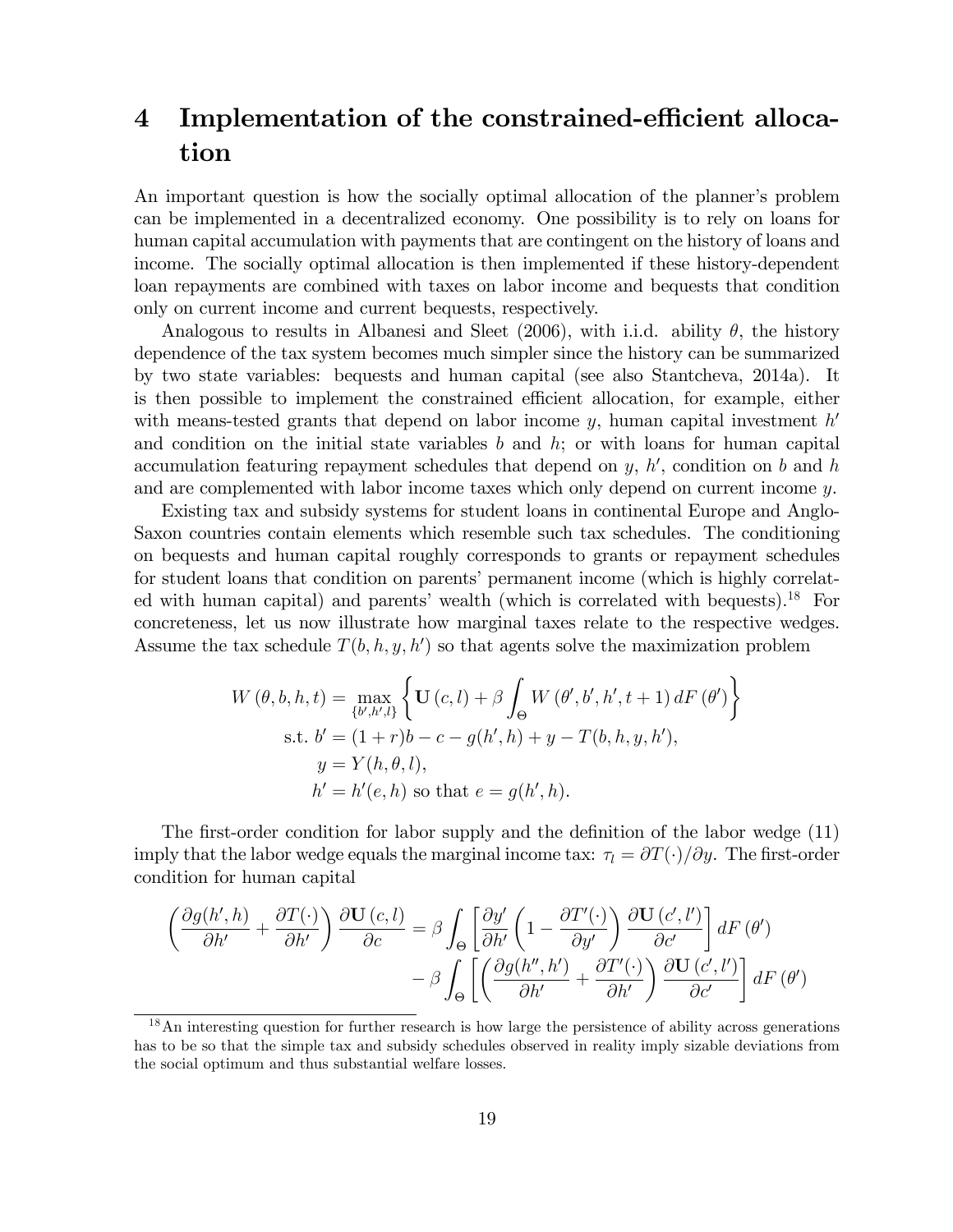and the definition of the wedge for human capital  $(12)$  imply that

$$
\frac{\partial T(\cdot)}{\partial h'} = \frac{\partial g(h',h)}{\partial h'} \tau_h - \beta \int_{\Theta} \left[ \left( \frac{\partial y'}{\partial h'} \frac{\partial T'(\cdot)}{\partial y'} + \frac{\partial T'(\cdot)}{\partial h'} \right) \frac{\frac{\partial u(c')}{\partial c'}}{\frac{\partial u(c)}{\partial c}} \right] dF(\theta'). \tag{19}
$$

As pointed out by Stantcheva (2014a), a positive wedge for human capital does not necessarily imply a positive current marginal tax on human capital accumulation in a dynamic model. The second term on the right-hand side shows that this also depends on how human capital changes taxes in the next period and how these changes are correlated with the marginal utility of consumption.

Equation (19) allows us to relate our results further to Bovenberg and Jacobs (2005) who show that human capital should be subsidized if taxation of labor income distorts the decision to accumulate human capital. We recover the analogon of this result in our model: if, as in Bovenberg and Jacobs (2005), human capital accumulation is socially optimal in the laissez faire without tax distortions, then  $\tau_h = 0$  and equation (19) reads

$$
\frac{\partial T(\cdot)}{\partial h'} = -\beta \mathbb{E} \left[ \frac{\partial y'}{\partial h'} \frac{\partial T'(\cdot)}{\partial y'} + \frac{\partial T'(\cdot)}{\partial h'} \right] \mathbb{E} \left[ \frac{\frac{\partial u(c')}{\partial c'}}{\frac{\partial u(c)}{\partial c}} \right] - \frac{\beta}{\frac{\partial u(c)}{\partial c}} \text{Cov} \left( \frac{\partial y'}{\partial h'} \frac{\partial T'(\cdot)}{\partial y'} + \frac{\partial T'(\cdot)}{\partial h'}, \frac{\partial u(c')}{\partial c'} \right).
$$

Thus, the current marginal tax on human capital accumulation  $\partial T(\cdot)/\partial h'$  is negatively related to the expected tax change for the next generation,  $\mathbb{E}\left[\frac{\partial y'}{\partial h'}\right]$  $\partial h'$  $\frac{\partial T'(\cdot)}{\partial y'} + \frac{\partial T'(\cdot)}{\partial h'}$ |, resulting from an additional marginal unit of human capital. Compared with Bovenberg and Jacobs (2005), this tax change does not only consist of the additional marginal income tax but also of the change of taxes due to the higher human capital stock of the next generation. Moreover, the returns to human capital are uncertain in our model so that it matters whether the tax changes reduce consumption risk. Human capital accumulation should then be subsidized if  $\mathbb{E}\left[\frac{\partial y'}{\partial h'}\right]$  $\partial h'$  $\frac{\partial T'(\cdot)}{\partial y'} + \frac{\partial T'(\cdot)}{\partial h'}$  $\left( \frac{1}{2} \right) > 0$  and the future tax changes caused by human capital accumulation do not reduce consumption risk too much (i.e., the covariance is not too negative).

This is not the whole story, however, since  $\tau_h^* = \Delta_b \neq 0$  at the social optimum, as shown in Proposition 5. This is why we have an additional term in equation (19). As derived in Appendix A.4, equation (19) implies

$$
\frac{\partial T(\cdot)}{\partial h'} = \frac{\partial g(h', h)}{\partial h'} \frac{\tau_b^*}{1 - \tau_b^*} \n- q \mathbb{E} \left[ \frac{\partial y'}{\partial h'} \frac{\partial T'(\cdot)}{\partial y'} + \frac{\partial T'(\cdot)}{\partial h'} \right] \n+ \frac{\beta}{\frac{\partial u(c)}{\partial c}} \text{Cov} \left( \frac{\partial u(c')}{\partial c'}, \left( 1 - \frac{\partial T'(\cdot)}{\partial y'} \right) \frac{\partial y'}{\partial h'} - \frac{\partial g(h'', h')}{\partial h'} - \frac{\partial T'(\cdot)}{\partial h'} \right).
$$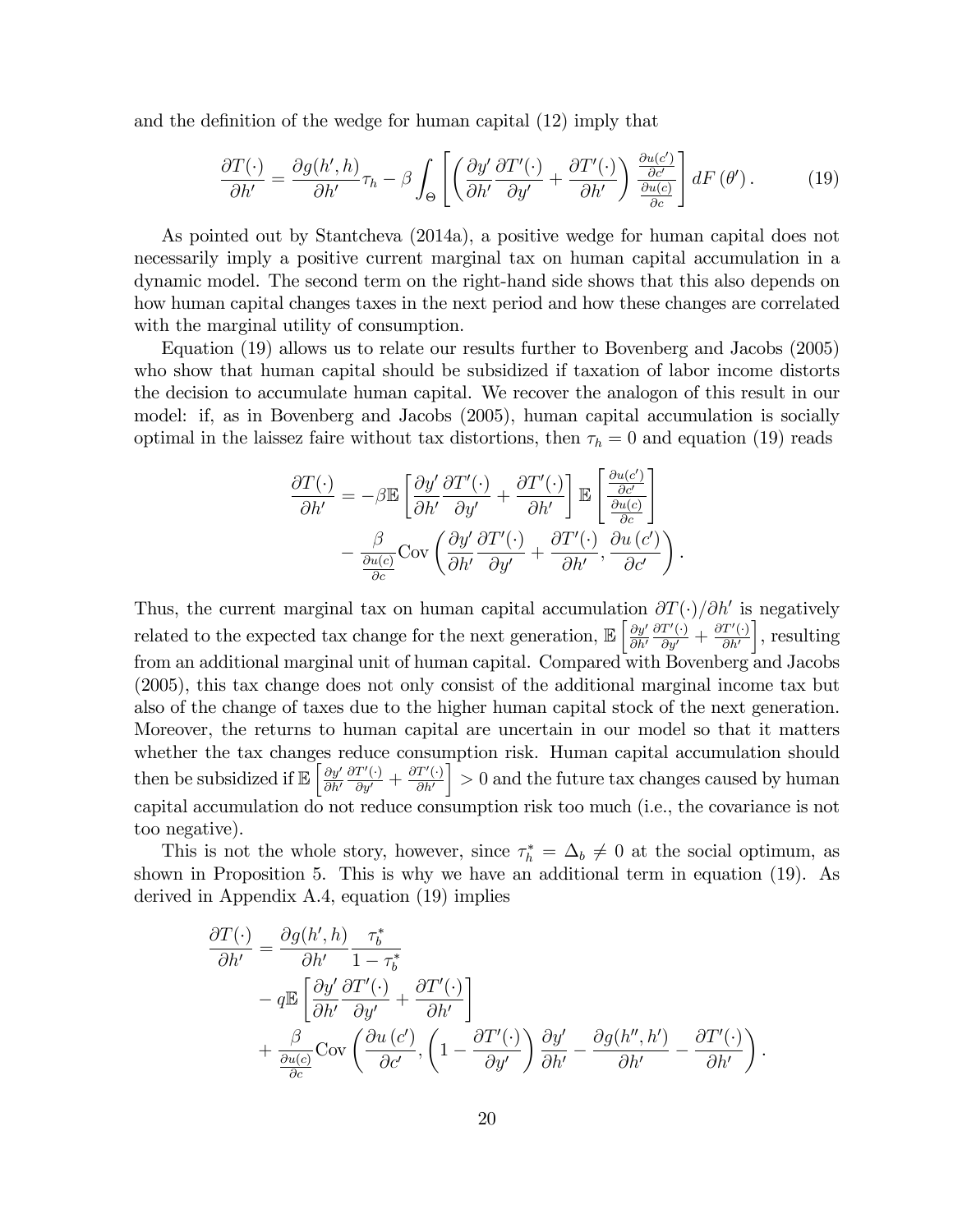The equation shows that human capital is subsidized more  $(\partial T(\cdot)/\partial h' < 0$  is more negative) if the wedge for bequests  $\tau_b$  is smaller, or if human capital investment increases the tax burden  $\mathbb{E}\left[\frac{\partial y'}{\partial h'}\right]$  $\partial h'$  $\frac{\partial T'(\cdot)}{\partial y'} + \frac{\partial T'(\cdot)}{\partial h'}$ i , or if the after-tax return to human capital is a bad hedge for consumption risk (in which case the covariance of the last term is negative).

Concerning the implementation of the wedge for bequests  $\tau_b$ , the first-order condition with respect to  $b'$  implies

$$
\frac{\partial u(c)}{\partial c} = \beta \mathbb{E}\left[\left(1 + r - \frac{\partial T'(\cdot)}{\partial b'}\right) \frac{\partial u(c')}{\partial c'}\right]
$$

.

The wedge for bequests  $\tau_b$  generally has to be implemented by taxes that ensure that the wedge for bequests also holds ex post. Then, the Euler equation of families holds for each consumption level at the reported values of stochastic ability (Kocherlakota, 2010). Otherwise families may find it optimal to deviate from the social optimum by bequeathing and letting their children exert little labor effort. Stantcheva  $(2014a)$ , Proposition 5, shows that the constrained efficient allocation can also be implemented with a tax system in which savings taxes condition only on current wealth and make it optimal for families to leave no bequests.

## 5 Numerical analysis

We now uncover further interesting features of the allocation and wedges by solving the model numerically. In doing so, we check that the solution of the relaxed problem, based on the Örst-order approach, is indeed incentive compatible. We start by discussing how we calibrate the model so that the quantitative implications of the simulations are comparable to U.S. data.

#### 5.1 Calibration

Utility function.  $-\text{We set}$  the length of a period to 30 years to approximate the time until labor-market entry of a new-born generation and the length of the labor-market career. For the standard assumption of an annual discount rate of 4\%, this implies that  $\beta = 0.308$ . We assume  $q = \beta$  to abstract from intergenerational redistribution motives arising from differences in the planner's and households' discount factors (see, for example, Farhi and Werning, 2010). We specify the utility function as  $U(c, l) = \ln(c) - l^{\alpha}/\alpha$ , which satisfies the parametric assumption  $[A1']$  made above. Based on estimates for the Frisch elasticity of 0.5 documented in Chetty (2012), we obtain that  $\alpha = \varepsilon^{-1} + 1 = 3$ .

*Production technology.*  $\rightarrow$  We assume that labor productivity is Cobb-Douglas so that  $A(\theta, h) = \theta^{\xi} h^{1-\xi}$ . From a practical standpoint, the assumption of Cobb-Douglas productivity has the advantage that, under the assumption of competitive labor markets, wages  $w(\theta, h)$  are log-linear in human capital and unobserved ability:

$$
\ln w(\theta, h) = \ln A(\theta, h) = (1 - \xi) \ln h + \xi \ln \theta.
$$
\n(20)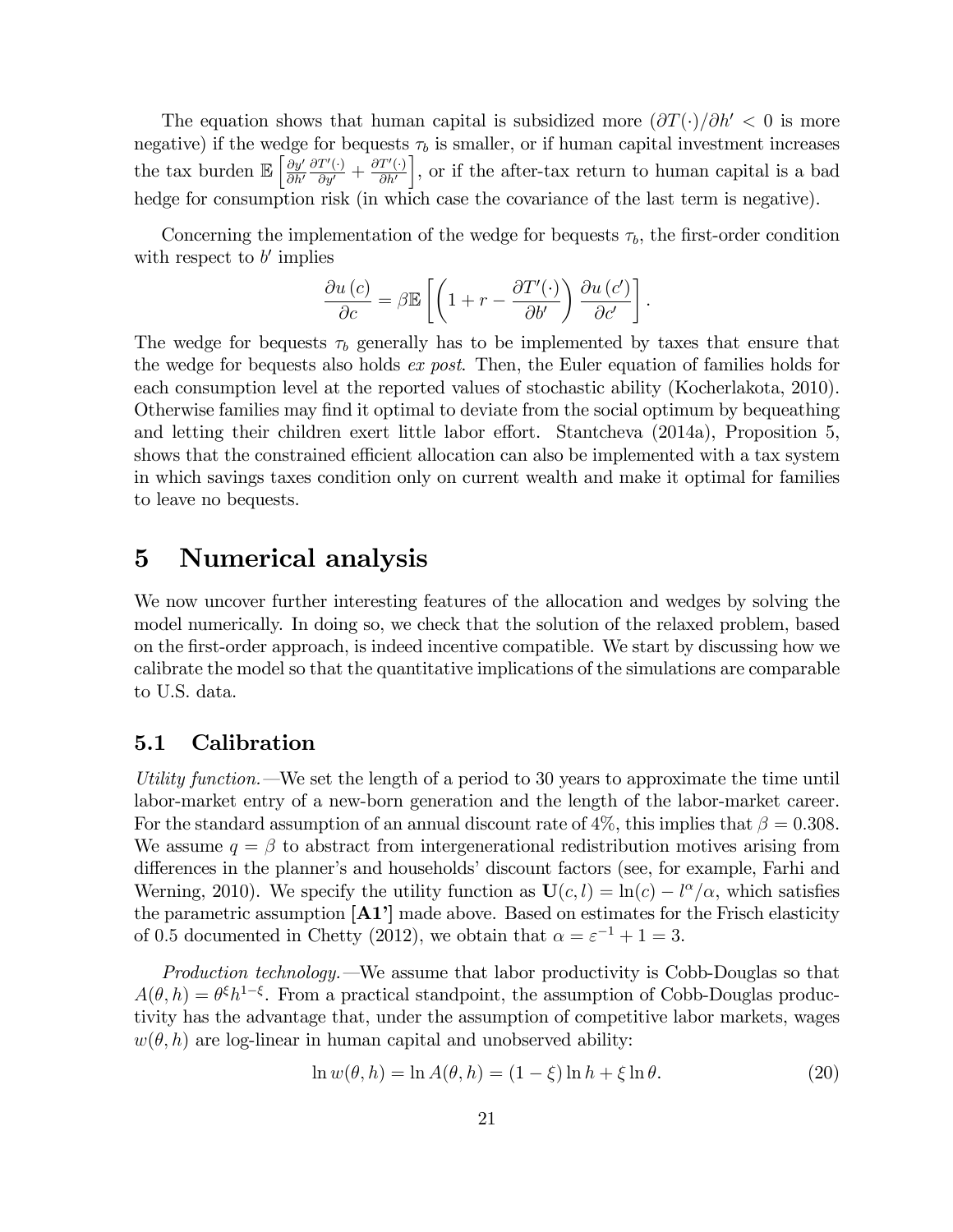Our model thus predicts that differences in unobserved ability  $\theta$  generate the residual wage dispersion which remains in the data after regressing log-wages on years of schooling (where years of schooling S correspond to ln h in our model). We assume that  $\theta$  is drawn from a log-normal distribution with mean 1 and standard deviation  $\sqrt{0.2}/\xi$ , based on estimates by Heathcote et al. (2008, 2010). They show that the variance of residual log-wages among U.S. workers due to persistent shocks has been equal to  $0.2$  in  $2005.^{19}$ We use the variance resulting from persistent shocks because  $\theta$  is fully persistent in our model during a generation's labor-market career and transitory shocks (at least partially) wash out.

In order to calibrate the parameter  $\xi$  of the production function, we use the large body of empirical evidence on Mincerian wage regressions. As surveyed by Card (1999), the literature shows that the marginal returns of an additional year of schooling are remarkably consistent across studies and close to 0.1. Since years of schooling  $S$  correspond to ln h in our model, equation (20) then implies  $1 - \xi = 0.1$  and  $\xi = 0.9$ .

*Education costs.*—The interpretation of ln h as years of schooling S allows us to use data on educational expenditure to determine parameters of the cost function  $g(h', h)$ . For simplicity, we abstract from the effect of family background  $h$  on the cost of human capital accumulation so that  $\partial g(h',h)/\partial h = 0$  for the flexible but parsimonious cost function  $g(h', h) = \kappa [h^{\prime\varsigma} - 1]$ . Since years of schooling  $S = \ln(h') = 0$  if  $h' = 1$ , this function ensures that it is costless to provide children with 0 years of non-compulsory education. Non-compulsory education in the data corresponds to additional years of schooling starting from the first year of upper-secondary education, i.e., grade 9 in the U.S.

We now use data on the costs of upper-secondary and tertiary education to calibrate the parameters  $\varsigma$  and  $\kappa$ . The parameter  $\varsigma$  is identified by the cost of tertiary education relative to upper-secondary education whereas  $\kappa$  is identified by the level of uppersecondary education costs. For the assumed functional form, the ratio of cumulative costs for tertiary education to the cumulative cost for upper-secondary education is equal to  $(\exp(S_2)^{\varsigma} - 1)/(\exp(S_1)^{\varsigma} - 1)$ . Using actual expenditures reported in OECD (2011), we find that  $\varsigma = 0.214$ <sup>20</sup>

The parameter  $\kappa$  is calibrated to match the actual cost of the first year of uppersecondary education. We thus have to relate the monetary costs observed in the data to units of the model. We make the empirically plausible assumption that the median worker of those workers without any non-compulsory education does not receive, or leave, any significant bequests, so that she is approximately a hand-to-mouth consumer. The lifetime income of such a worker in the laissez-faire economy is then equal to 1 which we use as

<sup>19</sup>See panel C of Figure 3 in Heathcote et al. (2008).

<sup>&</sup>lt;sup>20</sup>Annual expenditure per year in the U.S. amounts to \$12,690 for upper-secondary education and to \$29,910 for tertiary education (Tables B.1.2 and B.1.6 in OECD, 2011). Hence, the cumulative costs for  $S_1 = 4$  years of upper-secondary education is \$50,760. The cumulative cost for  $S_2 = 8$ , with additional four years of tertiary education, is  $$50,760 + $119,640 = $170,400$ . Thus, the cost ratio is 3.357, which for  $\varsigma = 0.214$  equals  $(\exp(8)^{\varsigma} - 1) / (\exp(4)^{\varsigma} - 1)$ .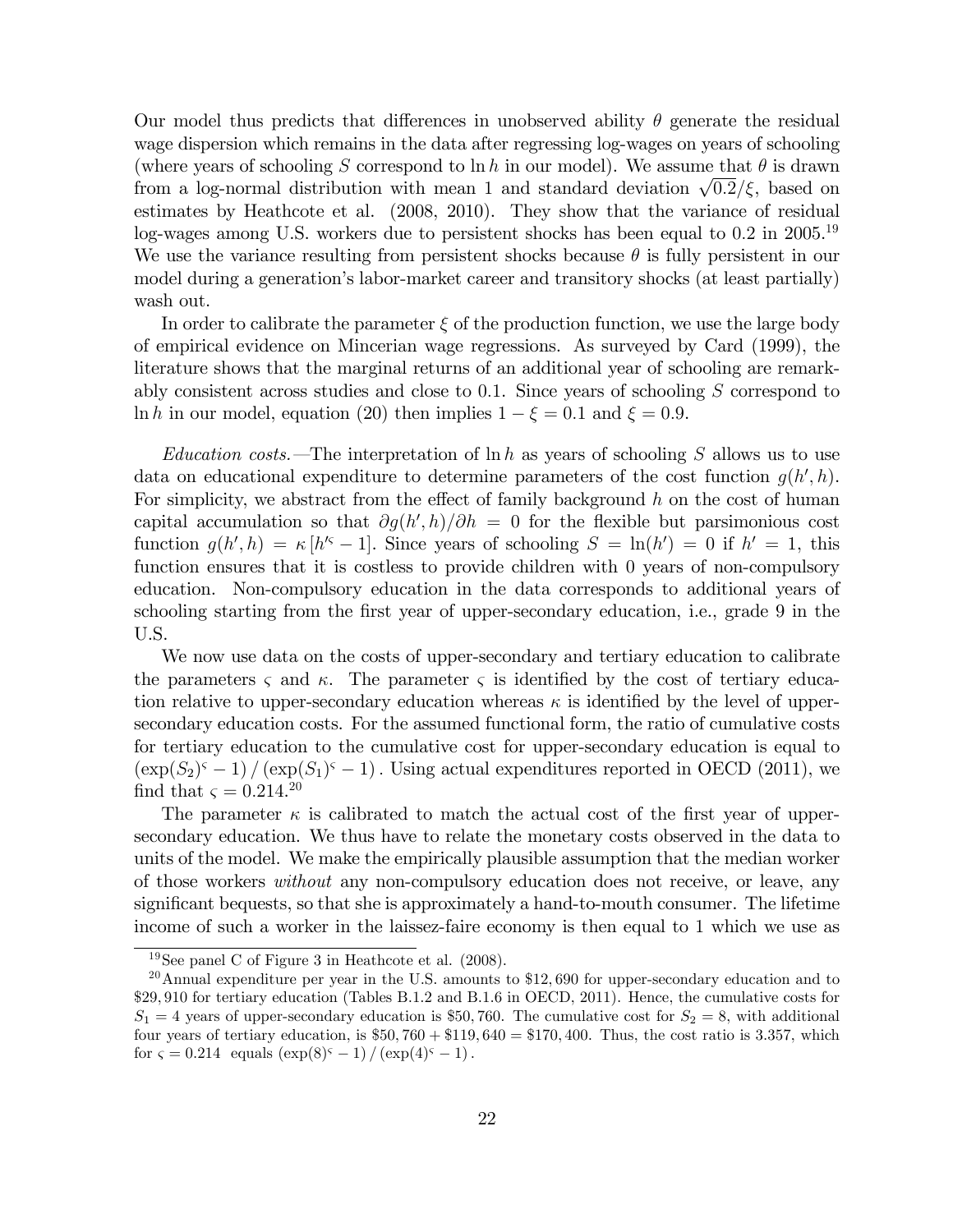numéraire.<sup>21</sup> According to census data, the mean annual earnings of high-school dropouts have been equal to  $\$20$ , 241 in 2010.<sup>22</sup> By comparison, the annual expenditure per year for upper-secondary students was  $$12,690$ . Computing the cost-income ratio, we find that the cost of an additional year of upper-secondary education amounts to 62:6% of annual income or, given our 30-year period, to 2:08% of lifetime income of the median worker without non-compulsory education. It follows that  $\kappa = 0.0208/[\exp(1)^{0.214} - 1] = 0.087$ .

| TABLE 1: Calibration      |                                                        |                             |                                  |
|---------------------------|--------------------------------------------------------|-----------------------------|----------------------------------|
| Parameters                | Model                                                  | Target                      | Source                           |
|                           |                                                        |                             |                                  |
| Utility function          |                                                        |                             |                                  |
| $\beta = q = 0.308$       | Discount rate                                          | Annualized 4\%              | Standard                         |
| $\alpha = 3$              | $v(l) = l^{\alpha}/\alpha$                             | Frisch Elasticity $1/2$     | Chetty $(2012)$                  |
|                           |                                                        |                             |                                  |
| Production technology     |                                                        |                             |                                  |
| $\xi = 0.9$               | $y/l = \theta^{\xi}h^{1-\xi}$                          | Returns to education $10\%$ | Card (1999)                      |
| $\sigma = \sqrt{0.2}/\xi$ | $\log \theta' \sim \mathcal{N}(-\sigma^2/2, \sigma^2)$ | Variance residual wages     | Heathcote <i>et al.</i> $(2008)$ |
|                           |                                                        |                             |                                  |
| Education cost            |                                                        |                             |                                  |
| $\varsigma = .214$        | Cost function:                                         | Costs for tertiary/upper-   | OECD (2011)                      |
| $\kappa = .087$           | $g(h', h) = \kappa [h'^{c} - 1]$                       | secondary education         |                                  |

The algorithm follows Farhi and Werning (2013) closely. We initialize the level of human capital and the promised value so that the planner breaks even when we account for the cost of compulsory education:  $\Gamma(V_{\text{initial}}, h_{\text{initial}}, T) = 0$  and the level of human capital  $h_{\text{initial}}$  corresponding to high-school graduation ( $S = 4$ ). To facilitate interpretation, we report the results for a dynasty which exists for two generations.

#### 5.2 Results

Human capital investment and parent's ability.  $\equiv$  Figure 3 shows that optimal investment into children's years of schooling decreases in the ability of parents. This result may be surprising but is a natural consequence of the asymmetric information problem. In the first best, human capital investment would be constant in ability given that ability shocks are i.i.d. With asymmetric information, the planner's insurance of the current generation is constrained by incentive compatibility. This requires that the planner promises families with currently high ability additional utility for their children. The planner achieves

<sup>&</sup>lt;sup>21</sup>For a hand-to-mouth consumer without bequests,  $c = y$ . The optimal labor supply for such a consumer in the laissez-faire economy solves  $l^*(\theta, h) \equiv \arg \max \{\ln(A(\theta, h)l) - v(l)\}\)$ , so that  $l^*(\theta, h) =$  $\left(A\left(\theta,h\right)/c\right)^{\frac{1}{\alpha-1}}=\theta^{\frac{\xi}{\alpha-1}}h^{\frac{1-\xi}{\alpha-1}}c^{\frac{1}{1-\alpha}}$ . Evaluating this solution for the median worker with  $S=\exp(h)=0$ , one gets  $l^*(1,1) = c^{\frac{1}{1-\alpha}} = y(1,1)^{\frac{1}{1-\alpha}}$  given hand-to-mouth behavior. Since  $y^*(\theta,h) = A(\theta,h) l^*(\theta,h)$ , the income of the average worker without any non-compulsory education is  $y^*(1,1)=1$ .

<sup>&</sup>lt;sup>22</sup>See Table 232 in the Statistical Abstract of the United States 2012 published by the U.S. Census Bureau. For data sources see also http://www.census.gov/population/www/socdemo/educ-attn.html)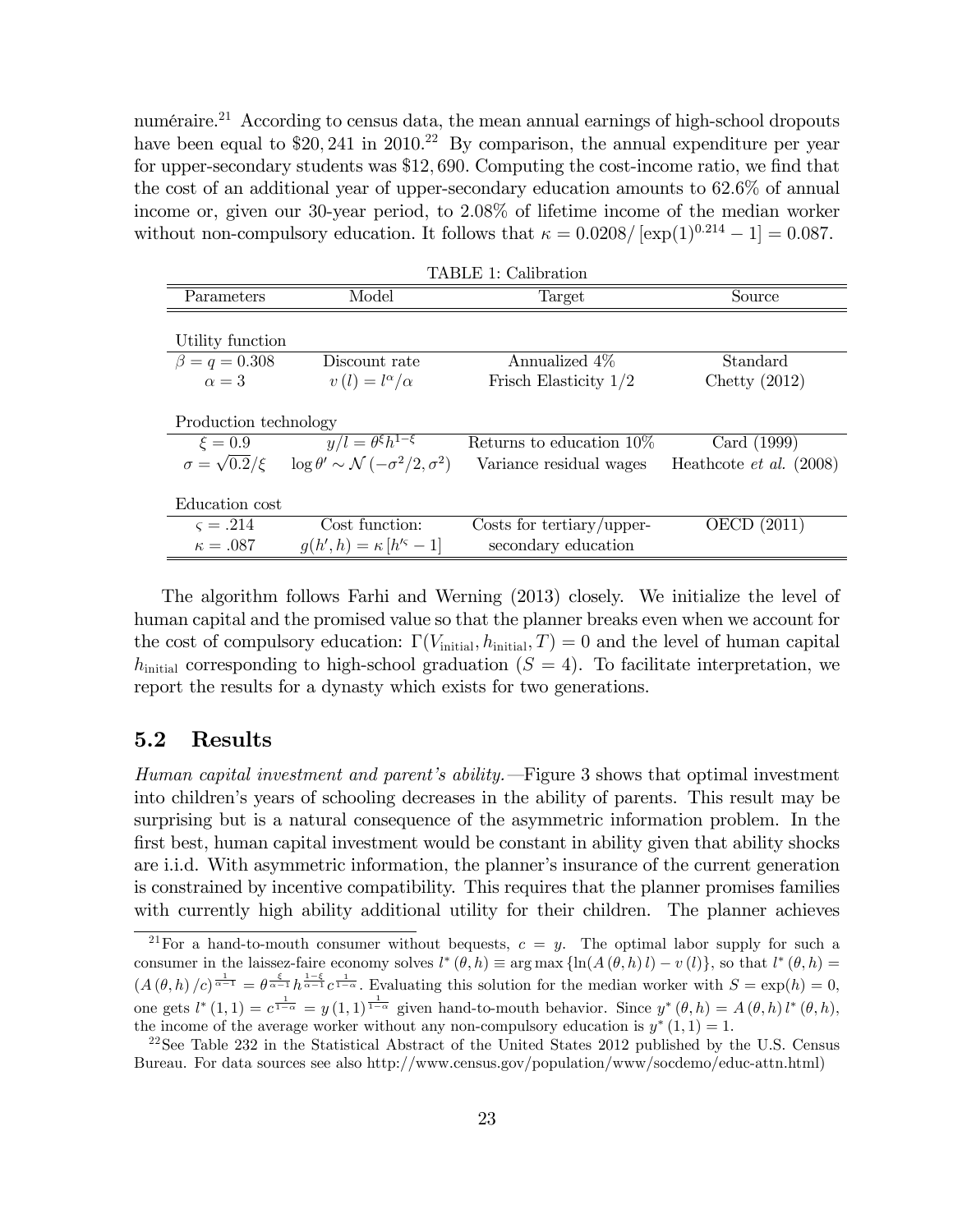

Figure 3: Human capital as a function of  $\theta$ 

this by giving children of high ability parents more consumption and by letting them produce less output, thus reducing their disutility of labor. The smaller labor effort of children of high-ability parents in turn makes it less attractive for the planner to invest into their human capital: in Figure 3, children of very able parents only receive nine years of compulsory schooling. Human capital investment into hard-working children of lowability parents is instead a much more efficient way to transfer resources intertemporally. Figure 3 shows that these children receive more than five years of schooling on top of the compulsory level, roughly corresponding to a college degree.

The result is striking that children of low-ability parents receive more schooling in the social optimum. We expect that this result would be modified if ability is persistent across generations. Although there is no conclusive empirical evidence whether there actually is such persistence, it is worthwhile to briefly discuss its implications for optimal human capital investment. In the first best, human capital would then be increasing in parent's ability. It is thus not clear whether children of high-ability parents optimally receive less education in an economy with asymmetric information and persistent ability. The basic insight seems robust, however, that asymmetric information reduces the slope of human capital investment in parent's ability. An interesting question for future research is how high the persistence in ability has to be across generations to make human capital investment increase in parent's ability and whether this persistence of ability across generations is at all plausible.

The human capital wedge.  $\sim$  We have shown in Proposition 4 that the human capital wedge  $\tau_h^* = \Delta_l + \Delta_b + \Delta_i$  can be decomposed into three components which are plotted in Figure 4. The figure illustrates the result of Proposition 5 that  $\Delta_l = \Delta_i$  at the social optimum so that the human capital wedge is tightly related to the wedge for bequests.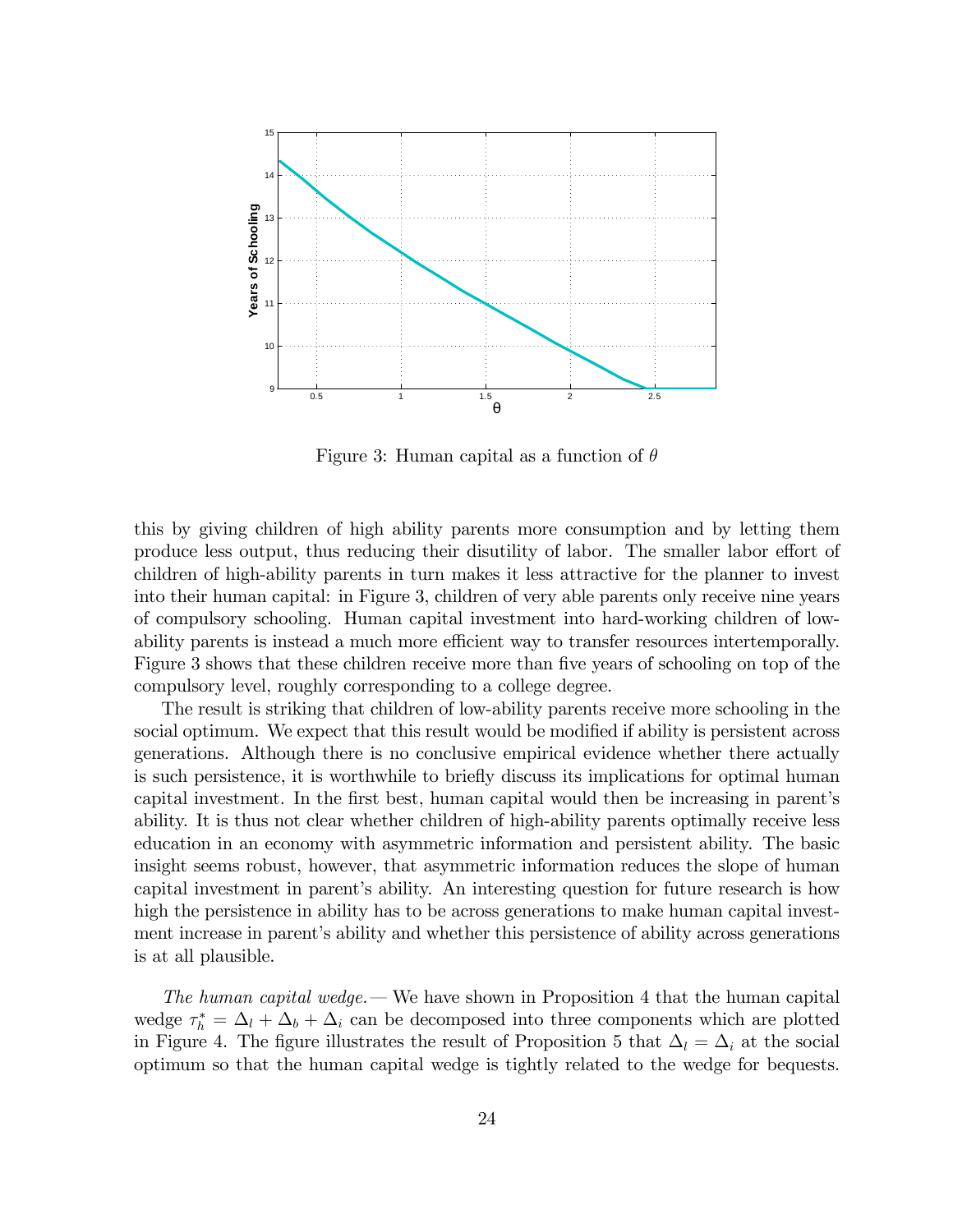

Figure 4: Decomposition of the human capital wedge



Figure 5: The relationship between the wedges for human capital and bequests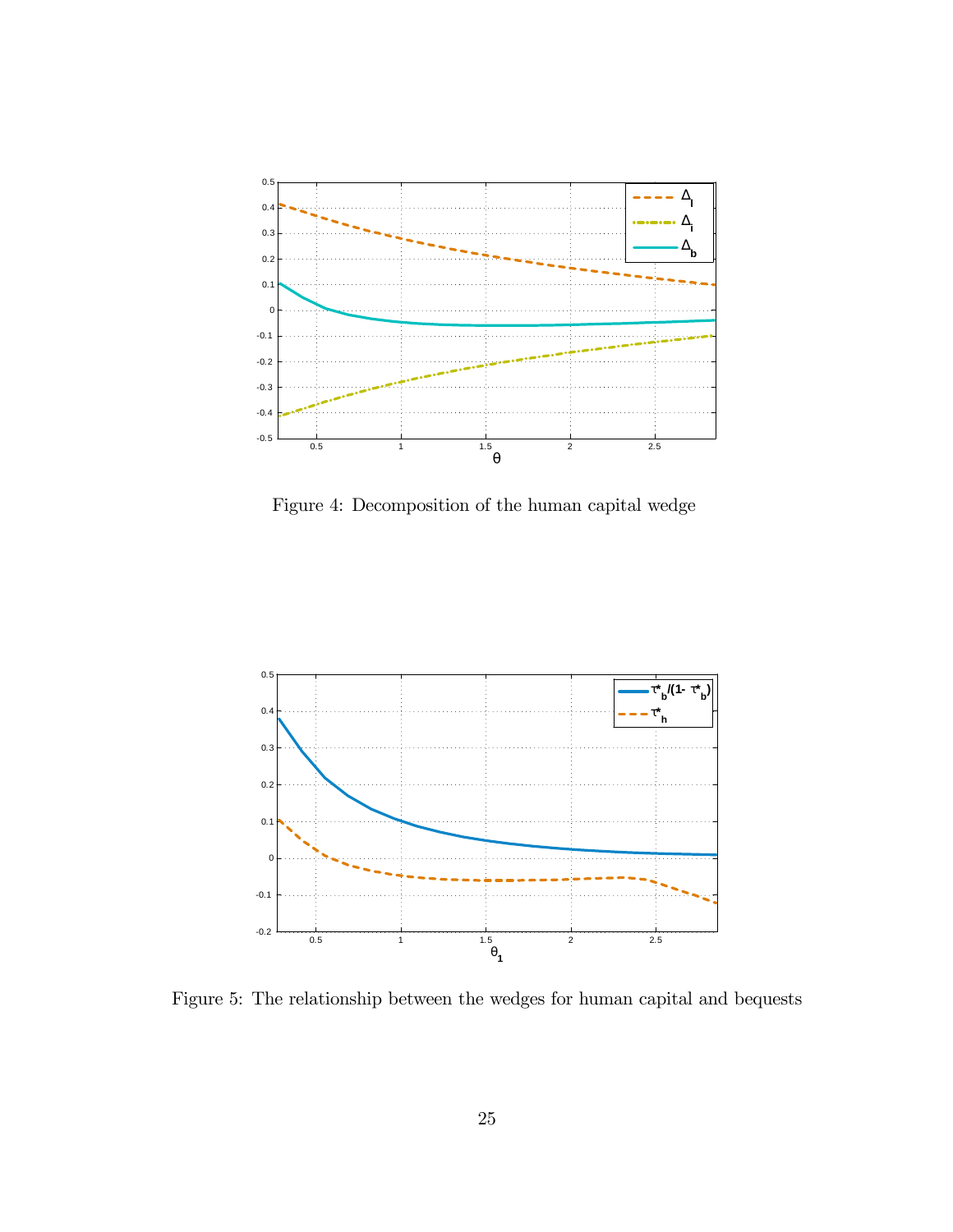Figure 5 shows that  $\tau_h^* = \Delta_b$  at interior social optima and that additional implicit subsidies for human capital are necessary for very high ability types whose human capital investment is at the corner of nine compulsory schooling years (see also Figure 3).

Figure 5 further shows that the wedges for bequests and human capital are tightly related but not identical. As is well known, the wedge for bequests is regressive (decreasing in ability) because the planner wants to discourage families with bequests to shirk and report a low type. As discussed in Proposition 5, the wedge for human capital differs from the wedge for bequests because human capital carries risk. Figure 5 shows that the risky human capital is a bad hedge for consumption risk so that  $\tau_h^* < \tau_b^*/(1 - \tau_b^*)$ .

Since parents cannot diversify the risk associated with their children's ability, the sign and slope of the human capital wedge in Figure 5 differs from the wedge for bequests. The implicit tax on bequests  $\tau_b^*$  is always positive whereas the implicit tax on human capital  $\tau_h^*$ is mostly negative, implying that human capital should be subsidized for all but the lowest ability types. Moreover, the implicit tax on human capital can be locally progressive which is illustrated in Figure 5 by the positive slope of  $\tau_h^*$  in ability at intermediate ability types.

## 6 Conclusion

We have shown that human capital investment by families is not constrained efficient if the ability of generations in a family dynasty is not observable. The wedge for human capital accumulation implied by the solution to the planner's problem depends on the labor wedges for the next generation, the wedge for bequests and an incentive term. We find that the wedge for human capital differs from the wedge of bequests at the social optimum because human capital carries more risk as parents cannot diversify the risk associated with their children's ability. Our numerical results illustrate that human capital investment thus should be encouraged more than bequests to achieve constrained efficiency.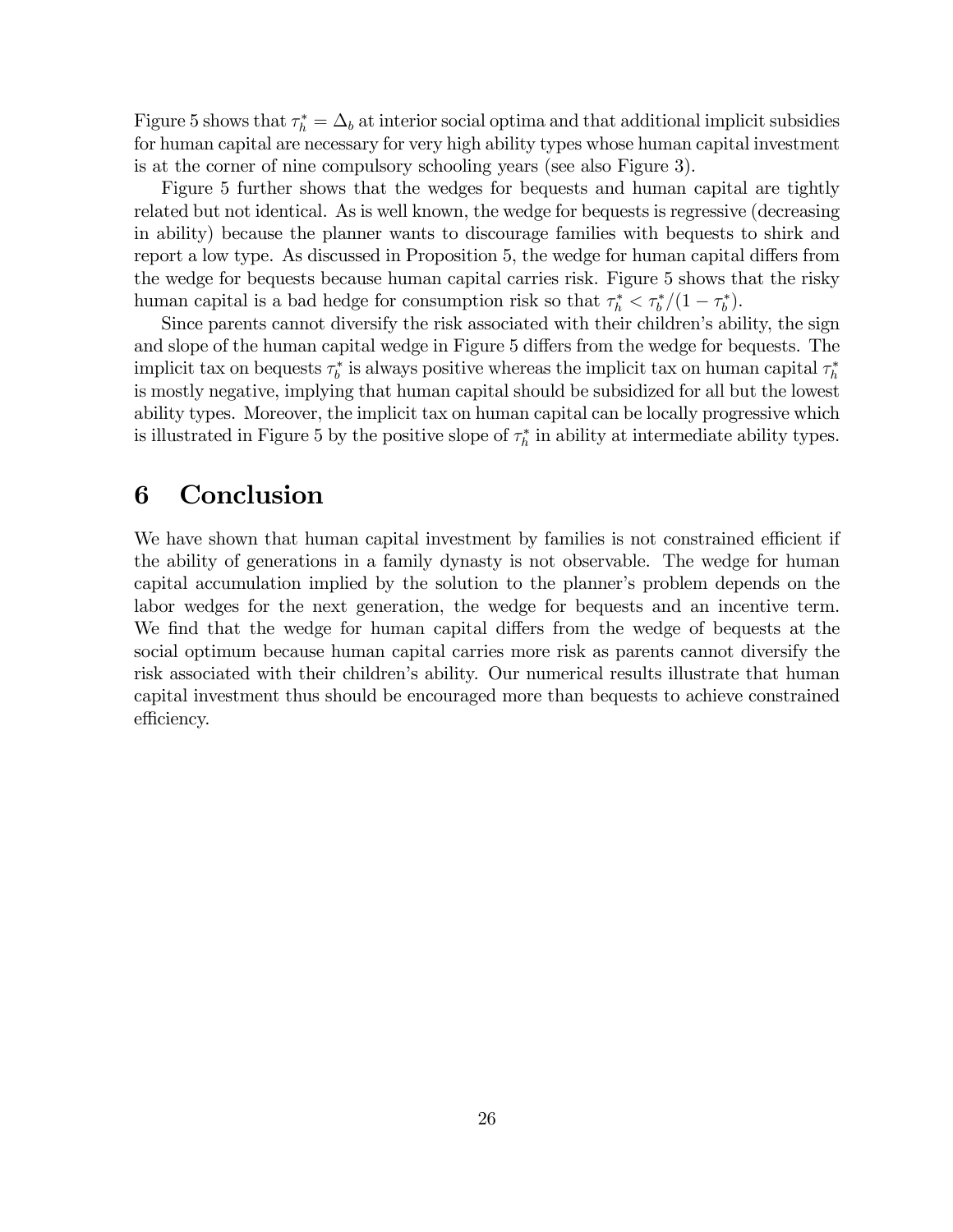## A Appendix

### A.1 Proofs

Proof. Proposition 1: Since the planner's Hamiltonian reads

$$
\mathcal{H} = [c(\omega(\theta) - \beta V'(\theta), y(\theta), \theta, h) + g(h'(\theta), h) - y(\theta) + q\Gamma(V'(\theta), h'(\theta), t + 1)] f(\theta) + \lambda [V - \omega(\theta) f(\theta)] + \mu(\theta) [\partial U (c(\omega(\theta) - \beta V'(\theta), y(\theta), \theta, h), y(\theta), \theta, h) / \partial \theta],
$$

the first-order conditions are

$$
\left[\frac{\partial c(\theta)}{\partial V'(\theta)} + q \frac{\partial \Gamma\left(V'(\theta), h'(\theta), t+1\right)}{\partial V'(\theta)}\right] f(\theta) = -\mu(\theta) \frac{\partial^2 U(\cdot)}{\partial \theta \partial c(\theta)} \frac{\partial c(\theta)}{\partial V'(\theta)},\tag{21}
$$

$$
\left[\frac{\partial g(h'(\theta),h)}{\partial h'(\theta)} + q \frac{\partial \Gamma\left(V'(\theta),h'(\theta),t+1\right)}{\partial h'(\theta)}\right] f(\theta) = 0, \tag{22}
$$

$$
\mu(\theta) \left[ \frac{\partial^2 U(\cdot)}{\partial \theta \partial c(\theta)} \frac{\partial c(\theta)}{\partial y(\theta)} + \frac{\partial^2 U(\cdot)}{\partial \theta \partial l(\theta)} \frac{\partial l(\theta)}{\partial y(\theta)} \right] = - \left[ \frac{\partial c(\theta)}{\partial y(\theta)} - 1 \right] f(\theta).
$$
 (23)

The costate variable satisfies

$$
\frac{\partial \mu(\theta)}{\partial \theta} = -\left[ \frac{\partial c(\theta)}{\partial \omega(\theta)} - \lambda + \frac{\mu(\theta)}{f(\theta)} \frac{\partial^2 U(\cdot)}{\partial \theta \partial c(\theta)} \frac{\partial c(\theta)}{\partial \omega(\theta)} \right] f(\theta); \tag{24}
$$

with the usual boundary conditions  $\lim_{\theta \to \theta} \mu(\theta) = 0$  and  $\lim_{\theta \to \overline{\theta}} \mu(\theta) = 0$ . We use assumption [A1] to invert the utility function

$$
c(\omega(\theta) - \beta V'(\theta), y(\theta), \theta, h) = u^{-1}(\omega(\theta) - \beta V'(\theta) + v(y(\theta), \theta, h)).
$$

It follows that

$$
\frac{\partial c(\theta)}{\partial \omega(\theta)} = \frac{1}{\partial u(c(\theta)) / \partial c(\theta)}, \frac{\partial c(\theta)}{\partial V'(\theta)} = -\frac{\beta}{\partial u(c(\theta)) / \partial c(\theta)}, \frac{\partial c(\theta)}{\partial y(\theta)} = \frac{\partial v(y(\theta), \theta, h) / \partial y(\theta)}{\partial u(c(\theta)) / \partial c(\theta)}, \frac{\partial c(\theta)}{\partial h} = \frac{\partial v(y(\theta), \theta, h) / \partial h}{\partial u(c(\theta)) / \partial c(\theta)}.
$$

Condition for V': Since [A1] implies  $\partial^2 U(\cdot) / (\partial \theta \partial c) = 0$ , equation (21) simplifies to

$$
\frac{1}{\partial u\left(c\left(\theta\right)\right)/\partial c(\theta)}=\frac{q}{\beta}\frac{\partial \Gamma\left(V'\left(\theta\right),h'\left(e(\theta),h\right),t\right)}{\partial V'\left(\theta\right)}=\frac{q}{\beta}\lambda'\left(\theta\right),\,
$$

where we have used the envelope condition  $\partial \Gamma(V, h, t)/\partial V = \lambda$ . Condition for y: Using  $\partial^2 U(\cdot) /(\partial \theta \partial l) = -\frac{\partial y}{\partial l}$  $\partial l$  $\frac{\partial^2 v(y,\theta,h)}{\partial \theta \partial y}$  in (23) yields

$$
1 - \frac{\partial v(y(\theta), \theta, h)/\partial y(\theta)}{\partial u(c(\theta)) / \partial c(\theta)} = -\frac{\mu(\theta)}{f(\theta)} \frac{\partial^2 v(y(\theta), \theta, h)}{\partial \theta \partial y(\theta)}.
$$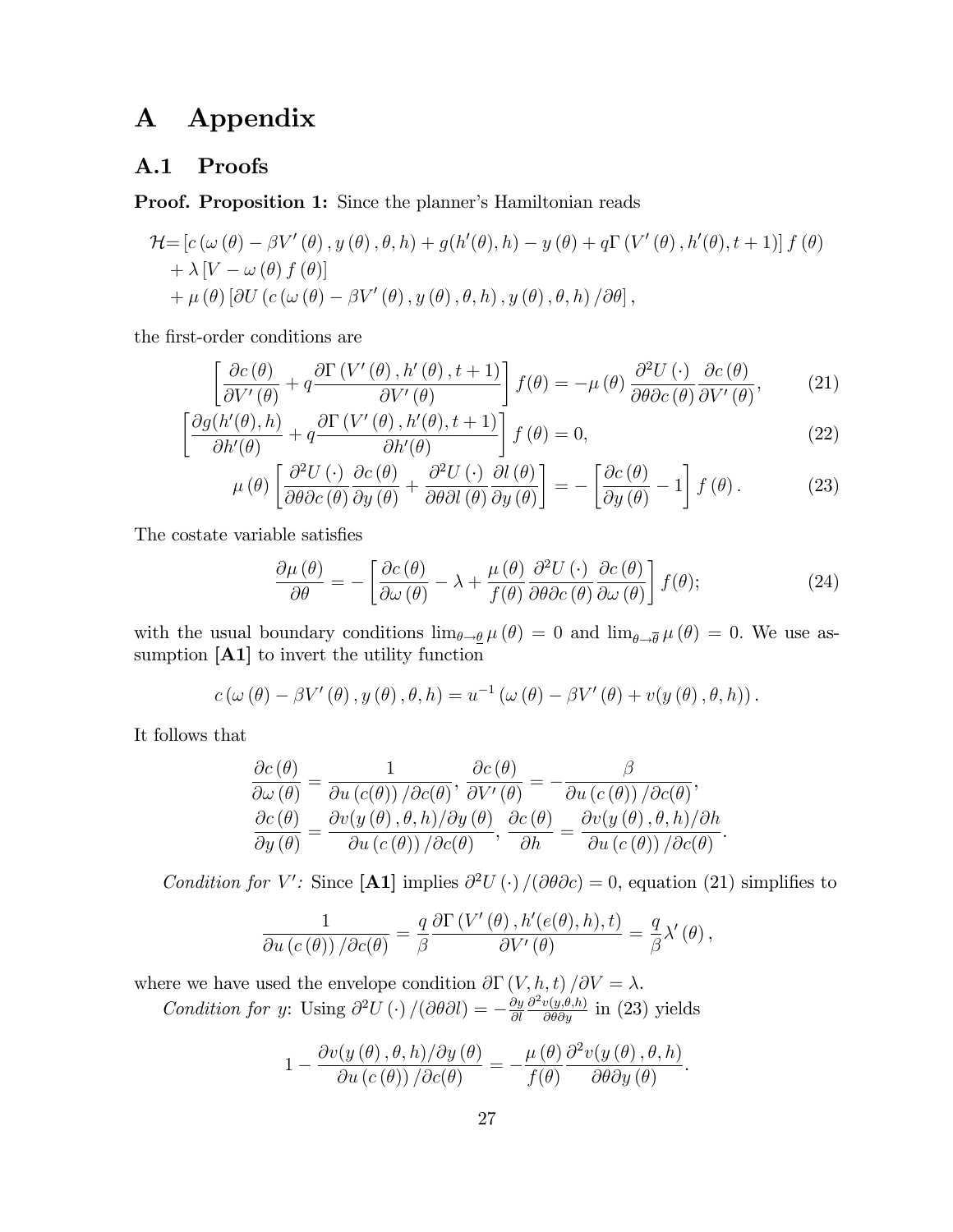Condition for  $h'$ : The following envelope condition for human capital is obtained after substituting consumption using the promise-keeping constraint, noting that there is a continuum of incentive-compatibility constraints for all  $\theta$  and that  $\partial^2 U(\cdot) / (\partial c(\theta) \partial \theta) =$ 0:

$$
\frac{\partial \Gamma\left(V,h,t\right)}{\partial h} = \int_{\Theta} \left( \frac{\partial c(\theta)}{\partial h} + \frac{\partial g(h'(\theta),h)}{\partial h} \right) dF(\theta) + \int_{\Theta} \mu(\theta) \frac{\partial^2 U(\cdot)}{\partial \theta \partial h} d\theta \n= \int_{\Theta} \left( \frac{\partial v(y(\theta),\theta,h)/\partial h}{\partial u(c(\theta))}/\frac{\partial g(h'(\theta),h)}{\partial h} \right) dF(\theta) - \int_{\Theta} \mu(\theta) \frac{\partial^2 v(y(\theta),\theta,h)}{\partial \theta \partial h} d\theta.
$$

Note the last term which captures the effect of human capital on the incentive compatibility constraint. Note further that for deriving the envelope condition we have inverted  $h'(e, h)$  and substituted in  $e = g(h', h)$  and we have used that for all  $\theta$ 

$$
\left( \left( \frac{\partial c(\theta)}{\partial y} - 1 \right) f(\theta) + \mu(\theta) \left[ \frac{\partial^2 U(\cdot)}{\partial \theta \partial c(\theta)} \frac{\partial c(\theta)}{\partial y(\theta)} + \frac{\partial^2 U(\cdot)}{\partial \theta \partial l(\theta)} \frac{\partial l(\theta)}{\partial y(\theta)} \right] \right) \frac{\partial y(\theta)}{\partial h} = 0,
$$

$$
\left( \frac{\partial g(h'(\theta), h)}{\partial h'(\theta)} + q \frac{\partial \Gamma(V'(\theta), h'(\theta)))}{\partial h'(\theta)} \right) \frac{\partial h'}{\partial h} f(\theta) = 0
$$

by (22) and (23). The envelope condition for human capital can then be inserted into the optimality condition for human capital (22) to obtain

$$
\frac{\partial g(h'(\theta),h)}{\partial h'(\theta)} = -q \int_{\Theta} \left( \frac{\partial v (y'(\theta'), \theta', h') / \partial h'}{\partial u (c'(\theta')) / \partial c'(\theta')} + \frac{\partial g(h''(\theta'), h')}{\partial h'} \right) dF(\theta') +q \int_{\Theta} \mu'(\theta') \frac{\partial^2 v(y'(\theta'), \theta', h')}{\partial \theta' \partial h'} d\theta'.
$$

For  $\partial^2 U(\cdot) / (\partial c(\theta) \partial \theta) = 0$ , equation (24) implies

$$
\mu(\theta) = \int_{\underline{\theta}}^{\theta} \left[ -\frac{1}{\partial u \left( c \left( x \right) \right) / \partial c \left( x \right)} + \lambda \right] dF(x). \tag{25}
$$

Remark 1 Under assumptions  $[A1']$  and  $[A2]$ :

 $\blacksquare$ 

$$
\frac{\partial v(y, \theta, h)}{\partial h} < 0, \frac{\partial v(y, \theta, h)}{\partial \theta} < 0, \frac{\partial v(y, \theta, h)}{\partial y} > 0, \\
\frac{\partial v(y, \theta, h)}{\partial \theta \partial h} \ge 0 \text{ iff } \chi \ge -\alpha, \frac{\partial v(y, \theta, h)}{\partial \theta \partial y} < 0.
$$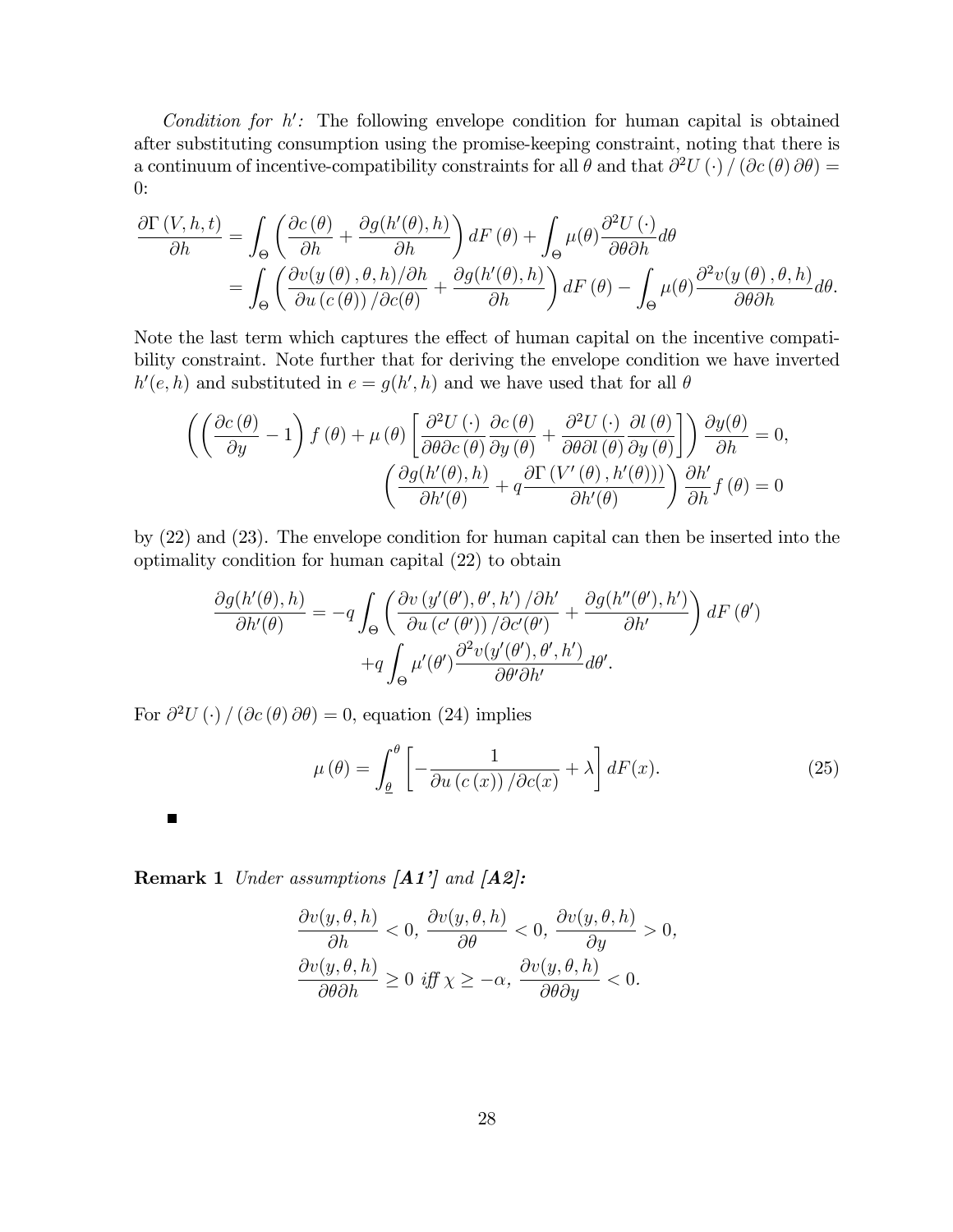**Proof.** Inverting the production function  $y = Y(h, l, \theta) = A(\theta, h)l$ , we get  $l = y/A(\theta, h)$ with  $A(\theta, h) = [\xi \theta^{\chi} + (1 - \xi) h^{\chi}]^{1/\chi}$  so that

$$
\frac{\partial v(y,\theta,h)}{\partial y} = \frac{\partial \mathbf{v} \left(\frac{y}{A(\theta,h)}\right)}{\partial y} = \frac{\partial \mathbf{v} (l)}{\partial l} \frac{1}{A} > 0,
$$
\n
$$
\frac{\partial v(y,\theta,h)}{\partial h} = \frac{\partial \mathbf{v} \left(\frac{y}{A(\theta,h)}\right)}{\partial h} = -\frac{\partial \mathbf{v} (l)}{\partial l} \frac{y}{A^2} \frac{\partial A(\theta,h)}{\partial h}
$$
\n
$$
= -\frac{\partial \mathbf{v} (l)}{\partial l} \frac{\partial A(\theta,h)}{A} = -\frac{\partial \mathbf{v} (l)}{\partial l} (1-\xi) h^{\chi-1} A^{-\chi} < 0,
$$
\n
$$
\frac{\partial v(y,\theta,h)}{\partial \theta} = \frac{\partial \mathbf{v} \left(\frac{y}{A(\theta,h)}\right)}{\partial \theta} = -\frac{\partial \mathbf{v} (l)}{\partial l} \frac{y}{A^2} \frac{\partial A(\theta,h)}{\partial \theta}
$$
\n
$$
= -\frac{\partial \mathbf{v} (l)}{\partial l} \frac{\partial A(\theta,h)}{A} = -\frac{\partial \mathbf{v} (l)}{\partial l} \xi \theta^{\chi-1} A^{-\chi} < 0.
$$

Differentiating these expressions a second time, we get

$$
\frac{\partial^2 v(y,\theta,h)}{\partial \theta \partial y} = \frac{\partial^2 \mathbf{v} \left( \frac{y}{A(\theta,h)} \right)}{\partial \theta \partial y} = -\frac{\partial^2 \mathbf{v}(l)}{\partial l^2} \frac{y}{A^3} \frac{\partial A(\theta,h)}{\partial \theta} - \frac{\partial \mathbf{v}(l)}{\partial l} \frac{1}{A^2} \frac{\partial A(\theta,h)}{\partial \theta}
$$

$$
= -\frac{\frac{\partial A(\theta,h)}{\partial \theta}}{A(\theta,h)^2} \frac{\partial \mathbf{v}(l)}{\partial l} \left( 1 + \frac{l \partial^2 \mathbf{v}(l)/\partial l^2}{\partial \mathbf{v}(l)/\partial l} \right) = -\frac{\xi \theta^{x-1}}{A^{1+x}} \frac{\partial \mathbf{v}(l)}{\partial l} \alpha < 0,
$$

and

$$
\frac{\partial^2 v(y,\theta,h)}{\partial \theta \partial h} = \frac{\partial^2 \mathbf{v} \left(\frac{y}{A(\theta,h)}\right)}{\partial \theta \partial h} \n= \frac{\partial^2 \mathbf{v} (l)}{\partial l^2} \left(\frac{y}{A^2}\right)^2 \frac{\partial A(\theta,h)}{\partial \theta} \frac{\partial A(\theta,h)}{\partial h} \n+ \frac{\partial \mathbf{v} (l)}{\partial l} \frac{2y}{A^3} \frac{\partial A(\theta,h)}{\partial \theta} \frac{\partial A(\theta,h)}{\partial h} - \frac{\partial \mathbf{v} (l)}{\partial l} \frac{y}{A^2} \frac{\partial^2 A(\theta,h)}{\partial \theta \partial h} \n= \frac{\partial \mathbf{v} (l)}{\partial l} \frac{y}{A^3} \frac{\partial A(\theta,h)}{\partial \theta} \frac{\partial A(\theta,h)}{\partial h} \left(\frac{1}{2} + \frac{l \partial^2 \mathbf{v} (l)}{\partial l} \frac{\partial l^2}{\partial h} + \frac{1}{2} - \frac{\frac{\partial^2 A(\theta,h)}{\partial \theta h} A(\theta,h)}{\frac{\partial A(\theta,h)}{\partial h}} \frac{\partial A(\theta,h)}{\partial h}\right) \n= \frac{\partial \mathbf{v} (l)}{\partial l} \frac{y}{A} \frac{\xi \theta^{x-1}}{A^2} \frac{(1-\xi)h^{x-1}}{A^x} (\alpha + \chi).
$$

Thus,  $\frac{\partial^2 v(y, \theta, h)}{\partial \theta h} > 0$  iff  $\chi \geq -\alpha$ .

Proof. Corollary 1: Follows immediately from Remark 1. ■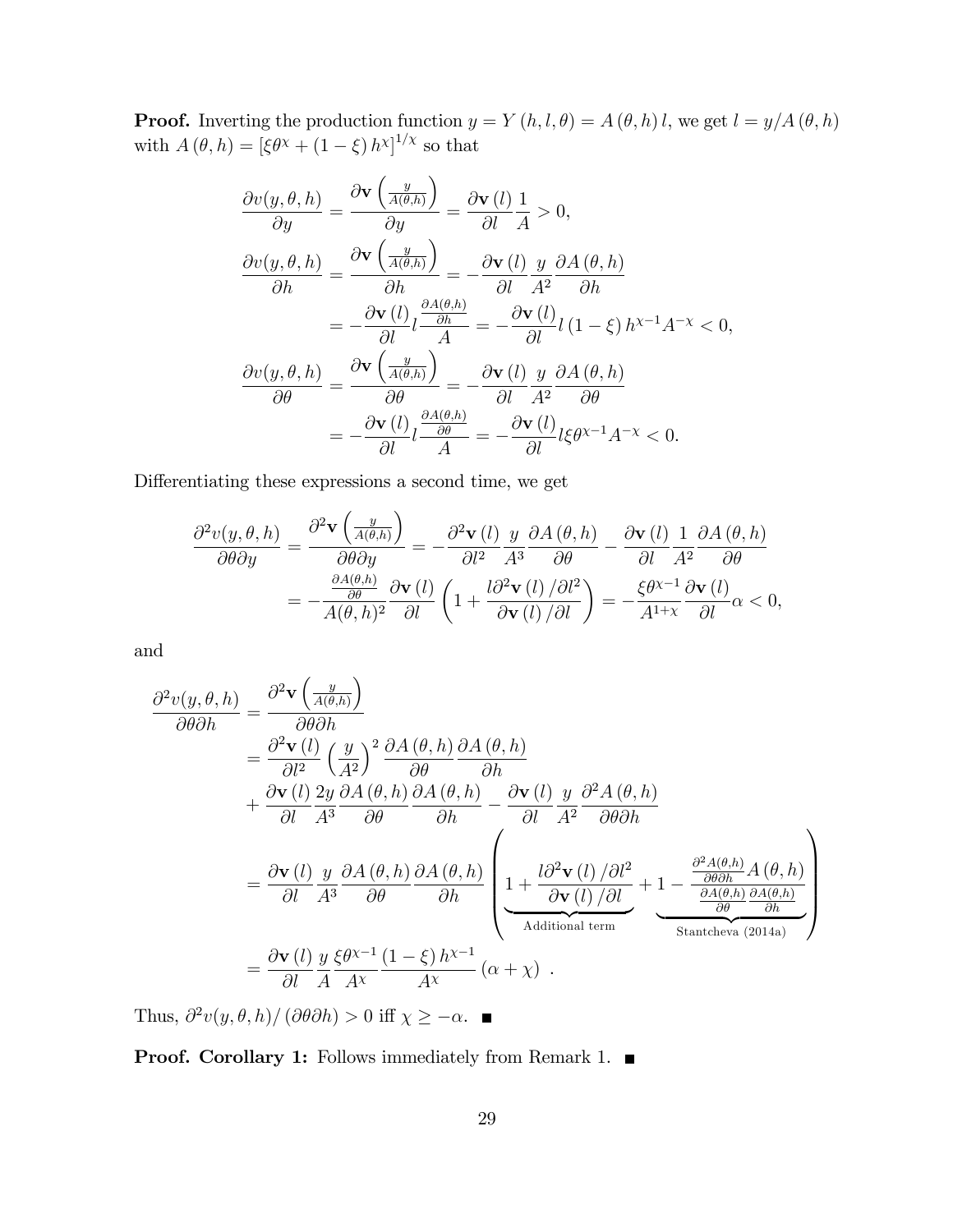**Proof. Proposition 2:** Bequests. The first-order condition for bequests reads

$$
-\frac{\partial \mathbf{U}(c,l)}{\partial c} + \beta \int_{\Theta} \frac{\partial W(\theta',b',h')}{\partial b'} dF(\theta') = 0,
$$

which, reinserting the envelope condition

$$
\frac{\partial W(\theta, b, h)}{\partial b} = (1+r) \frac{\partial \mathbf{U}(c, l)}{\partial c},
$$

yields the Euler equation

$$
\frac{\partial \mathbf{U}(c,l)}{\partial c} = \beta(1+r) \frac{\partial \mathbf{U}(c',l')}{\partial c'} dF(\theta')
$$

$$
= \beta(1+r) \mathbb{E}\left[\frac{\partial \mathbf{U}(c',l')}{\partial c'}\right].
$$

Labor supply. The first-order condition for labor supply reads

$$
\frac{\partial \mathbf{U}(c,l)}{\partial l} + \beta \int_{\Theta} \left[ \frac{\partial W(\theta',b',h')}{\partial b'} \frac{\partial y}{\partial l} \right] dF(\theta') = 0.
$$

The results above imply

$$
\beta \int_{\Theta} \left[ \frac{\partial W\left(\theta', b', h'\right)}{\partial b'} \frac{\partial y}{\partial l} \right] dF\left(\theta'\right) = \frac{\partial y}{\partial l} \frac{\partial \mathbf{U}\left(c, l\right)}{\partial c}
$$

so that the first-order condition for labour supply simplifies to the standard intratemporal condition

$$
\frac{\partial \mathbf{U}(c,l)}{\partial l} + \frac{\partial y}{\partial l} \frac{\partial \mathbf{U}(c,l)}{\partial c} = 0.
$$

Human capital. The first-order condition for human capital accumulation is

$$
\beta \int_{\Theta} \left[ -\frac{\partial g(h',h)}{\partial h'} \frac{\partial W(\theta',b',h')}{\partial b'} + \frac{\partial W(\theta',b',h')}{\partial h'} \right] dF(\theta') = 0.
$$

The envelope condition is

$$
\frac{\partial W\left(\theta',b',h'\right)}{\partial h'}=\frac{\partial y'}{\partial h'}\frac{\partial \mathbf{U}\left(c',l'\right)}{\partial c'}-\frac{\partial g(h'',h')}{\partial h'}\frac{\partial \mathbf{U}\left(c',l'\right)}{\partial c'}.
$$

Noting that

$$
\frac{\partial \mathbf{U}(c,l)}{\partial c} = \beta \int_{\Theta} \frac{\partial W(\theta',b',h')}{\partial b'} dF(\theta')
$$

then implies that the first-order condition for human capital simplifies to

$$
\frac{\partial g(h',h)}{\partial h'}\frac{\partial \mathbf{U}(c,l)}{\partial c} = \beta \int_{\Theta} \frac{\partial \mathbf{U}(c',l')}{\partial c'} \left[ \frac{\partial y'}{\partial h'} - \frac{\partial g(h'',h')}{\partial h'} \right] dF(\theta').
$$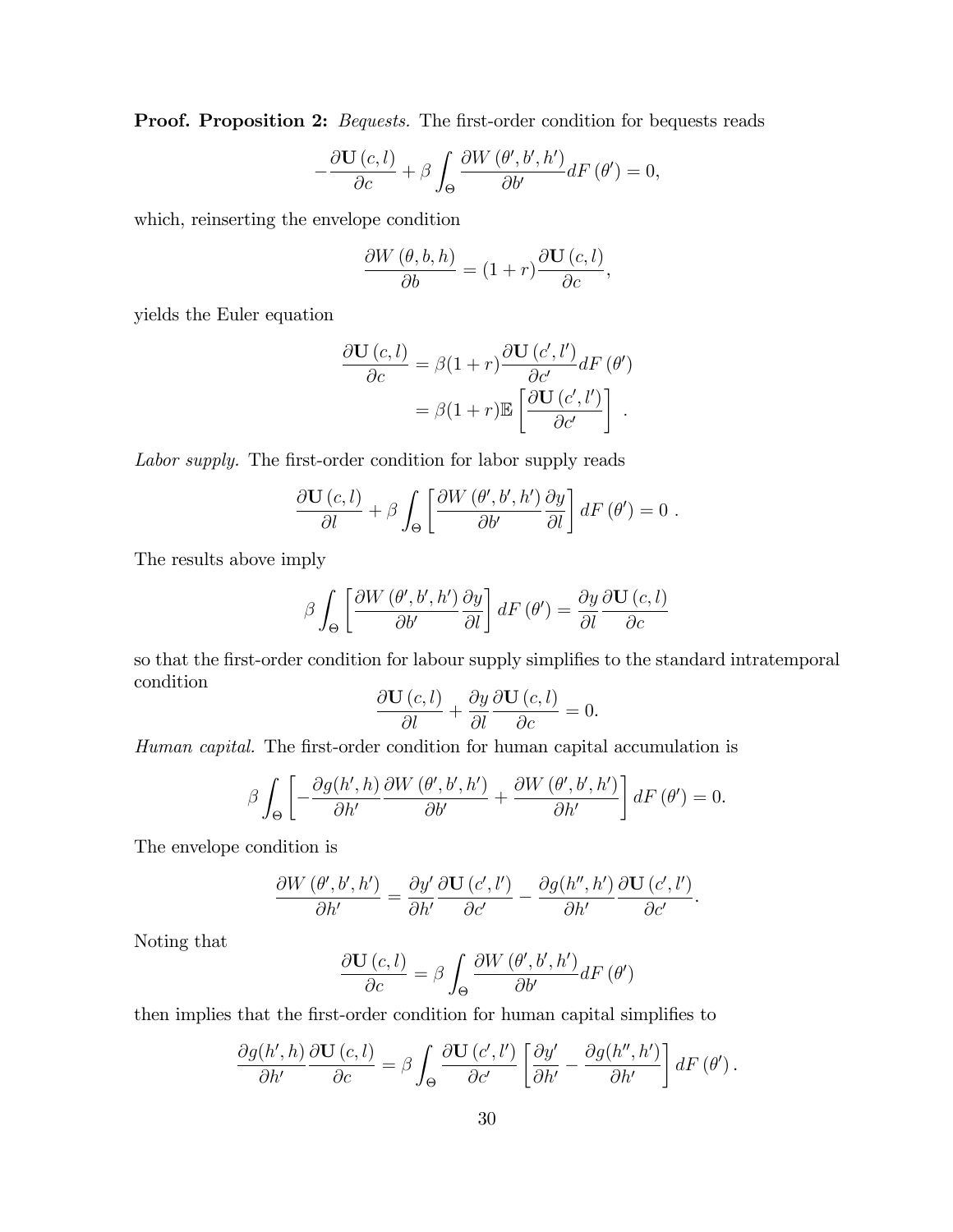$\blacksquare$ 

**Proof. Proposition 3:** The wedge  $\tau_l$  evaluated at the solution of the planner's problem follows immediately by using the definition for  $\tau_l$  in the first-order condition (7) of the planner. To derive the analogous expression for  $\tau_b$ , we recall that  $\lambda'(\theta) = \mathbb{E}\left[\frac{1}{\partial u(c'(\theta))}\right]$  $\partial u (c'(\theta'))/\partial c'(\theta')$ i and rearrange the definition of  $\tau_b$  to substitute  $\partial u (c) / \partial c$  in condition (5).

Proof. Corollary 2: To compare the labor wedge in our model with the literature, we use definition  $(11)$  to derive

$$
\frac{\tau_l}{1-\tau_l} = \frac{1 - \frac{\partial v(y,\theta,h)/\partial y}{\partial u(c)/\partial c}}{\frac{\partial v(y,\theta,h)/\partial y}{\partial u(c)/\partial c}} = \frac{\partial u(c)/\partial c}{\partial v(y,\theta,h)/\partial y}\tau_l
$$

.

Thus, (14) implies that at the solution of the planner's problem,

$$
\frac{\tau_l}{1-\tau_l} = -\frac{\partial u\left(c\right)/\partial c}{\partial v(y,\theta,h)/\partial y} \frac{\partial^2 v(y\theta,h)}{\partial \theta \partial y} \frac{\mu(\theta)}{f(\theta)}.
$$

By Remark 1,

$$
\frac{\tau_l}{1-\tau_l} = \frac{\partial u\left(c\right)/\partial c}{\frac{\partial \mathbf{v}(l)}{\partial l}\frac{1}{A}} \frac{\partial \mathbf{v}\left(l\right)}{A^{1+\chi}} \frac{\partial \mathbf{v}\left(l\right)}{\partial l} \alpha \frac{\mu\left(\theta\right)}{f\left(\theta\right)} = \alpha \frac{\xi \theta^{\chi}}{A^{\chi}} \frac{\partial u\left(c\right)/\partial c}{\theta f\left(\theta\right)} \int_{\underline{\theta}}^{\theta} \left[\lambda - \frac{1}{\frac{\partial u(c(x))}{\partial c(x)}}\right] dF(x),
$$

where we have substituted in  $\mu(\theta)$  using (25).

**Proof.** Proposition 4: The wedge for human capital implied by the solution to the planner's problem is obtained by adding  $\tau_h$  on both sides of condition (6):

$$
\tau_{h} = \tau_{h} - \frac{q}{\frac{\partial g(h',h)}{\partial h'}} \int_{\Theta} \left( -\frac{\frac{\partial v(y',\theta',h')}{\partial h'}}{\frac{\partial u(c')}{\partial c'}} - \frac{\partial g(h'',h')}{\partial h'} \right) dF(\theta') + 1 - \frac{q}{\frac{\partial g(h',h)}{\partial h'}} \int_{\Theta} \mu'(\theta') \frac{\partial^{2} v(y',\theta',h')}{\partial \theta' \partial h'} d\theta'.
$$

Substituting in the definition of the wedge  $\tau_h(\theta)$  on the right-hand side, we get

$$
\tau_{h} = \frac{\beta}{\frac{\partial g(h',h)}{\partial h'}} \int_{\Theta} \left[ \frac{\frac{\partial u(c')}{\partial c'}}{\frac{\partial u(c)}{\partial c}} \left( \frac{\partial y'}{\partial h'} - \frac{\partial g(h'',h')}{\partial h'} \right) \right] dF(\theta') - 1 \n- \frac{q}{\frac{\partial g(h',h)}{\partial h'}} \int_{\Theta} \left( -\frac{\frac{\partial v(y',\theta',h')}{\partial h'}}{\frac{\partial u(c')}{\partial c'}} - \frac{\partial g(h'',h')}{\partial h'} \right) dF(\theta') + 1 \n- \frac{q}{\frac{\partial g(h',h)}{\partial h'}} \int_{\Theta} \mu'(\theta') \frac{\partial^{2} v(y',\theta',h')}{\partial \theta' \partial h'} d\theta'.
$$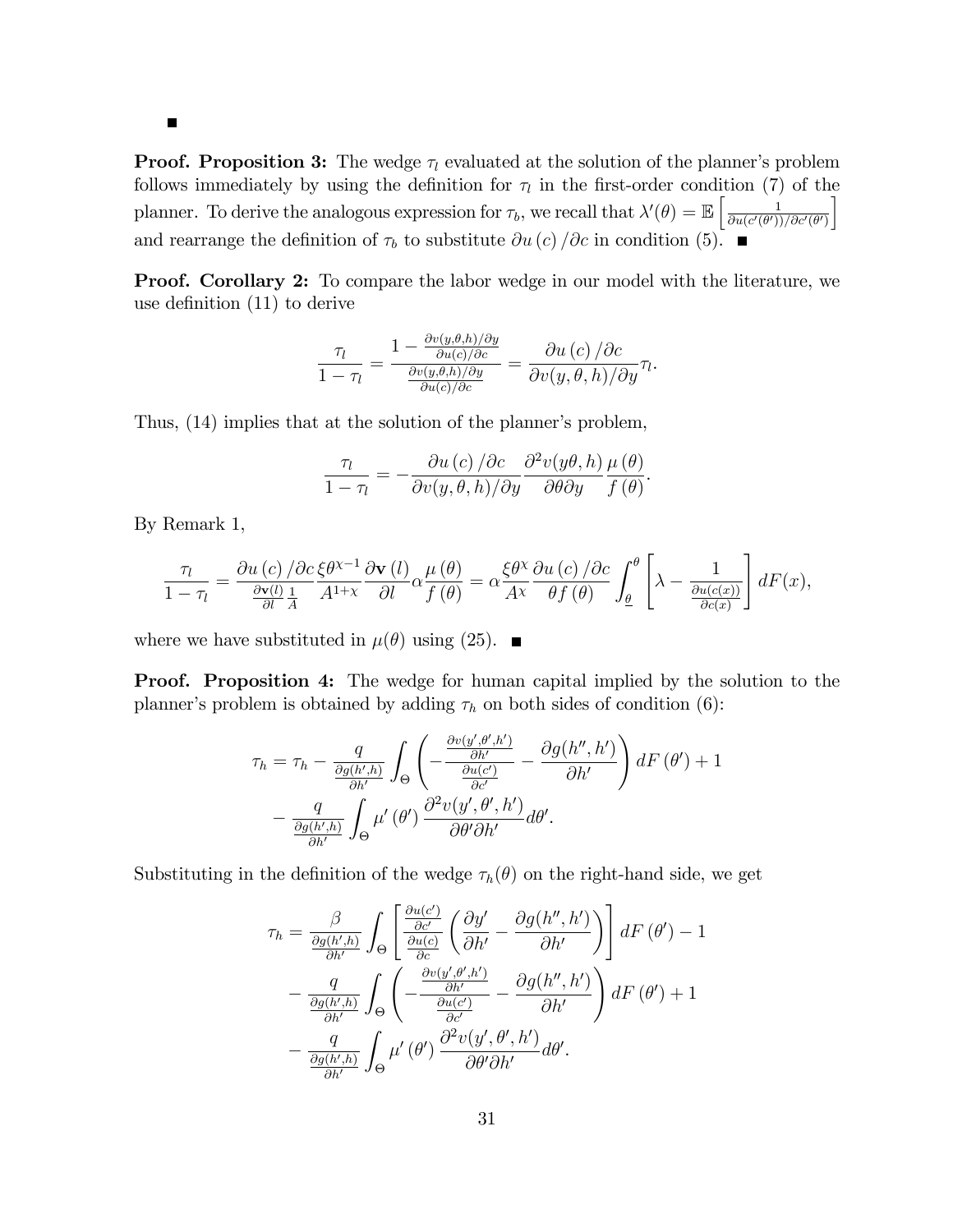Since the derivatives of the multivariate function  $v(y, \theta, h)$  in the proof of Remark 1 imply that  $\frac{\partial v(y', \theta', h')}{\partial h'} = -\frac{\partial y'}{\partial h'}$  $\partial h'$  $\partial v(y',\theta',h')$  $\frac{f,\theta',h'}{\partial y'}$ , this can be rearranged to

$$
\tau_{h} = \frac{q}{\frac{\partial g(h',h)}{\partial h'}} \int_{\Theta} \frac{\partial y'}{\partial h'} \left( 1 - \frac{\frac{\partial v(y',\theta',h')}{\partial y'}}{\frac{\partial u(c')}{\partial c'}} \right) dF(\theta')
$$
  
+ 
$$
\frac{1}{\frac{\partial g(h',h)}{\partial h'}} \int_{\Theta} \left( \beta \frac{\frac{\partial u(c')}{\partial c'}}{\frac{\partial u(c)}{\partial c}} - q \right) \left( \frac{\partial y'}{\partial h'} - \frac{\partial g(h'',h')}{\partial h'} \right) dF(\theta')
$$
  
- 
$$
\frac{q}{\frac{\partial g(h',h)}{\partial h'}} \int_{\Theta} \mu'(\theta') \frac{\partial^{2} v(y',\theta',h')}{\partial \theta' \partial h'} d\theta'.
$$

The first term equals  $\Delta_l$  using the definition of the labor wedge (11). The second term equals  $\Delta_b$  using that  $\mathbb{E}(xy) = \text{Cov}(x, y) + \mathbb{E}(x)\mathbb{E}(y)$  and  $\mathbb{E}(y)$  $\sqrt{ }$  $\beta$  $\frac{\frac{\partial u(c')}{\partial c'} }{\frac{\partial u(c)}{\partial c}} - q$  $\overline{1}$  $= q \frac{\tau_b}{1 - \tau_a^2}$  $rac{\tau_b}{1-\tau_b}$  using the definition  $(10)$  of the wedge for bequests.

In the remaining part of the proof, we focus on the last term of  $\tau_h$  to derive  $\Delta_i$ . Integrating the integral of the last term by parts,

$$
\int_{\Theta} \mu'(\theta') \frac{\partial^2 v(y', \theta', h')}{\partial \theta' \partial h'} d\theta' = \mu'(\theta') \frac{\partial v(y', \theta', h')}{\partial h'} \Big|_{\underline{\theta'}}^{\overline{\theta'}} - \int_{\Theta} \frac{\partial \mu'(\theta')}{\partial \theta'} \frac{\partial v(y', \theta', h')}{\partial h'} d\theta'.
$$

The first term on the right-hand side is equal to zero because of the boundary conditions for  $\mu'(\theta')$ . Thus, using (24) and imposing assumption [A1], the last term of the wedge  $\tau_h$  becomes

$$
\frac{q}{\frac{\partial g(h',h)}{\partial h'}} \int_{\Theta} \frac{\partial \mu'(\theta')}{\partial \theta'} \frac{\partial v(y',\theta',h')}{\partial h'} d\theta' = -\frac{q}{\frac{\partial g(h',h)}{\partial h'}} \int_{\Theta} \left[ \frac{1}{\partial u(c')/\partial c'} - \lambda'(\theta) \right] \frac{\partial v(y',\theta',h')}{\partial h'} f(\theta') d\theta'.
$$

Since by (5),

$$
\lambda'(\theta) = \frac{\beta}{q \partial u \left(c\left(\theta\right)\right) / \partial c(\theta)}
$$

,

we get

$$
\Delta_i = -\frac{q}{\frac{\partial g(h',h)}{\partial h'}} \int_{\Theta} \left[ \frac{1}{\partial u(c')/\partial c'} - \frac{\beta}{q \partial u(c)/\partial c} \right] \frac{\partial v(y', \theta', h')}{\partial h'} f(\theta') d\theta'
$$

The integral simplifies since it is equivalent to

$$
\mathbb{E}\left[\frac{1}{\partial u\left(c'\right)/\partial c'} - \frac{\beta}{q\partial u(c)/\partial c}\right] \mathbb{E}\left[\frac{\partial v(y',\theta',h')}{\partial h'}\right] \n+ \text{Cov}\left(\frac{1}{\partial u\left(c'\right)/\partial c'} - \frac{\beta}{q\partial u\left(c\right)/\partial c}, \frac{\partial v(y',\theta',h')}{\partial h'}\right) \n= \text{Cov}\left(\frac{1}{\frac{\partial u(c')}{\partial c'}}, \frac{\partial v(y',\theta',h')}{\partial h'}\right),
$$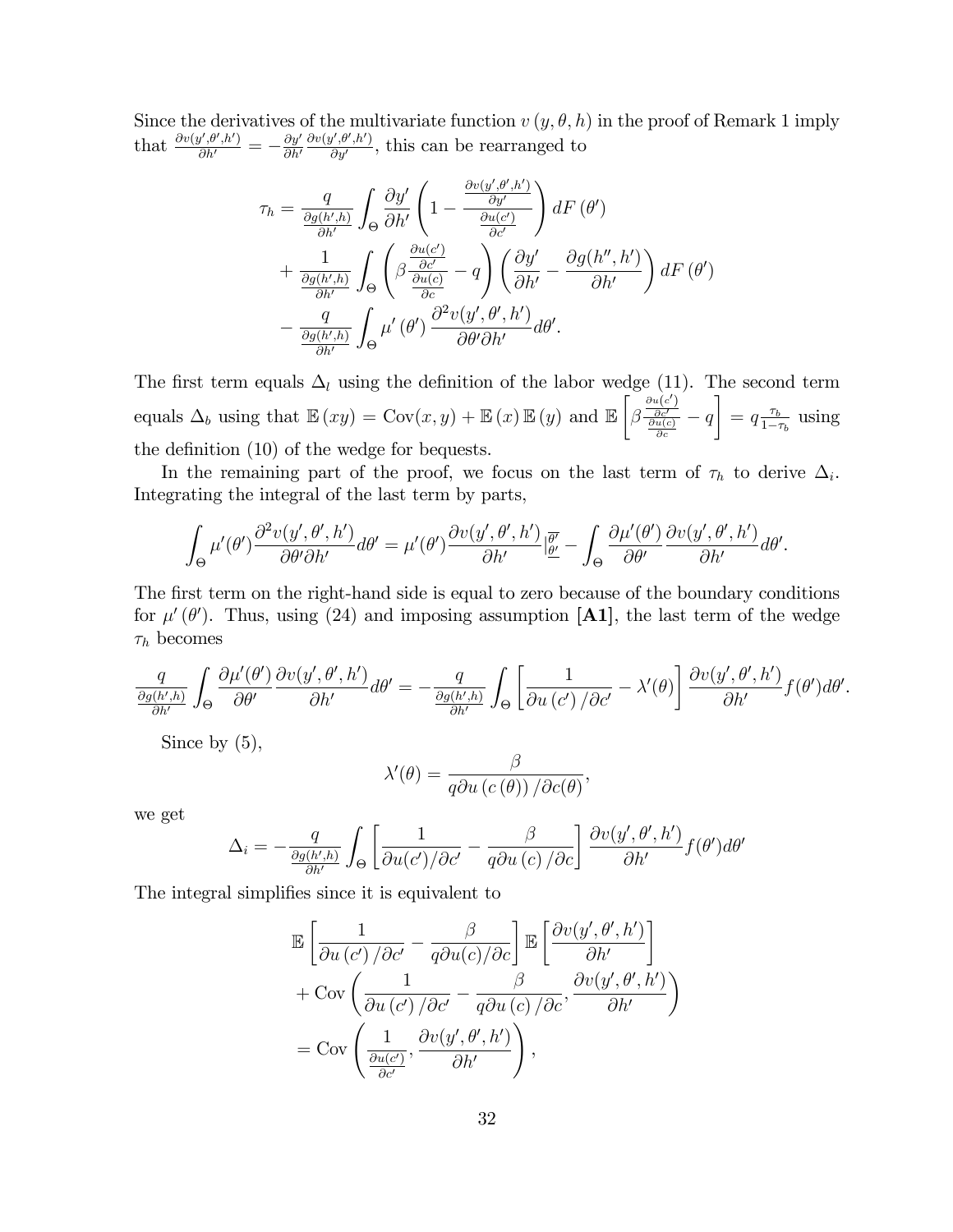where the second equality follows from the reciprocal Euler equation

$$
\mathbb{E}\left[\frac{1}{\partial u\left(c'\right)/\partial c'}-\frac{\beta}{q\partial u\left(c\right)/\partial c}\right]=0.
$$

This concludes the proof. ■

**Proof.** Proposition 5: The social optimality condition for human capital (6) and equation (18) imply that

$$
\Delta_i = -1 - \frac{q}{\partial g(h',h)/\partial h'} \int_{\Theta} \left( \frac{\partial v(y',\theta',h')/\partial h'}{\partial u(c')/\partial c'} + \frac{\partial g(h'',h')}{\partial h'} \right) dF(\theta') .
$$

Given the definition of  $\Delta_l$  in Proposition 4, we have

$$
\Delta_{i} + \Delta_{l} = -1 - \frac{q}{\partial g(h',h)/\partial h'} \int_{\Theta} \left( \frac{\partial v(y',\theta',h')/\partial h'}{\partial u(c')/\partial c'(\theta')} + \frac{\partial g(h'',h')}{\partial h'} - \frac{\partial y'}{\partial h'} \tau'_{l} \right) dF(\theta')
$$
  
= 
$$
-1 - \frac{q}{\partial g(h',h)/\partial h'} \int_{\Theta} \left( \frac{\partial v(y',\theta',h')/\partial h'}{\partial u(c')/\partial c'} + \frac{\partial g(h'',h')}{\partial h'} \right) dF(\theta')
$$
  
+ 
$$
\frac{q}{\partial g(h',h)/\partial h'} \int_{\Theta} \left( \frac{\partial y'}{\partial h'} \left( 1 - \frac{\partial v(y',\theta',h')/\partial y'}{\partial u(c')/\partial c'} \right) \right) dF(\theta'),
$$

where the second equality uses the definition of the labor wedge in  $(11)$ . As the derivatives of the multivariate function  $v(y, \theta, h)$  in the proof of Remark 1 imply  $\frac{\partial v(y', \theta', h')}{\partial h'}$  $-\frac{\partial v(y',\theta',h')}{\partial y'}$  $\partial y'$  $\partial y'$  $\frac{\partial y'}{\partial h'}$ , the equation simplifies to

$$
\Delta_i + \Delta_l = -1 + \frac{q}{\partial g(h',h)/\partial h'} \int_{\Theta} \left[ \frac{\partial y'}{\partial h'} - \frac{\partial g(h'',h')}{\partial h'} \right] dF(\theta') .
$$

Thus,  $\Delta_i = -\Delta_l$  iff

$$
\frac{\partial g(h',h)}{\partial h'} = q \int_{\Theta} \left[ \frac{\partial y'}{\partial h'} - \frac{\partial g(h'',h')}{\partial h'} \right] dF(\theta') . \tag{26}
$$

We now show that an allocation cannot be socially optimal if  $(26)$  is not satisfied. We consider a perturbation of  $h'$  which leaves consumption and labor effort unchanged so that the allocation remains incentive compatible. For social optimality, it has to be case that the planner cannot increase his payoff with such a perturbation. Let us start from an incentive-compatible allocation  $\mathbf{x} = \{c_t(\theta^t), y_t(\theta^t), h_{t+1}(\theta^t)\}_{t=1}^T$  and consider a perturbation  $\mathbf{x}^{s,\delta}$  such that  $c_t^{s,\delta}$  $t^{s,\delta}(\theta^t) = c_t(\theta^t)$  for all  $\theta^t \in \Theta^t$ , while

$$
h_{t+1}^{s,\delta}(\theta^t) = \begin{cases} h_{s+1}(\theta^s) + \delta, & \text{with } \delta > 0 \\ h_{t+1}(\theta^t), & \text{whenever } t \neq s \end{cases}
$$

and

$$
y_{t+1}^{s,\delta}(\theta^{t+1}) = \begin{cases} y_{s+1}(\theta^{s+1}) A\left(\theta_{s+1}, h_{s+1}^{s,\delta}(\theta^s)\right) A\left(\theta_{s+1}, h_{s+1}^{s,\delta}(\theta^s)\right)^{-1} ,\\ y_{t+1}(\theta^{s+1}), \text{ whenever } t \neq s \end{cases}
$$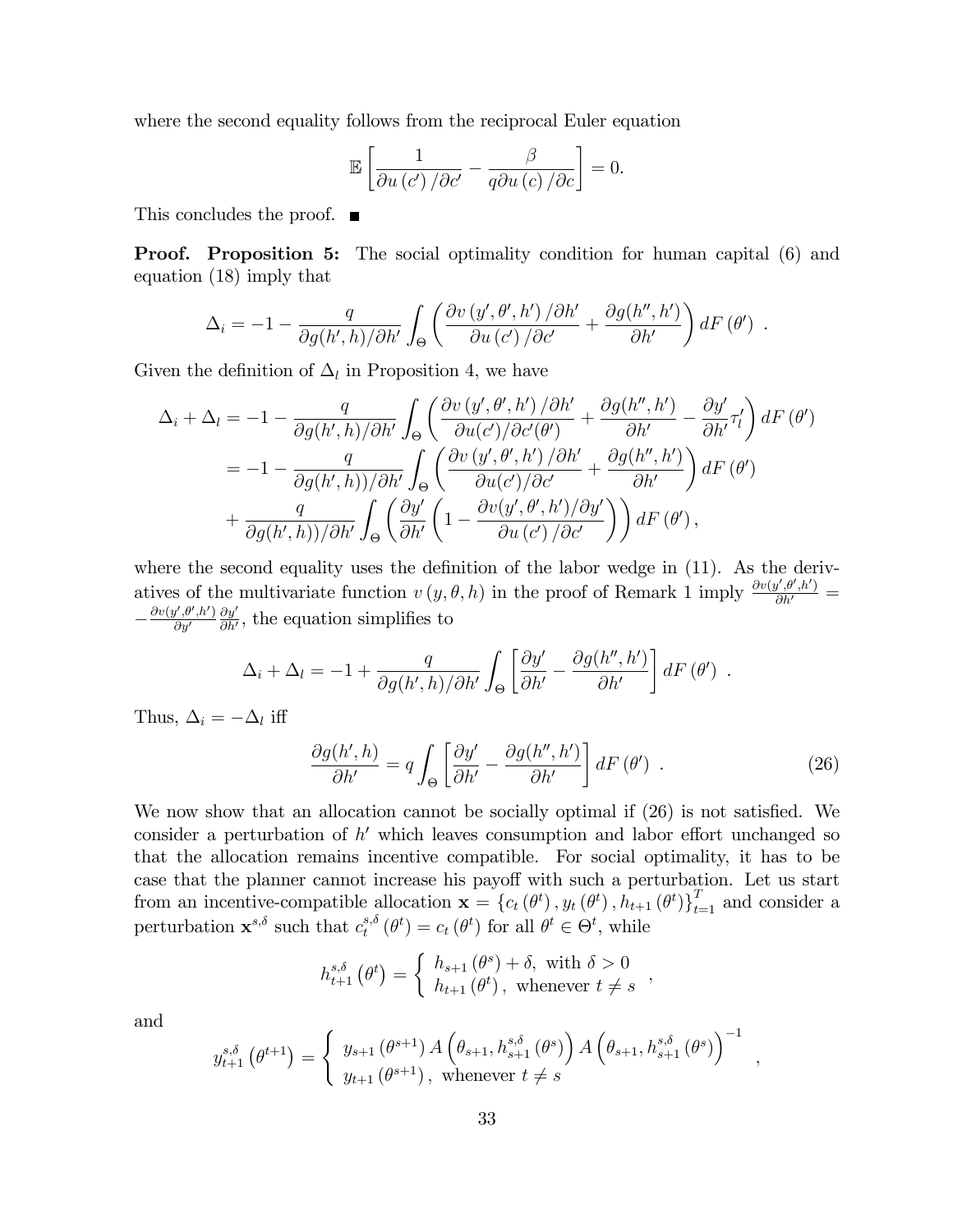for all  $\theta^t \in \Theta^t$ . The perturbation has been defined so as to ensure that

$$
l_{s+1}^{s,\delta}(\theta^{s+1}) = \frac{y_{s+1}^{s,\delta}(\theta^{s+1})}{A(\theta_{s+1},h_{s+1}^{s,\delta}(\theta^s))} = \frac{y_{s+1}(\theta^{s+1})}{A(\theta_{s+1},h_{s+1}(\theta^s))} = l_{s+1}(\theta^{s+1}).
$$

Given that neither output nor human capital are affected in any other period, we have  $l_t^{s,\delta}$  $_{t}^{s,\delta }\left( \theta ^{t}\right) =% \frac{1}{s}\left( t\right) \left( t\right) ^{s-\delta }\left( 0\right)$  $l_t(\theta^t)$  for all  $t = 1, ..., T$ . But this implies that the perturbed allocation  $\mathbf{x}^{s,\delta}$  leaves consumption and labor supply unchanged. Hence, the allocation remains incentive compatible after the perturbation. Evaluating the expected planner's payoffs for the two allocations, we find that

$$
\frac{\Pi\left(\mathbf{x}\right) - \Pi\left(\mathbf{x}^{s,\delta}\right)}{q^s} = \mathbb{E}_0\left[g(h_{s+1}\left(\theta^s\right), h_s\left(\theta^{s-1}\right)) - g\left(h_{s+1}^{s,\delta}\left(\theta^s\right), h_s\left(\theta^{s-1}\right)\right)\right] \n+ q\mathbb{E}_0\left[g(h_{s+2}\left(\theta^{s+1}\right), h_{s+1}\left(\theta^s\right)) - g(h_{s+2}\left(\theta^{s+1}\right), h_{s+1}^{s,\delta}\left(\theta^s\right))\right] \n- q\mathbb{E}_0\left[y_{s+1}\left(\theta^{s+1}\right)\left(\frac{A\left(\theta_{s+1}, h_{s+1}\left(\theta^s\right)\right) - A\left(\theta_{s+1}, h_{s+1}^{s,\delta}\left(\theta^s\right)\right)}{A\left(\theta_{s+1}, h_{s+1}\left(\theta^s\right)\right)}\right)\right].
$$

As

$$
\frac{\partial y_t}{\partial h_t} = y_t \frac{\partial A(\theta_t, h_t) / \partial h_t}{A(\theta_t, h_t)},
$$

the monotone convergence theorem implies that

$$
\lim_{\delta \to 0} \mathbb{E}_0 \left[ \frac{y_{s+1}(\theta^{s+1})}{\delta} \left( \frac{A(\theta_{s+1}, h_{s+1}(\theta^s)) - A(\theta_{s+1}, h_{s+1}^{s, \delta}(\theta^s))}{A(\theta_{s+1}, h_{s+1}(\theta^s))} \right) \right] = \mathbb{E}_0 \left[ \frac{\partial y_{s+1}(\theta^{s+1})}{\partial h_{s+1}(\theta^s)} \right]
$$

:

Letting  $\delta$  go to zero, we therefore obtain

$$
\lim_{\delta \to 0} \frac{\Pi(\mathbf{x}) - \Pi(\mathbf{x}^{s,\delta})}{\delta} = q^{s} \mathbb{E}_{0} \left[ \frac{\partial g(h_{s+1}(\theta^{s}), h_{s}(\theta^{s-1}))}{\partial h_{s+1}(\theta^{s})} - q \left( \frac{\partial y_{s+1}(\theta^{s+1})}{\partial h_{s+1}(\theta^{s})} - \frac{\partial g(h_{s+2}(\theta^{s+1}), h_{s+1}(\theta^{s}))}{\partial h_{s+1}(\theta^{s})} \right) \right].
$$

Thus the initial allocation  $x$  cannot be optimal if the expression above differs from 0. Furthermore, since the time of the perturbation s has been chosen arbitrarily, condition (26) must hold for all  $t = 1, ..., T$ .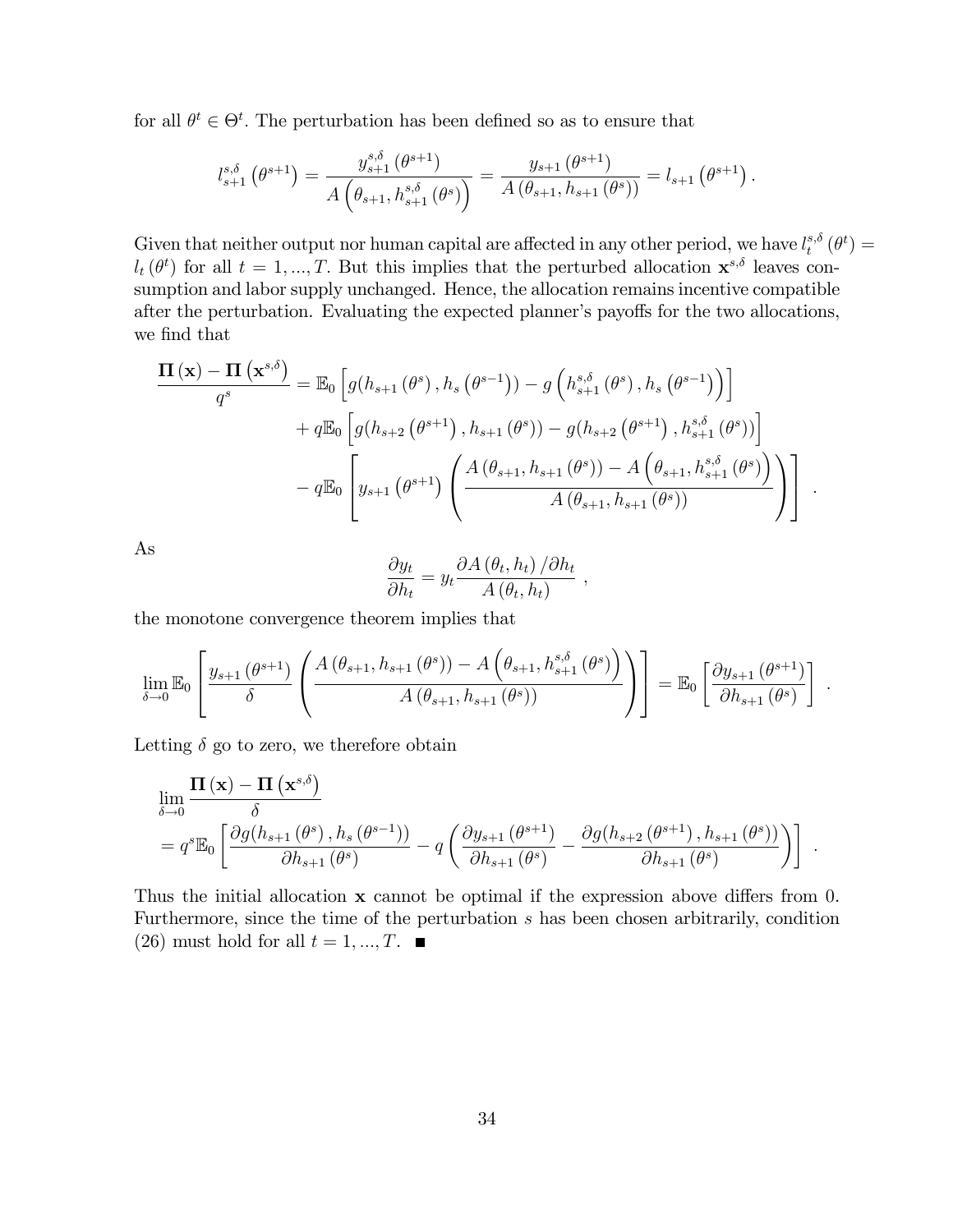#### A.2 Liquidity constraints

In this subsection we show how our results modify if we impose the constraint  $b' \geq 0$ . In the laissez faire each family then solves the maximization problem

$$
W(\theta, b, h, t) = \max_{\{b', h', l\}} \left\{ \mathbf{U}(c, l) + \beta \int_{\Theta} W(\theta', b', h', t + 1) dF(\theta') \right\}
$$
  
s.t.  $b' = (1 + r)b - c - e + y$ ,  
 $b' \ge 0$ ,  
 $y = Y(h, \theta, l)$ ,  
 $h' = h'(e, h)$  so that  $e = g(h', h)$ ,

where the multiplier  $\eta > 0$  if the liquidity constraint is binding.

**Proposition 6** If bequests are required to be non-negative, the laissez faire is characterized by the following first-order conditions for bequests, human capital and labor supply:

$$
\frac{\partial \mathbf{U}(c,l)}{\partial c} = \beta(1+r)\mathbb{E}\left[\frac{\partial \mathbf{U}(c',l')}{\partial c'}\right] + \eta
$$

$$
\frac{\partial g(h',h)}{\partial h'} \left(\frac{\partial \mathbf{U}(c,l)}{\partial c} - \eta\right) = \beta \int_{\Theta} \left[\frac{\partial y'}{\partial h'} \frac{\partial \mathbf{U}(c',l')}{\partial c'}\right] dF(\theta')
$$

$$
- \beta \int_{\Theta} \left[\frac{\partial g(h'',h')}{\partial h'} \frac{\partial \mathbf{U}(c',l')}{\partial c'}\right] dF(\theta')
$$

$$
-\frac{\partial \mathbf{U}(c,l)}{\partial l} = \frac{\partial y}{\partial l} \left(\frac{\partial \mathbf{U}(c,l)}{\partial c} - \eta\right)
$$

**Proof.** Bequests. The first-order condition for bequests reads

$$
-\frac{\partial \mathbf{U}(c,l)}{\partial c} + \beta \int_{\Theta} \frac{\partial W(\theta',b',h')}{\partial b'} dF(\theta') + \eta = 0,
$$

which, reinserting the envelope condition

 $\overline{a}$ 

$$
\frac{\partial W(\theta, b, h)}{\partial b} = (1+r) \frac{\partial \mathbf{U}(c, l)}{\partial c},
$$

yields the Euler equation

$$
\frac{\partial \mathbf{U}(c,l)}{\partial c} = \beta(1+r) \frac{\partial \mathbf{U}(c',l')}{\partial c'} dF(\theta') + \eta
$$

$$
= \beta(1+r) \mathbb{E}\left[\frac{\partial \mathbf{U}(c',l')}{\partial c'}\right] + \eta.
$$

Labor supply. The first-order condition for labor supply reads

$$
\frac{\partial \mathbf{U}(c,l)}{\partial l} + \beta \int_{\Theta} \left[ \frac{\partial W(\theta',b',h')}{\partial b'} \frac{\partial y}{\partial l} \right] dF(\theta') = 0.
$$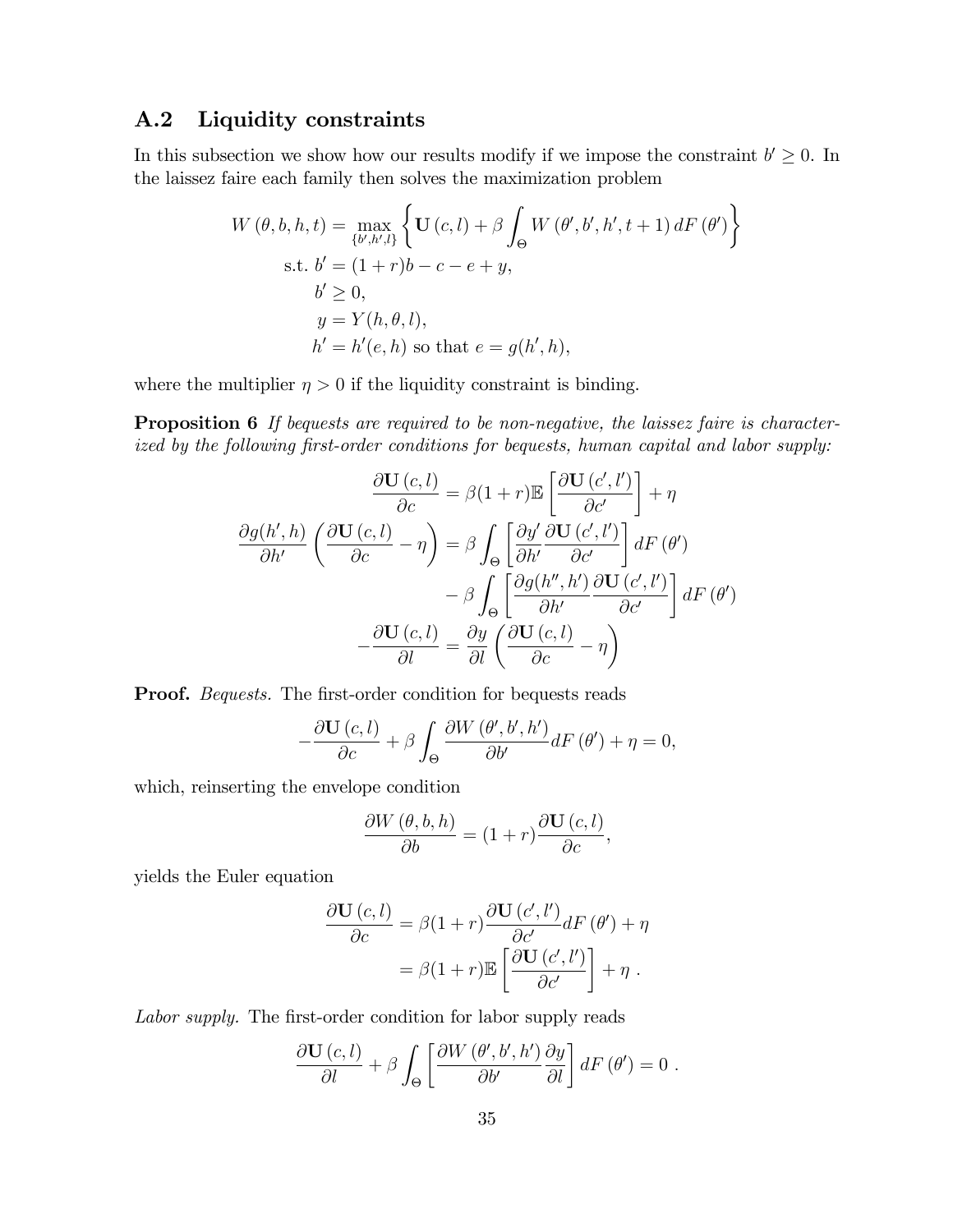The results above imply

$$
\beta \int_{\Theta} \left[ \frac{\partial W\left(\theta', b', h'\right)}{\partial b'} \frac{\partial y}{\partial l} \right] dF\left(\theta'\right) = \frac{\partial y}{\partial l} \left( \frac{\partial \mathbf{U}\left(c, l\right)}{\partial c} - \eta \right)
$$

so that the first-order condition for labour supply simplifies to the standard intratemporal condition

$$
\frac{\partial \mathbf{U}(c,l)}{\partial l} + \frac{\partial y}{\partial l} \left( \frac{\partial \mathbf{U}(c,l)}{\partial c} - \eta \right) = 0.
$$

Human capital. The first-order condition for human capital accumulation is

$$
\beta \int_{\Theta} \left[ -\frac{\partial g(h',h)}{\partial h'} \frac{\partial W(\theta',b',h')}{\partial b'} + \frac{\partial W(\theta',b',h')}{\partial h'} \right] dF(\theta') = 0.
$$

The envelope condition is

$$
\frac{\partial W\left(\theta',b',h'\right)}{\partial h'}=\frac{\partial y'}{\partial h'}\frac{\partial \mathbf{U}\left(c',l'\right)}{\partial c'}-\frac{\partial g(h'',h')}{\partial h'}\frac{\partial \mathbf{U}\left(c',l'\right)}{\partial c'}.
$$

Noting that

$$
\frac{\partial \mathbf{U}(c,l)}{\partial c} - \eta = \beta \int_{\Theta} \frac{\partial W(\theta',b',h')}{\partial b'} dF(\theta')
$$

then implies that the first-order condition for human capital simplifies to

$$
\frac{\partial g(h',h)}{\partial h'} \left( \frac{\partial \mathbf{U}(c,l)}{\partial c} - \eta \right) \n= \beta \int_{\Theta} \frac{\partial \mathbf{U}(c',l')}{\partial c'} \left[ \frac{\partial y'}{\partial h'} - \frac{\partial g(h'',h')}{\partial h'} \right] dF(\theta').
$$

 $\qquad \qquad \blacksquare$ 

The modified definitions of the wedges are as follows:

**Definition 2** If bequests are required to be non-negative, the wedges for bequests  $\tau_b^c$ , labor supply  $\tau_l^c$  and human capital  $\tau_h^c$  are

$$
\tau_b^c \equiv 1 - \frac{q}{\beta} \frac{\partial u\left(c\right)}{\mathbb{E}\left[\partial u\left(c'\right)/\partial c'\right]},\tag{27}
$$

$$
\tau_l^c \equiv 1 - \frac{\partial v(y, \theta, h)/\partial y}{\partial u(c)/\partial c - \eta},\tag{28}
$$

$$
\tau_h^c \equiv \frac{\beta}{\frac{\partial g(h',h)}{\partial h'}} \int_{\Theta} \left[ \frac{\frac{\partial u(c')}{\partial c'}}{\frac{\partial u(c)}{\partial c} - \eta} \left( \frac{\partial y'}{\partial h'} - \frac{\partial g(h'',h')}{\partial h'} \right) \right] dF(\theta') - 1.
$$
 (29)

Combining the results of Propositions 1 and 6, we then find: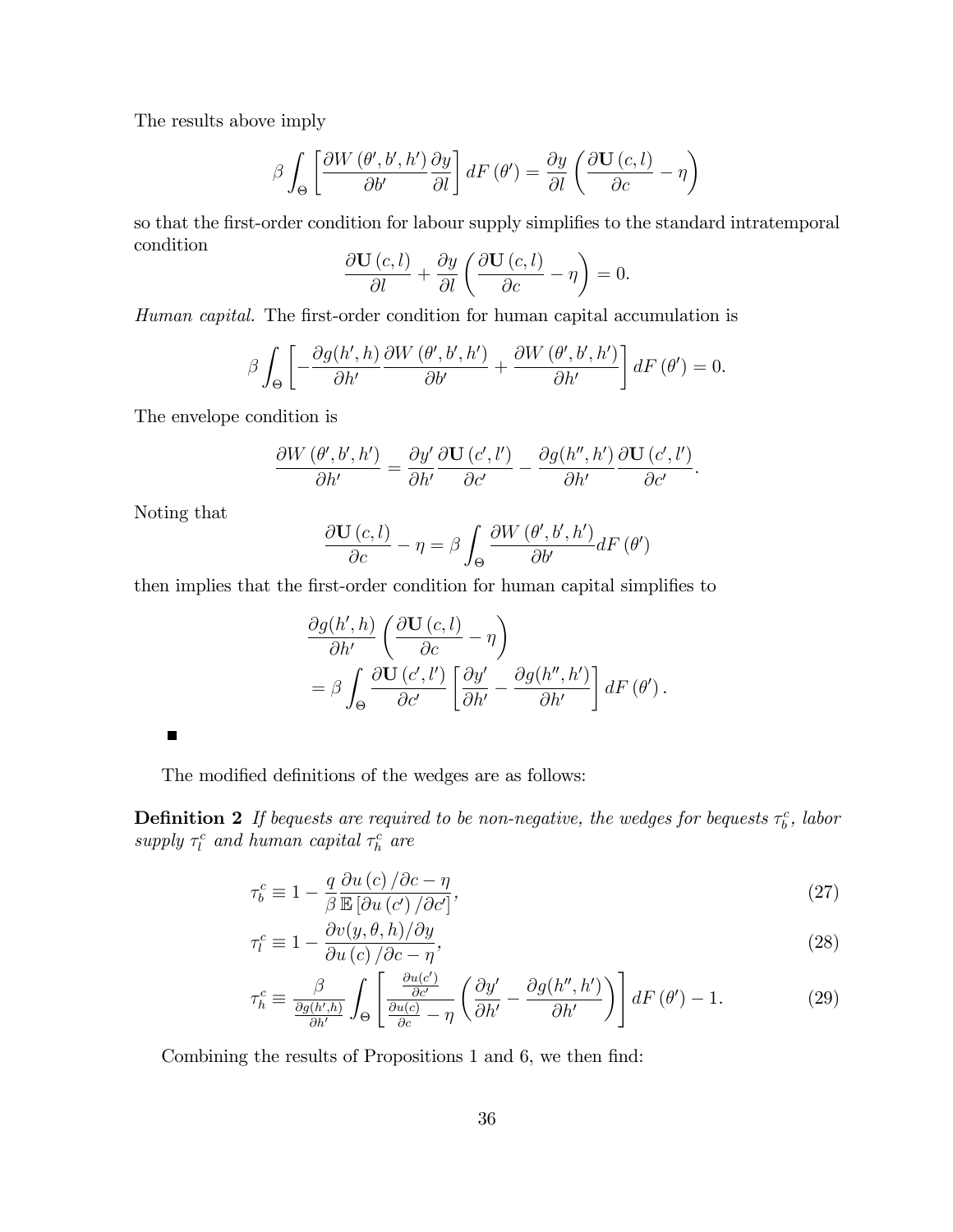**Proposition 7** If bequests are required to be non-negative, the first-order conditions of the planner's problem imply under assumption  $[A1]$  that

$$
\tau_b^c = 1 - \frac{1}{\mathbb{E}\left[\frac{1}{\frac{\partial u(c')}{\partial c'}}\right] \mathbb{E}\left[\frac{\partial u(c')}{\partial c'}\right]} + \frac{\eta}{q \mathbb{E}\left[\frac{\partial u(c')}{\partial c'}\right]},
$$
\n(30)

$$
\tau_l^c = -\frac{\mu(\theta)}{f(\theta)} \frac{\partial^2 v(y, \theta, h)}{\partial \theta \partial y} - \frac{\eta}{\frac{\partial u(c)}{\partial c} - \eta} \frac{\frac{\partial v(y, \theta, h)}{\partial y}}{\frac{\partial u(c)}{\partial c}},
$$
(31)

$$
\tau_h^c = \Delta_l^c + \Delta_b^c + \Delta_i^c + \Delta_c,\tag{32}
$$

with

$$
\Delta_{l}^{c} \equiv \frac{q}{\frac{\partial g(h',h)}{\partial h'}} \int_{\Theta} \frac{\partial y'}{\partial h'} \tau'_{l} dF(\theta'),
$$
\n
$$
\Delta_{b}^{c} \equiv \frac{q}{\frac{\partial g(h',h)}{\partial h'}} \mathbb{E} \left[ \frac{\partial y'}{\partial h'} - \frac{\partial g(h'',h')}{\partial h'} \right] \frac{\tau_{b}}{1-\tau_{b}}
$$
\n
$$
+ \frac{\beta}{\frac{\partial g(h',h)}{\partial h'} \frac{\partial u(c)}{\partial c}} \text{Cov} \left( \frac{\partial u(c')}{\partial c'}, \frac{\partial y'}{\partial h'} - \frac{\partial g(h'',h')}{\partial h'} \right),
$$
\n
$$
\Delta_{i}^{c} \equiv -\frac{q}{\frac{\partial g(h',h)}{\partial h'}} \text{Cov} \left( \frac{1}{\frac{\partial u(c')}{\partial c'}}, \frac{\partial v(y', \theta', h')}{\partial h'} \right),
$$
\n
$$
\Delta_{c} \equiv \frac{\eta}{\frac{\partial u(c)}{\partial c} - \eta} \frac{\beta}{\frac{\partial g(h',h)}{\partial h'}} \int_{\Theta} \left[ \frac{\frac{\partial u(c')}{\partial c'}}{\frac{\partial v(c')}{\partial c}} \left( \frac{\partial y'}{\partial h'} - \frac{\partial g(h'',h')}{\partial h'} \right) \right] dF(\theta').
$$

**Proof.** We derive the wedge  $\tau_l^c$  evaluated at the solution of the planner's problem using the definition for  $\tau_l^c$  in the first-order condition (7) of the planner. Condition (7) implies

$$
1 - \frac{\frac{\partial v(y,\theta,h)}{\partial y}}{\frac{\partial u(c)}{\partial c}} + \frac{\frac{\partial v(y,\theta,h)}{\partial y}}{\frac{\partial u(c)}{\partial c} - \eta} - \frac{\frac{\partial v(y,\theta,h)}{\partial y}}{\frac{\partial u(c)}{\partial c} - \eta} = -\frac{\mu(\theta)}{f(\theta)} \frac{\partial^2 v(y,\theta,h)}{\partial \theta \partial y}
$$

which, using the definition of the wedge  $\tau_l^c$ , becomes

$$
\tau_l^c = -\frac{\mu(\theta)}{f(\theta)} \frac{\partial^2 v(y, \theta, h)}{\partial \theta \partial y} + \frac{\frac{\partial v(y, \theta, h)}{\partial y}}{\frac{\partial u(c)}{\partial c}} - \frac{\frac{\partial v(y, \theta, h)}{\partial y}}{\frac{\partial u(c)}{\partial c} - \eta}.
$$

Simplifying, we get

$$
\tau_l^c = -\frac{\mu(\theta)}{f(\theta)} \frac{\partial^2 v(y, \theta, h)}{\partial \theta \partial y} - \frac{\eta}{\frac{\partial u(c)}{\partial c} - \eta} \frac{\frac{\partial v(y, \theta, h)}{\partial y}}{\frac{\partial u(c)}{\partial c}},
$$

where  $\frac{\partial u(c)}{\partial c} - \eta > 0$  since  $\int_{\Theta}$  $\frac{\partial W(\theta',b',h')}{\partial b'} dF(\theta') > 0$ . To derive the analogous expression for  $\tau_b$ , we recall that  $\lambda'(\theta) = \mathbb{E}$  $\begin{bmatrix} 0 & 1 \\ 1 & 1 \end{bmatrix}$  $\frac{\partial u(c')}{\partial c'}$ 1 and rearrange the definition of  $\tau_b^c$  to substitute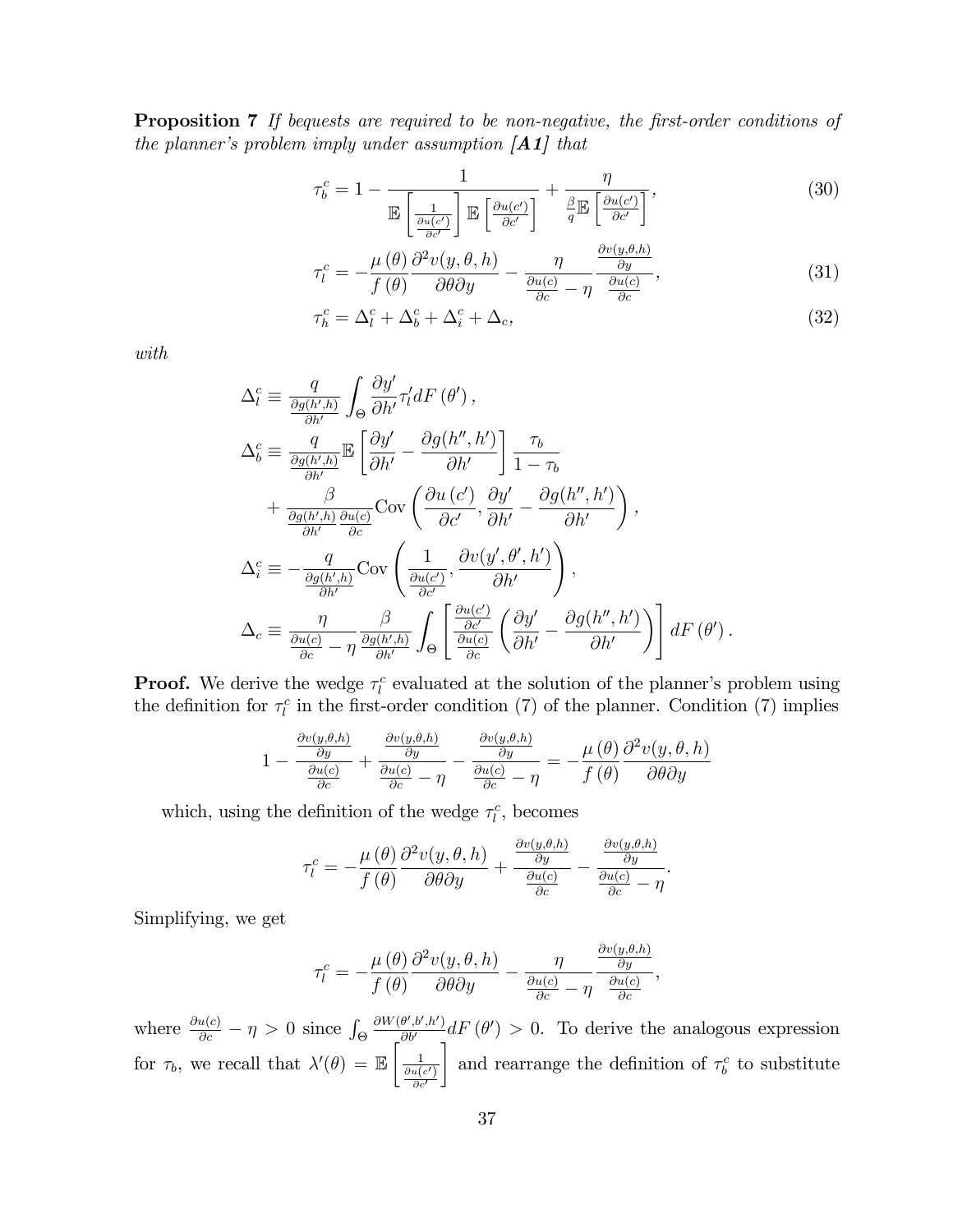$\partial u(c)$  / $\partial c$  in condition (5). Condition (5) implies

$$
\frac{\partial u\left(c\right)}{\partial c} = \frac{\frac{\beta}{q}}{\mathbb{E}\left[\frac{1}{\frac{\partial u\left(c'\right)}{\partial c'}}\right]}.
$$

The definition of the wedge  $\tau_b^c$  can be rearranged to

$$
\partial u(c) / \partial c = (1 - \tau_b^c) \frac{\beta}{q} \mathbb{E} [\partial u(c')) / \partial c'] + \eta.
$$

so that substituting out  $\partial u(c(\theta)) / \partial c(\theta)$  yields

$$
\frac{\frac{\beta}{q}}{\mathbb{E}\left[\frac{1}{\frac{\partial u(c')}{\partial c'}}\right]} = (1-\tau_b^c)\frac{\beta}{q}\mathbb{E}\left[\partial u\left(c'\right)/\partial c'\right)] + \eta.
$$

Solving this expression for  $\tau_b^c$  results in

$$
\tau_b^c = 1 - \frac{1}{\mathbb{E}\left[\frac{1}{\frac{\partial u(c')}{\partial c'}}\right] \mathbb{E}\left[\partial u\left(c'\right)\right)/\partial c'\right]} + \frac{\eta}{\frac{\beta}{q}\mathbb{E}\left[\partial u\left(c'\right)/\partial c'\right]}.
$$

The wedge for human capital implied by the solution to the planner's problem is obtained by adding  $\tau_h^c$  on both sides of condition (6):

$$
\tau_h^c = \tau_h^c - \frac{q}{\frac{\partial g(h',h)}{\partial h'}} \int_{\Theta} \left( -\frac{\frac{\partial v(y',\theta',h')}{\partial h'}}{\frac{\partial u(c')}{\partial c'}} - \frac{\partial g(h'',h')}{\partial h'} \right) dF(\theta') + 1 - \frac{q}{\frac{\partial g(h',h)}{\partial h'}} \int_{\Theta} \mu'(\theta') \frac{\partial^2 v(y',\theta',h')}{\partial \theta' \partial h'} d\theta'.
$$

Substituting in the definition of the wedge  $\tau_h^c$  on the right-hand side, we get

$$
\tau_h^c = \frac{\beta}{\frac{\partial g(h',h)}{\partial h'}} \int_{\Theta} \left[ \frac{\frac{\partial u(c')}{\partial c'}}{\frac{\partial u(c)}{\partial c} - \eta} \left( \frac{\partial y'}{\partial h'} - \frac{\partial g(h'',h')}{\partial h'} \right) \right] dF(\theta') - 1 \n- \frac{q}{\frac{\partial g(h',h)}{\partial h'}} \int_{\Theta} \left( -\frac{\frac{\partial v(y',\theta',h')}{\partial h'}}{\frac{\partial u(c')}{\partial c'}} - \frac{\partial g(h'',h')}{\partial h'} \right) dF(\theta') + 1 \n- \frac{q}{\frac{\partial g(h',h)}{\partial h'}} \int_{\Theta} \mu'(\theta') \frac{\partial^2 v(y',\theta',h')}{\partial \theta' \partial h'} d\theta'
$$

which, using

$$
\frac{\frac{\partial u(c')}{\partial c'}}{\frac{\partial u(c)}{\partial c}} - \eta = \frac{\frac{\partial u(c')}{\partial c'}}{\frac{\partial u(c)}{\partial c}} + \frac{\eta}{\frac{\partial u(c)}{\partial c}} - \eta \frac{\frac{\partial u(c')}{\partial c'}}{\frac{\partial u(c)}{\partial c}},
$$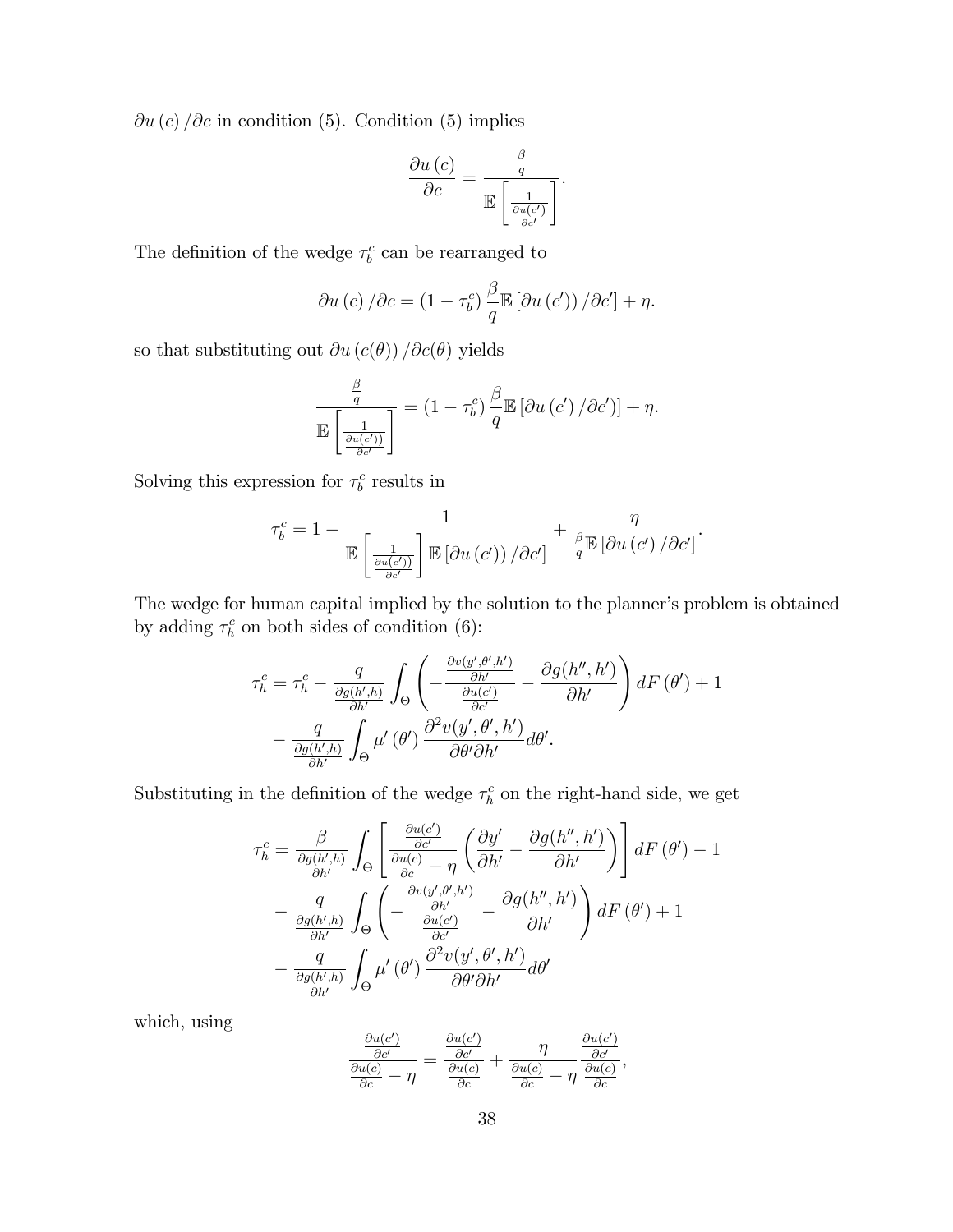can be rearranged to

$$
\tau_h^c = \frac{q}{\frac{\partial g(h',h)}{\partial h'}} \int_{\Theta} \frac{\partial y'}{\partial h'} \left( 1 - \frac{\frac{\partial v(y'),\theta',h'}{\partial y'}}{\frac{\partial u(c')}{\partial c'}} \right) dF(\theta')
$$
  
+ 
$$
\frac{1}{\frac{\partial g(h',h)}{\partial h'}} \int_{\Theta} \left( \beta \frac{\frac{\partial u(c')}{\partial c'}}{\frac{\partial u(c)}{\partial c}} - q \right) \left( \frac{\partial y'}{\partial h'} - \frac{\partial g(h'',h')}{\partial h'} \right) dF(\theta')
$$
  
- 
$$
\frac{q}{\frac{\partial g(h',h)}{\partial h'}} \int_{\Theta} \mu'(\theta') \frac{\partial^2 v(y',\theta',h')}{\partial \theta' \partial h'} d\theta'
$$
  
+ 
$$
\frac{\eta}{\frac{\partial u(c)}{\partial c}} - \eta \frac{\beta}{\frac{\partial g(h',h)}{\partial h'}} \int_{\Theta} \left[ \frac{\frac{\partial u(c')}{\partial c'}}{\frac{\partial c'}{\partial c}} \left( \frac{\partial y'}{\partial h'} - \frac{\partial g(h'',h')}{\partial h'} \right) \right] dF(\theta').
$$

The first term equals  $\Delta_l^c$  using the definition of the labor wedge (11) in the unconstrained case. The second term equals  $\Delta_b^c$  using that  $\mathbb{E}(xy) = \text{Cov}(x, y) + \mathbb{E}(x)\mathbb{E}(y)$  and that E  $\sqrt{ }$ β  $\frac{\frac{\partial u(c')}{\partial c'} }{\frac{\partial u(c)}{\partial c}} - q$ 1  $= q \frac{\tau_b}{1 - \tau_a^2}$  $\frac{\tau_b}{1-\tau_b}$ , where we use the definition (10) of the wedge for bequests in the unconstrained case. The third term of  $\tau_h^c$  can be shown to yield  $\Delta_i^c$ , as derived in the proof of Proposition 3. The fourth term equals  $\Delta_c$ .

Thus, if the liquidity constraint for a family is binding  $(\eta > 0)$ , the wedge on labor decreases ceteris paribus as the planner encourages more labor earnings to alleviate the constraint. The wedge for bequests and human capital increase ceteris paribus since a binding liquidity constraint implies that the future generation has more resources than would be socially optimal.

#### A.3 Persistent types

We now turn our attention to the general case where types are correlated from one generation to the next. For simplicity we abstract from liquidity constraints. The analysis with persistent types draws on results by Kapička  $(2013)$ , applied to dynamic optimal taxation problems by Farhi and Werning (2013), Golosov et al. (2013) and, in work independent from ours, by Stantcheva (2014a). Following Pavan, Segal and Toikka (2014), the envelope condition in the problem with persistent shocks is:

$$
\frac{\partial \omega(\theta)}{\partial \theta} = \frac{\partial U(c, y, \theta, h)}{\partial \theta} + \beta \int_{\Theta} \omega(\theta') \frac{\partial f(\theta'|\theta)}{\partial \theta} d\theta'. \tag{33}
$$

This condition serves as local incentive compatibility constraint in the relaxed problem based on the Örst-order approach. The recursive formulation with persistent types requires that  $\Delta$  and V are treated as state variables where

$$
\Delta(\theta) \equiv \int_{\Theta} \omega(\theta) \frac{\partial f(\theta | \theta_{-})}{\partial \theta_{-}} d\theta,
$$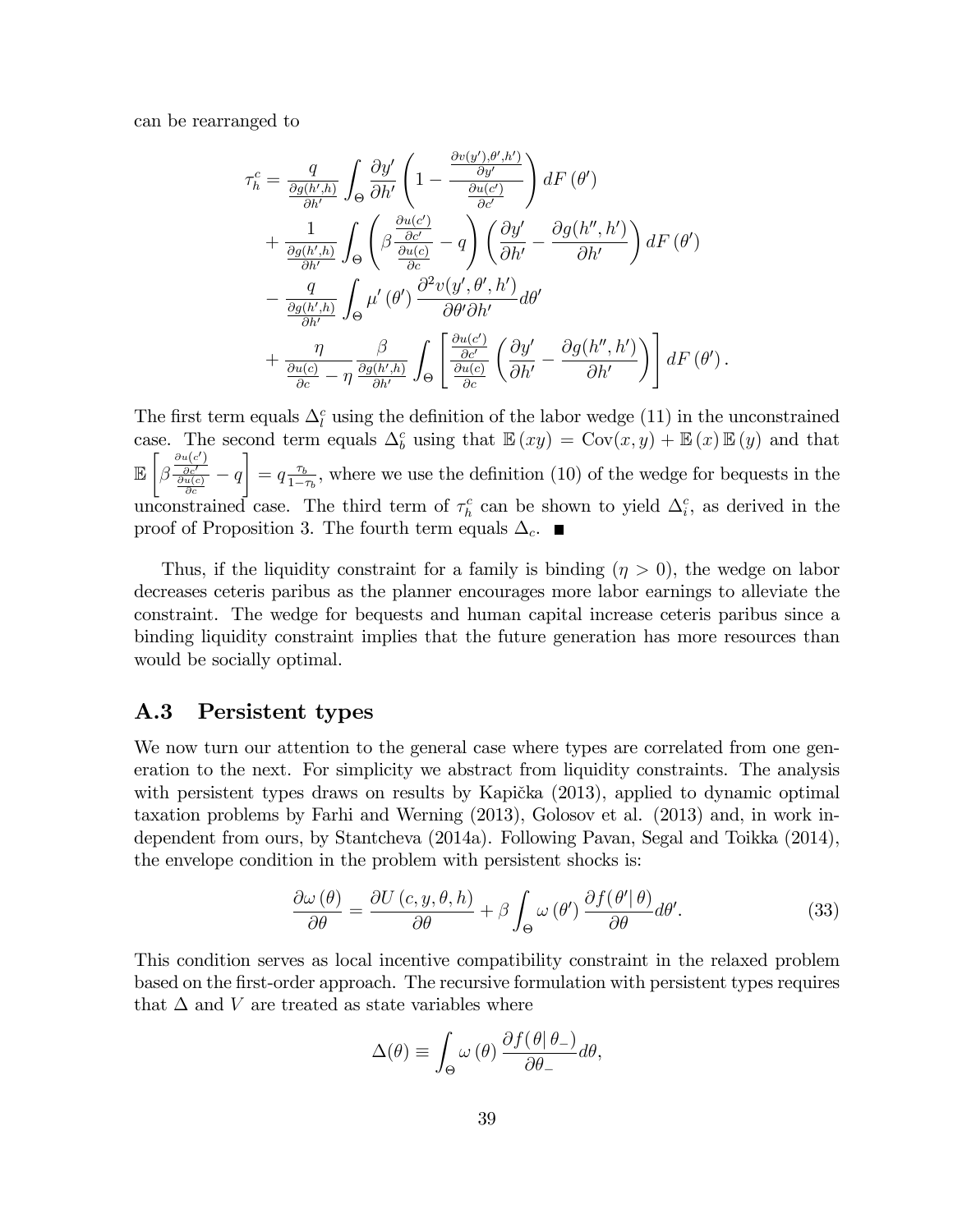so that

$$
\frac{\partial \omega(\theta)}{\partial \theta} = \frac{\partial U(c, y, \theta, h)}{\partial \theta} + \beta \Delta'.
$$

As before we consider the relaxed planner's problem, with local constraints evaluated at the truthful equilibrium reports, and apply optimal control techniques. The recursive problem is

$$
\Gamma(V, \Delta, \theta_-, h, t)
$$
\n
$$
= \min_{\{c, y, h', \Delta', V'\}} \left\{ \int_{\Theta} \left[ c + g(h', h) - y(\theta) + q \Gamma(V', \Delta', \theta, h', t + 1) \right] dF(\theta | \theta_-) \right\}
$$
\n*s.t.*  $\omega(\theta) = U(c, y, \theta, h) + \beta V'$ ,\n
$$
V = \int_{\Theta} \omega(\theta) dF(\theta | \theta_-, t)
$$
\n
$$
\Delta = \int_{\Theta} \omega(\theta) \frac{\partial f(\theta | \theta_-, t)}{\partial \theta_+} d\theta,
$$
\n
$$
\frac{\partial \omega(\theta)}{\partial \theta} = \frac{\partial U(c, y, \theta, h)}{\partial \theta} + \beta \Delta'.
$$
\n(34)

As before, we substitute consumption with the promise-keeping constraint, defining consumption  $c(\omega(\theta) - \beta V', y, \theta, h)$  as an implicit function of other control and state variables. This enables us to write the Hamiltonian associated with the planner's problem as

$$
\mathcal{H} = \left[c\left(\omega\left(\theta\right) - \beta V', y, \theta, h\right) + g(h', h) - y + q\Gamma\left(V', \Delta', \theta, h', t+1\right)\right]f\left(\theta\right|\theta_{-}\right) \n+ \lambda(\theta_{-})\left[V - \omega\left(\theta\right)f(\theta\right|\theta_{-})\right] + \gamma(\theta_{-})\left[\Delta - \omega\left(\theta\right)\frac{\partial f(\theta\right|\theta_{-})}{\partial\theta_{-}}\right] \n+ \mu(\theta)\left[\frac{\partial U\left(c\left(\omega\left(\theta\right) - \beta V, y, \theta, h\right), y, \theta, h\right)}{\partial\theta} + \beta\Delta'\right].
$$

The costate variable satisfies

$$
\frac{\partial \mu(\theta)}{\partial \theta} = -\left[\frac{1}{\partial u(c)/\partial c} - \lambda(\theta_{-}) - \gamma(\theta_{-}) \frac{\frac{\partial f(\theta|\theta_{-})}{\partial \theta_{-}}}{f(\theta|\theta_{-})} + \frac{\mu(\theta)}{f(\theta|\theta_{-})} \frac{\partial^2 U(\cdot)}{\partial \theta \partial c} \frac{\partial c}{\partial \omega(\theta)}\right] f(\theta|\theta_{-}),
$$
\n(35)

with  $\lim_{\theta \to \theta} \mu(\theta) = 0$  and  $\lim_{\theta \to \overline{\theta}} \mu(\theta) = 0$ . The first-order conditions read

$$
\frac{\partial \mathcal{H}(\cdot)}{\partial V'} = \left[ \frac{\partial c}{\partial V'} + q \frac{\partial \Gamma(V', \Delta', \theta, h', t+1)}{\partial V'} \right] f(\theta | \theta_{-}) + \mu(\theta) \frac{\partial^2 U(\cdot)}{\partial \theta \partial c} \frac{\partial c}{\partial V'} = 0 ,
$$
  

$$
\frac{\partial \mathcal{H}(\cdot)}{\partial \Delta'} = \left[ q \frac{\partial \Gamma(V', \Delta', \theta, h', t+1)}{\partial \Delta'} \right] f(\theta | \theta_{-}) + \beta \mu(\theta) = 0 ,
$$
  

$$
\frac{\partial \mathcal{H}(\cdot)}{\partial y} = \left[ \frac{\partial c}{\partial y} - 1 \right] f(\theta | \theta_{-}) + \mu(\theta) \left[ \frac{\partial^2 U(\cdot)}{\partial \theta \partial c} \frac{\partial c}{\partial y} + \frac{\partial^2 U(\cdot)}{\partial \theta \partial l} \frac{\partial l}{\partial y} \right] = 0 ,
$$
  

$$
\frac{\partial \mathcal{H}(\cdot)}{\partial h'} = \frac{\partial g(h', h)}{\partial h'} + q \frac{\partial \Gamma(V', \Delta', \theta, h', t+1)}{\partial h'} = 0 .
$$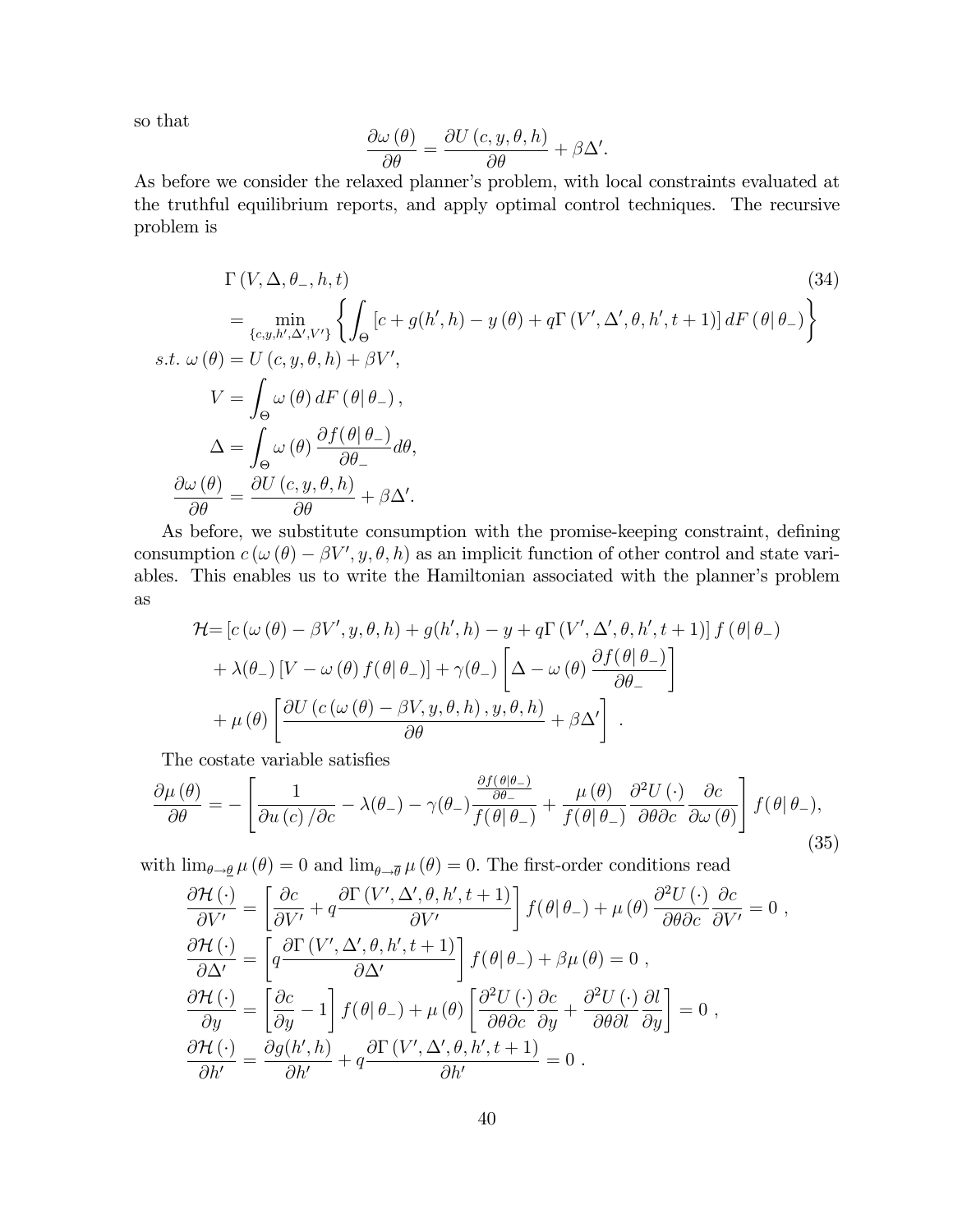For the optimality condition for human capital, we use the envelope condition

$$
\frac{\partial \Gamma(V, \Delta, \theta_-, h, t)}{\partial h} = \int_{\Theta} \left( \frac{\partial c}{\partial h} + \frac{\partial g(h', h)}{\partial h} \right) dF(\theta | \theta_-) + \int_{\Theta} \mu(\theta) \frac{\partial^2 U(\cdot)}{\partial \theta \partial h} d\theta \n= \int_{\Theta} \left( \frac{\partial v(y, \theta, h)/\partial h}{\partial u(c)/\partial c} + \frac{\partial g(h', h)}{\partial h} \right) dF(\theta | \theta_-) - \int_{\Theta} \mu(\theta) \frac{\partial^2 v(y, \theta, h)}{\partial \theta \partial h} d\theta \n+ \int_{\Theta} \mu(\theta) \frac{\partial^2 u(\cdot)}{\partial \theta \partial c} \frac{\partial c}{\partial h} d\theta.
$$

Imposing [A1] and using the envelope conditions  $\partial \Gamma(\cdot)/\partial V = \lambda(\theta_-)$  and  $\partial \Gamma(\cdot)/\partial \Delta =$  $\gamma(\theta)$  allows us to derive the system of first-order conditions analogous to Proposition 1 but with persistent types:

$$
\frac{\partial \mathcal{H}(\cdot)}{\partial V'} = \left[ -\frac{\beta}{\partial u \left( c\left( \theta \right) \right) / \partial c(\theta)} + q \lambda'(\theta) \right] f(\theta | \theta_{-}) = 0 , \qquad (36)
$$

$$
\frac{\partial \mathcal{H}\left(\cdot\right)}{\partial \Delta'} = q\gamma'\left(\theta\right)f\left(\theta|\theta_{-}\right) + \beta\mu\left(\theta\right) = 0\tag{37}
$$

$$
\frac{\partial \mathcal{H}(\cdot)}{\partial y} = \left[ \frac{\partial v(y, \theta, h)/\partial y}{\partial u(c)/\partial c} - 1 \right] f(\theta|\theta_{-}) - \frac{\partial^2 v(y, \theta, h)}{\partial \theta \partial y} \mu(\theta) = 0 , \qquad (38)
$$

$$
\frac{\partial \mathcal{H}(\cdot)}{\partial h'} = \frac{\partial g(h',h)}{\partial h'} + q \int_{\Theta} \left( \frac{\frac{\partial v(y',\theta',h')}{\partial h'}}{\frac{\partial u(c')}{\partial c'}} + \frac{\partial g(h'',h')}{\partial h'} \right) dF(\theta'|\theta)
$$
(39)

$$
- q \int_{\Theta} \mu'(\theta') \frac{\partial^2 v(y', \theta', h')}{\partial \theta' \partial h'} d\theta' = 0.
$$

The system of equations is similar to the system derived for i.i.d. types but note that persistence of types alters the multiplier of the incentive compatibility constraint  $\mu(\theta)$ . Using (35) to substitute out  $\mu(\theta)$  in equation (38), we get

$$
\left[\frac{\frac{\partial v(y,\theta,h)}{\partial y}}{\frac{\partial u(c)}{\partial c}}-1\right]f(\theta|\theta_{-})=\frac{\partial^2 v(y,\theta,h)}{\partial \theta \partial y}\int_{\underline{\theta}}^{\theta}\left[-\frac{1}{\frac{\partial u(c(x))}{\partial c(x)}}+\lambda(\theta_{-})+\gamma(\theta_{-})\frac{\frac{\partial f(\theta|\theta_{-})}{\partial \theta_{-}}}{f(x|\theta_{-})}\right]f(x|\theta_{-})dx.
$$

**Proposition 8** If types  $\theta$  are persistent, and assumptions [A1] and [A2] hold, the human capital wedge can be decomposed as

$$
\tau_h^p = \Delta_l^p + \Delta_b^p + \Delta_i^p
$$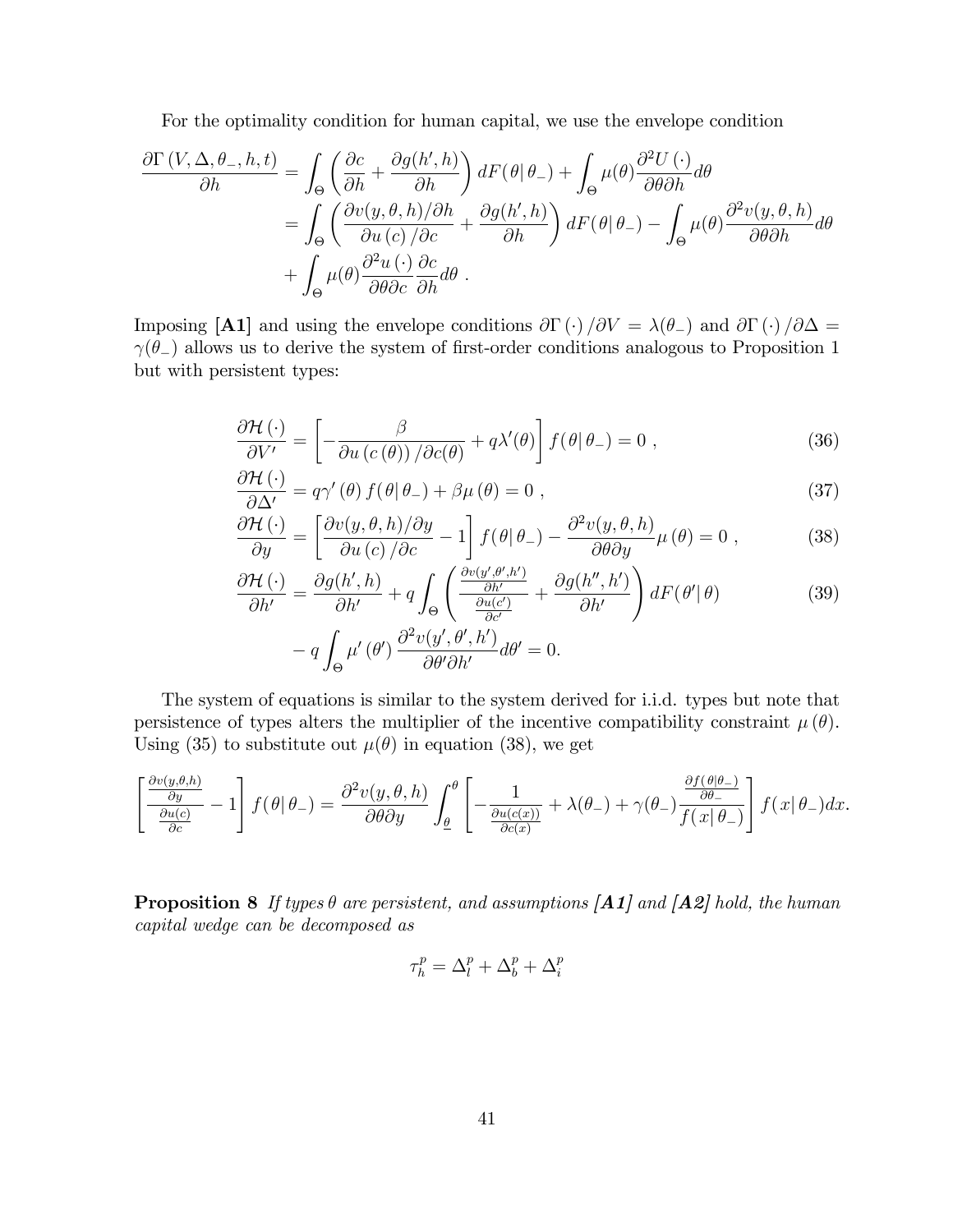with

$$
\Delta_l^p \equiv \frac{q}{\frac{\partial g(h',h)}{\partial h'}} \int_{\Theta} \frac{\partial y'}{\partial h'} \tau_l^{p'} f(\theta' | \theta) d\theta',
$$
\n
$$
\Delta_b^p \equiv \frac{q}{\frac{\partial g(h',h)}{\partial h'}} \mathbb{E}_{\theta} \left[ \frac{\partial y'}{\partial h'} - \frac{\partial g(h'',h')}{\partial h'} \right] \frac{\tau_b^p}{1 - \tau_b^p}
$$
\n
$$
+ \frac{\beta}{\frac{\partial g(h',h)}{\partial h'} \frac{\partial u(c)}{\partial c}} \text{Cov}_{\theta} \left( \frac{\partial u(c')}{\partial c'}, \frac{\partial y'}{\partial h'} - \frac{\partial g(h'',h')}{\partial h'} \right),
$$
\n
$$
\Delta_i^p \equiv -\frac{q}{\frac{\partial u(c)}{\partial c} \frac{\partial g(h',h)}{\partial h'}} \text{Cov}_{\theta} \left( \frac{1}{\frac{\partial u(c')}{\partial c'}}, \frac{\partial v(y', \theta', h')}{\partial h'} \right)
$$
\n
$$
+ \frac{\beta}{\frac{\partial u(c)}{\partial c} \frac{\partial g(h',h)}{\partial h'}} \frac{A^{\chi}}{\alpha \xi} \frac{\tau_l^p}{1 - \tau_l^p} \theta^{1 - \chi} \text{Cov}_{\theta} \left( \frac{\frac{\partial f(\theta' | \theta)}{\partial \theta}}{f(\theta' | \theta)}, \frac{\partial v(y, \theta', h')}{\partial h'} \right)
$$

where the dependence of the expectations and covariance on the current realization of  $\theta$  is denoted by the subscript.

,

**Proof.** Adding the wedge for human capital, analogous to the definition in (12), on both sides of  $(39)$  and rearranging, we find that

$$
\tau_h^p = \Delta_l^p + \Delta_b^p + \Delta_i^p
$$

with

$$
\Delta_l^p \equiv \frac{q}{\frac{\partial g(h',h)}{\partial h'}} \int_{\Theta} \frac{\partial y'}{\partial h'} \tau_l^{p'} f(\theta' | \theta) d\theta',
$$

$$
\Delta_b^p \equiv \frac{1}{\frac{\partial g(h',h)}{\partial h'}} \int_{\Theta} \left( \beta \frac{\frac{\partial u(c')}{\partial c'}}{\frac{\partial u(c)}{\partial c}} - q \right) \left( \frac{\partial y'}{\partial h'} - \frac{\partial g(h'',h')}{\partial h'} \right) f(\theta'|\theta) d\theta'
$$
  

$$
= \frac{q}{\frac{\partial g(h',h)}{\partial h'}} \mathbb{E}_{\theta} \left[ \frac{\partial y'}{\partial h'} - \frac{\partial g(h'',h')}{\partial h'} \right] \frac{\tau_b^p}{1 - \tau_b^p}
$$
  

$$
+ \frac{\beta}{\frac{\partial g(h',h)}{\partial h'} \frac{\partial u(c)}{\partial c}} \text{Cov}_{\theta} \left( \frac{\partial u(c')}{\partial c'}, \frac{\partial y'}{\partial h'} - \frac{\partial g(h'',h')}{\partial h'} \right),
$$
  

$$
\Delta_i^p \equiv -\frac{q}{\frac{\partial g(h',h)}{\partial h'}} \int_{\Theta} \mu'(\theta') \frac{\partial^2 v(y', \theta', h')}{\partial \theta' \partial h'} d\theta'.
$$
(40)

While  $\Delta_l^p$  $_{l}^{p}$  and  $\Delta_{b}^{p}$  $\frac{p}{b}$  are straightforward counterparts to the respective terms that apply if types are not persistent (see  $\Delta_l$  and  $\Delta_b$  in Proposition 3, developing  $\Delta_i^p$  yields further insights. We elaborate on the term  $\Delta_i^p$  $_i^p$  integrating by parts:

$$
\int_{\Theta} \mu'(\theta') \frac{\partial^2 v(y', \theta', h')}{\partial \theta' \partial h'} d\theta' = \left[ \mu'(\theta') \frac{\partial v(y', \theta', h')}{\partial h'} \right] \left| \frac{\overline{\theta'}}{\underline{\theta'}} - \int_{\Theta} \frac{\partial \mu'(\theta')}{\partial \theta'} \frac{\partial v(y', \theta', h')}{\partial h'} d\theta'.
$$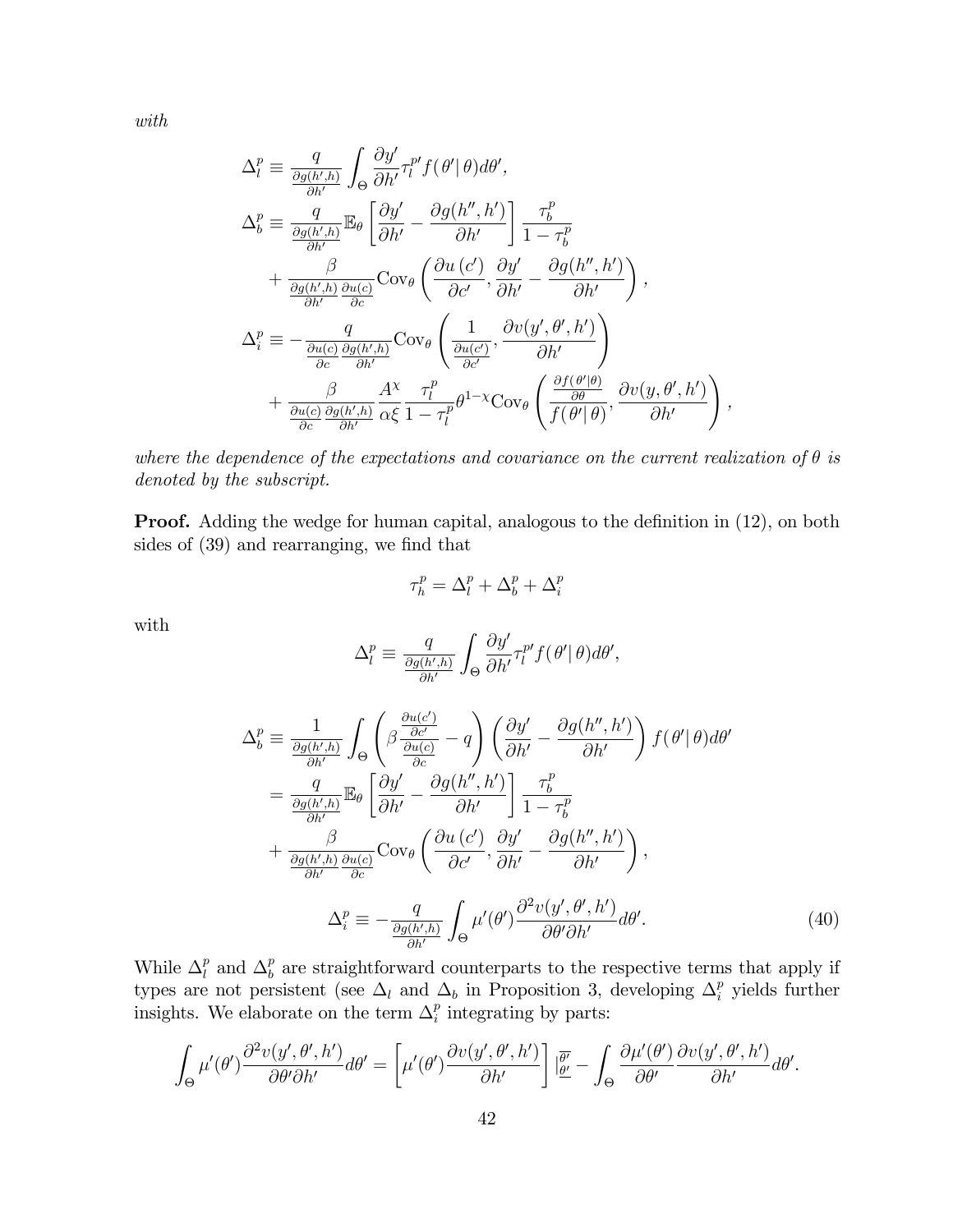The first term on the right-hand side is equal to zero because of the boundary conditions for  $\mu'(\theta')$ . Thus,

$$
\Delta_i^p = \frac{q}{\frac{\partial g(h',h)}} \int_{\Theta} \frac{\partial \mu'(\theta')}{\partial \theta'} \frac{\partial^2 v(y', \theta', h')}{\partial h'} d\theta' \n= -\frac{q}{\frac{\partial g(h',h)}{\partial h'}} \int_{\Theta} \left[ \frac{1}{\partial u(c)/\partial c} - \lambda'(\theta) - \gamma'(\theta) \frac{\frac{\partial f(\theta'\mid\theta)}{\partial \theta}}{f(\theta'\mid\theta)} \right] \frac{\partial v(y', \theta', h')}{\partial h'} f(\theta' \mid \theta) d\theta'.
$$

Since by (36) and (37),

$$
\gamma'(\theta) = -\frac{\beta \mu(\theta)}{q f(\theta|\theta_{-})}
$$

and

$$
\lambda'(\theta) = \frac{\beta}{q\partial u\left(c(\theta)\right)/\partial c(\theta)},
$$

we get

$$
\Delta_i^p = -\frac{q}{\frac{\partial g(h',h)}{\partial h'}} \int_{\Theta} \left[ \frac{1}{\frac{\partial u(c')}{\partial c'}} - \frac{\beta}{q \partial \frac{\partial u(c)}{\partial c}} + \frac{\beta \mu(\theta)}{q f(\theta | \theta_{-})} \frac{\frac{\partial f(\theta' | \theta)}{\partial \theta}}{f(\theta' | \theta)} \right] \frac{\partial v(y', \theta', h')}{\partial h'} f(\theta' | \theta) d\theta' \n= -\frac{q}{\frac{\partial g(h',h)}{\partial h'}} \int_{\Theta} \left[ \frac{\frac{\partial u(c)}{\partial c}}{\frac{\partial v}{\partial c'}} - \frac{\beta}{q} + \frac{A^{\chi} \theta^{1-\chi}}{\alpha \xi} \frac{\beta}{q} \frac{\tau_l^p}{1 - \tau_l^p} \frac{\frac{\partial f(\theta' | \theta)}{\partial \theta}}{f(\theta' | \theta)} \right] \frac{\partial v(y', \theta', h')}{\partial h'} f(\theta' | \theta) d\theta',
$$

where the second equality follows from

$$
\left[\frac{\frac{\partial u(c)}{\partial c}}{\frac{\partial v(y,\theta,h)}{\partial y}}-1\right]\frac{f(\theta|\theta_{-})}{\frac{\partial u(c(\theta))}{\partial c(\theta)}}=\left[\frac{\tau_{l}^{p}}{1-\tau_{l}^{p}}\right]\frac{f(\theta|\theta_{-})}{\frac{\partial u(c(\theta))}{\partial c(\theta)}}=\mu(\theta)\alpha\frac{\xi\theta^{\chi-1}}{Ax}.
$$

In order to further simplify, note that, as in the case without persistent types, we have

$$
\int_{\Theta} \left[ \frac{1}{\partial u \left( c' \right) / \partial c'} - \frac{\beta}{q \partial u \left( c \right) / \partial c} \right] \frac{\partial v(y', \theta', h')}{\partial h'} f(\theta' | \theta) d\theta'
$$
\n
$$
= \mathbb{E}_{\theta} \left[ \frac{1}{\partial u \left( c' \right) / \partial c'} - \frac{\beta}{q \partial u \left( c \right) / \partial c} \right] \mathbb{E}_{\theta} \left[ \frac{\partial v(y', \theta', h')}{\partial h'} \right]
$$
\n
$$
+ \text{Cov}_{\theta} \left( \frac{1}{\partial u \left( c' \right) / \partial c'} - \frac{\beta}{q \partial u \left( c \right) / \partial c}, \frac{\partial v(y', \theta', h')}{\partial h'} \right)
$$
\n
$$
= \text{Cov}_{\theta} \left( \frac{1}{\frac{\partial u(c')}{\partial c'}}, \frac{\partial v(y', \theta', h')}{\partial h'} \right).
$$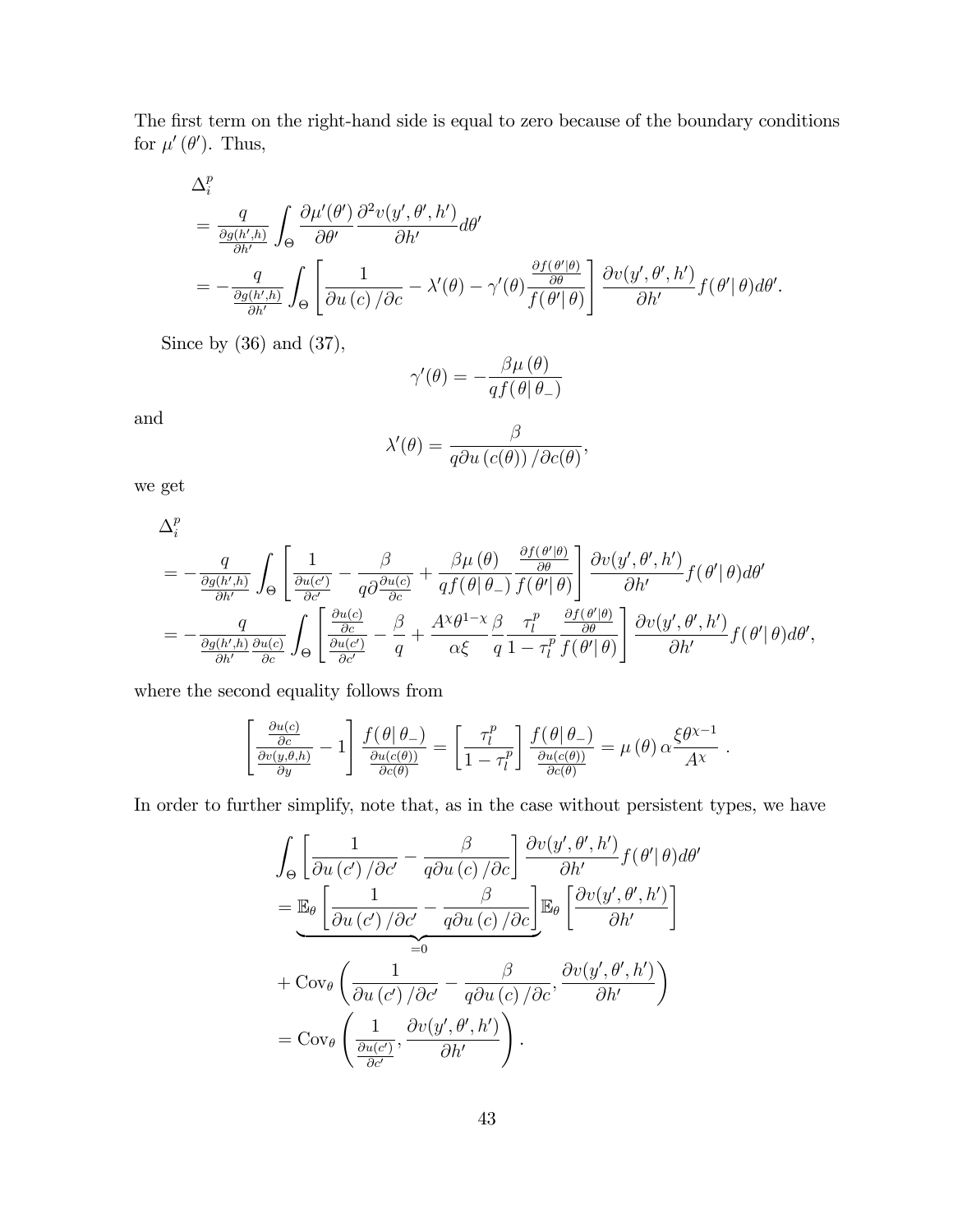Moreover, the changes  $\partial f(\theta'|\theta)/\partial \theta$  in the density have to sum to zero across all  $\theta'$  so that

$$
\mathbb{E}_{\theta}\left[\frac{\frac{\partial f(\theta'|\theta)}{\partial \theta}}{f(\theta'|\theta)}\right] = \int_{\Theta}\frac{\frac{\partial f(\theta'|\theta)}{\partial \theta}}{f(\theta'|\theta)}f(\theta'|\theta)d\theta' = \int_{\Theta}\frac{\partial f(\theta'|\theta)}{\partial \theta}d\theta' = 0.
$$

It follows that

$$
\int_{\Theta} \frac{\frac{\partial f(\theta'|\theta)}{\partial \theta}}{f(\theta'|\theta)} \frac{\partial v(y', \theta', h')}{\partial h'} f(\theta'|\theta) d\theta'
$$
\n
$$
= \mathbb{E}_{\theta} \left[ \frac{\frac{\partial f(\theta'|\theta)}{\partial \theta}}{f(\theta'|\theta)} \right] \mathbb{E}_{\theta} \left[ \frac{\frac{\partial v(y', \theta', h')}{\partial h'}}{f(\theta'|\theta)} \right] + \text{Cov}_{\theta} \left( \frac{\frac{\partial f(\theta'|\theta)}{\partial \theta}}{f(\theta'|\theta)} , \frac{\partial v(y', \theta', h')}{\partial h'} \right)
$$
\n
$$
= \text{Cov}_{\theta} \left( \frac{\frac{\partial f(\theta'|\theta)}{\partial \theta}}{f(\theta'|\theta)} , \frac{\partial v(y', \theta', h')}{\partial h'} \right).
$$

Thus,

 $\blacksquare$ 

$$
\Delta_i^p = -\frac{q}{\frac{\partial g(h',h)}{\partial h'}} \text{Cov}_{\theta} \left( \frac{1}{\frac{\partial u(c')}{\partial c'}}, \frac{\partial v(y', \theta', h')}{\partial h'} \right) \n- \frac{\beta}{\frac{\partial u(c)}{\partial c} \frac{\partial g(h',h)}{\partial h'}} \frac{A^{\chi}}{\alpha \xi} \frac{\tau_l^p}{1 - \tau_l^p} \theta^{1-\chi} \text{Cov}_{\theta} \left( \frac{\frac{\partial f(\theta'|\theta)}{\partial \theta}}{f(\theta'|\theta)}, \frac{\partial v(y', \theta', h')}{\partial h'} \right).
$$

Analogous to Proposition 3, Proposition 8 shows that the wedge for human capital is affected by the expected labor wedges in the next period in term  $\Delta_l^p$  $\binom{p}{l}$ , the wedge for bequests in term  $\Delta_h^p$  $\frac{p}{b}$  and the effect of human capital on the incentive-compatibility constraint in term  $\Delta_i^p$  $i<sup>p</sup>$ . Compared with the results for i.i.d types, the effect of human capital on the incentive-compatibility constraint in  $\Delta_i^p$  $i<sub>i</sub><sup>p</sup>$  also depends on the current labor wedge  $\tau_l^p$ <sup>*p*</sup> if ability types are persistent and  $\gamma(\theta) > 0$ . The sign of this additional effect depends on how the likelihood ratio  $\frac{\partial f(\theta'|\theta)}{\partial \theta} / f(\theta'|\theta)$  covaries with the effect of human capital on the disutility of labor  $\partial v(y', \theta', h') / \partial h'$  as  $\theta'$  changes. We find:

**Corollary 4** Under assumptions [**A1**], [**A1**'] and [**A2**],  $\Delta_i^p < 0$  if  $\chi \geq -\alpha$  and  $\frac{\partial f(\theta'|\theta)}{\partial \theta} / f(\theta'|\theta)$ monotonically increases in  $\theta'$ . The planner then has a motive to increase human capital accumulation in order to relax the incentive compatibility constraint.

**Proof.** The proof follows directly from Remark 1.  $\blacksquare$ 

It seems natural that  $\frac{\partial f(\theta'|\theta)}{\partial \theta}/f(\theta'|\theta)$  increases in  $\theta'$  since this implies that the planner is more likely to observe higher future output of dynasties that have high current ability. See, for example, the interpretation of the monotone likelihood ratio assumption in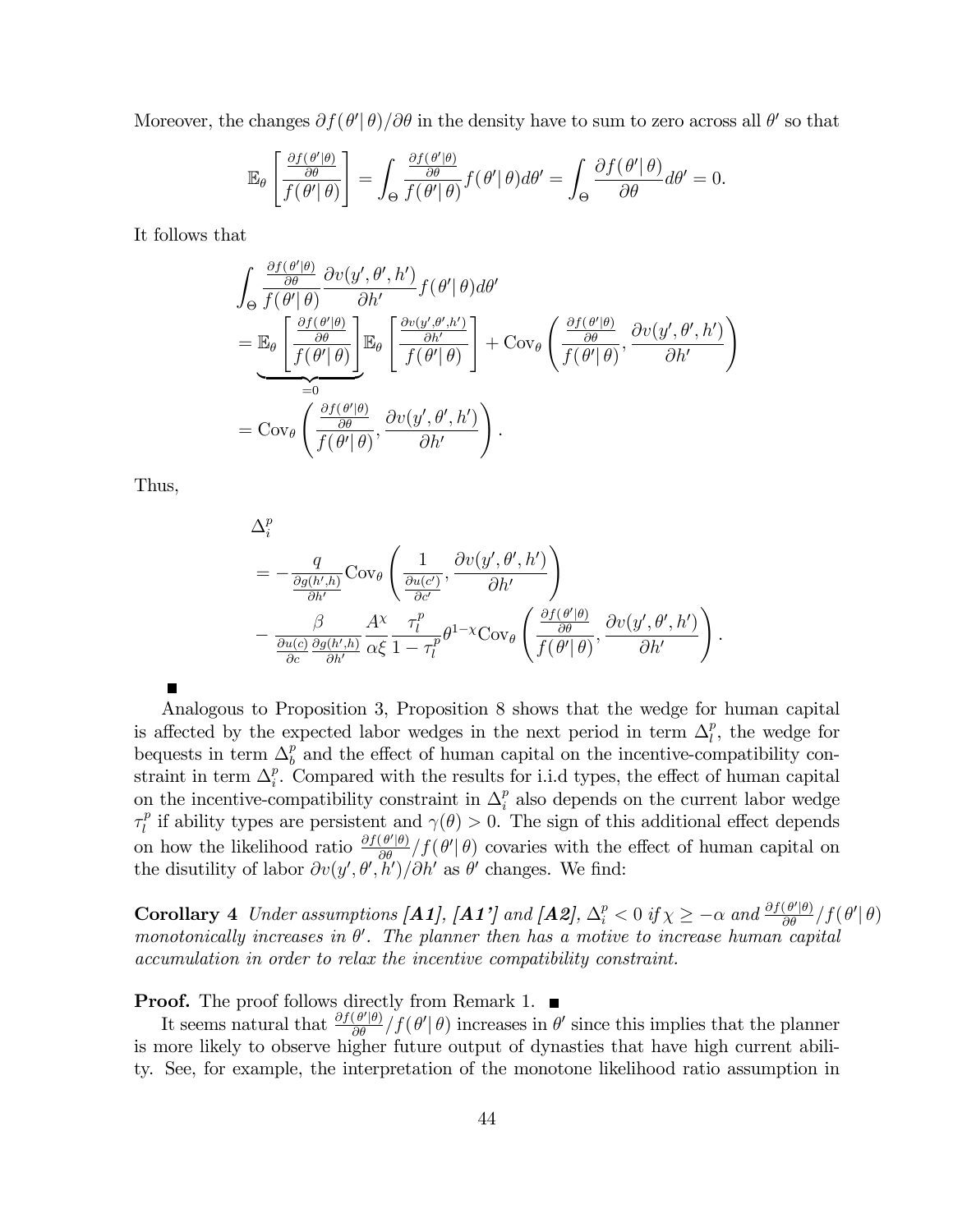Rogerson (1985). With persistence of ability types, the planner thus has an additional incentive to subsidize education for reducing information rents of the future generation, and this incentive is stronger the larger is the current labor wedge  $\tau_l^p$  $\frac{p}{l}$ .

Concerning the **wedge for bequests**, we impose assumption  $[A1]$ , use equation (35) and follow the steps of the derivations of the reciprocal Euler equation noting that  $\mathbb{E}_{\theta}$  $\left[\frac{\partial f(\theta'|\theta)}{\partial \theta}/f(\theta'|\theta)\right] = 0$ . This establishes that the wedge for bequests  $\tau_b^p > 0$  also in the case with persistent types. See also Stantcheva (2014a).

Finally, we derive the analogon of Proposition 5 for the case with persistent shocks.

**Proposition 9** At the optimum,  $\Delta_l^p = -\Delta_i^p$  $\frac{p}{i}$  and so the constrained efficient human capital wedge  $\tau_h^{p*} = \Delta_b^p$ , *i.e.*,

$$
\tau_h^{p*} = \frac{q}{\frac{\partial g(h',h)}{\partial h'}} \mathbb{E}_{\theta} \left[ \frac{\partial y'}{\partial h'} - \frac{\partial g(h'',h')}{\partial h'} \right] \frac{\tau_b^{p*}}{1 - \tau_b^{p*}} + \frac{\beta}{\frac{\partial g(h',h)}{\partial h'} \frac{\partial u(c)}{\partial c}} \text{Cov}_{\theta} \left( \frac{\partial u(c')}{\partial c'}, \frac{\partial y'}{\partial h'} - \frac{\partial g(h'',h')}{\partial h'} \right).
$$

where the dependence of the expectations and covariance on the current realization of  $\theta$  is denoted by the subscript.

**Proof.** The social optimality condition for human capital (39) and equation (40) imply that

$$
\Delta_i = -1 - \frac{q}{\partial g(h',h)/\partial h'} \int_{\Theta} \left( \frac{\partial v(y',\theta',h')/\partial h'}{\partial u(c')/\partial c'} + \frac{\partial g(h'',h')}{\partial h'} \right) dF(\theta'|\theta) .
$$

Given the definition of  $\Delta_l^p$  $\ell$ <sup>*n*</sup> in Proposition 8, we have

$$
\Delta_i^p + \Delta_l^p = -1 - \frac{q}{\partial g(h',h)/\partial h'} \int_{\Theta} \left( \frac{\partial v(y',\theta',h')/\partial h'}{\partial u(c')/\partial c'(\theta')} + \frac{\partial g(h'',h')}{\partial h'} - \frac{\partial y'}{\partial h'} \tau_l^{p'} \right) dF(\theta'|\theta)
$$
  

$$
= -1 - \frac{q}{\partial g(h',h)/\partial h'} \int_{\Theta} \left( \frac{\partial v(y',\theta',h')/\partial h'}{\partial u(c')/\partial c'} + \frac{\partial g(h'',h')}{\partial h'} \right) dF(\theta'|\theta)
$$
  

$$
+ \frac{q}{\partial g(h',h)/\partial h'} \int_{\Theta} \left( \frac{\partial y'}{\partial h'} \left( 1 - \frac{\partial v(y',\theta',h')/\partial y'}{\partial u(c')/\partial c'} \right) \right) dF(\theta'|\theta),
$$

where the second equality uses the definition of the labor wedge in  $(11)$ . As the derivatives of the multivariate function  $v(y, \theta, h)$  in the proof of Remark 1 are such that  $\frac{\partial v(y', \theta', h')}{\partial h'} =$  $-\frac{\partial v(y',\theta',h')}{\partial y'}$  $\partial y'$  $\partial y'$  $\frac{\partial y'}{\partial h'}$ , the equation simplifies to

$$
\Delta_i^p + \Delta_l^p = -1 + \frac{q}{\partial g(h',h)/\partial h'} \int_{\Theta} \left[ \frac{\partial y'}{\partial h'} - \frac{\partial g(h'',h')}{\partial h'} \right] dF(\theta'|\theta) .
$$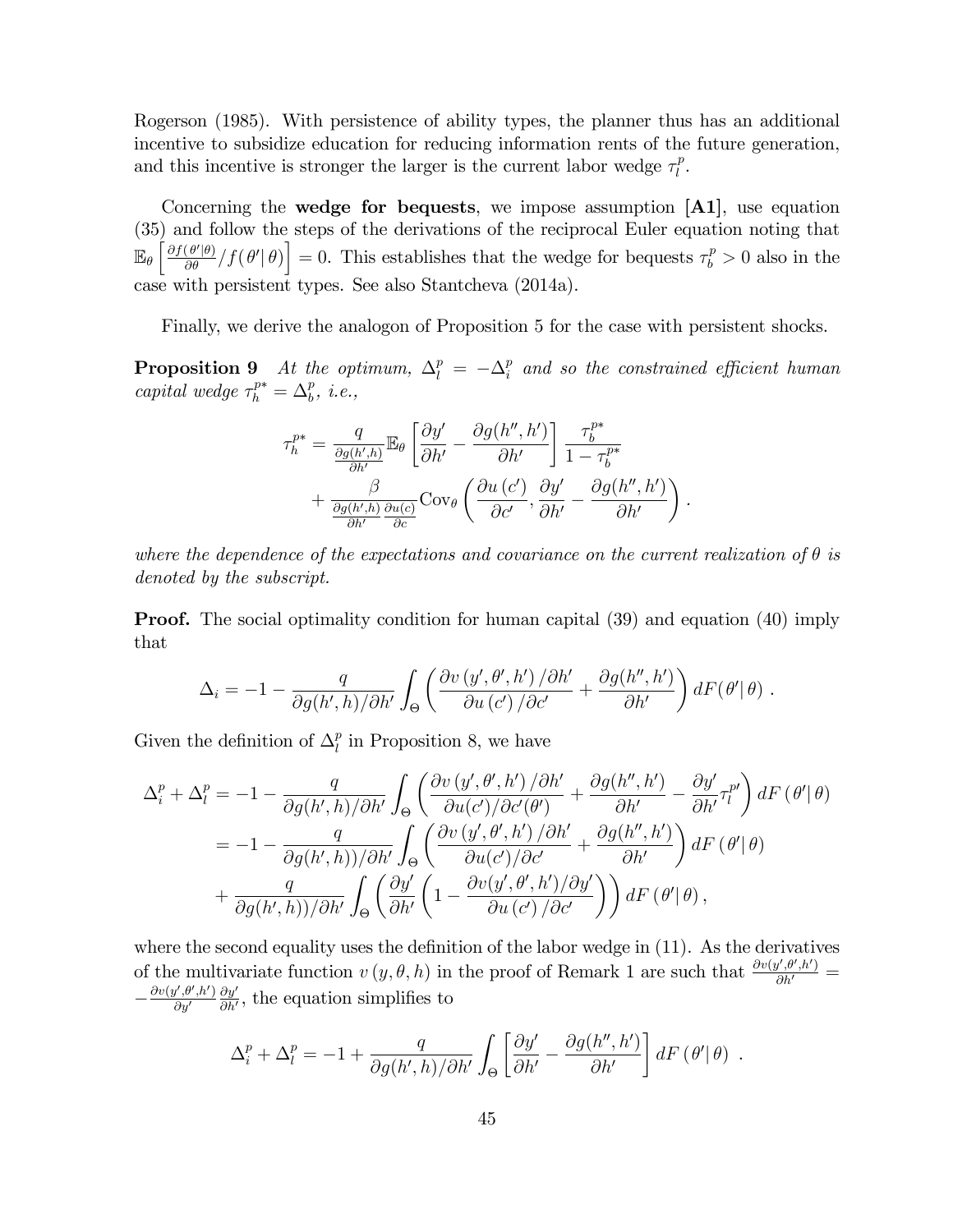Thus,  $\Delta_i^p = -\Delta_l^p$  $_{l}^{p}$  iff

$$
\frac{\partial g(h',h)}{\partial h'} = q \int_{\Theta} \left[ \frac{\partial y'}{\partial h'} - \frac{\partial g(h'',h')}{\partial h'} \right] dF(\theta'|\theta) . \tag{41}
$$

We then can follow the same steps as in the proof of Proposition 5 to show that an allocation cannot be socially optimal if (41) is not satisfied.  $\blacksquare$ 

#### A.4 Implementation

Substituting  $\tau_h = \Delta_b$  into equation (19), we get

$$
\frac{\partial T(\cdot)}{\partial h'} = \frac{\partial g(h', h)}{\partial h'} \Delta_b - \beta \mathbb{E} \left[ \left( \frac{\partial y'}{\partial h'} \frac{\partial T'(\cdot)}{\partial y'} + \frac{\partial T'(\cdot)}{\partial h'} \right) \frac{\frac{\partial u(c')}{\partial c'}}{\frac{\partial u(c)}{\partial c}} \right]
$$
  
\n
$$
= \mathbb{E} \left[ \beta \frac{\frac{\partial u(c')}{\partial c'}}{\frac{\partial u(c)}{\partial c}} - q \right] \mathbb{E} \left[ \frac{\partial y'}{\partial h'} - \frac{\partial g(h'', h')}{\partial h'} \right]
$$
  
\n
$$
+ \frac{\beta}{\frac{\partial u(c)}{\partial c}} \text{Cov} \left( \frac{\partial u(c')}{\partial c'}, \frac{\partial y'}{\partial h'} - \frac{\partial g(h'', h')}{\partial h'} \right)
$$
  
\n
$$
- \beta \mathbb{E} \left[ \frac{\partial y'}{\partial h'} \frac{\partial T'(\cdot)}{\partial y'} + \frac{\partial T'(\cdot)}{\partial h'} \right] \mathbb{E} \left[ \frac{\frac{\partial u(c')}{\partial c'}}{\frac{\partial u(c)}{\partial c}} \right]
$$
  
\n
$$
- \frac{\beta}{\frac{\partial u(c)}{\partial c}} \text{Cov} \left( \frac{\partial y'}{\partial h'} \frac{\partial T'(\cdot)}{\partial y'} + \frac{\partial T'(\cdot)}{\partial h'}, \frac{\partial u(c')}{\partial c'} \right),
$$

where in the second equality we substitute  $\Delta_b$  as defined in Proposition 3. Using the definition of the wedge for bequests  $(10)$  implies that

$$
\mathbb{E}\left[\beta \frac{\frac{\partial u(c')}{\partial c'}}{\frac{\partial u(c)}{\partial c}} - q\right] = q \frac{\tau_b}{1 - \tau_b}
$$

and

$$
\mathbb{E}\left[\frac{\frac{\partial u(c')}{\partial c'}}{\frac{\partial u(c)}{\partial c}}\right] = \frac{q}{\beta}\frac{1}{1-\tau_b}
$$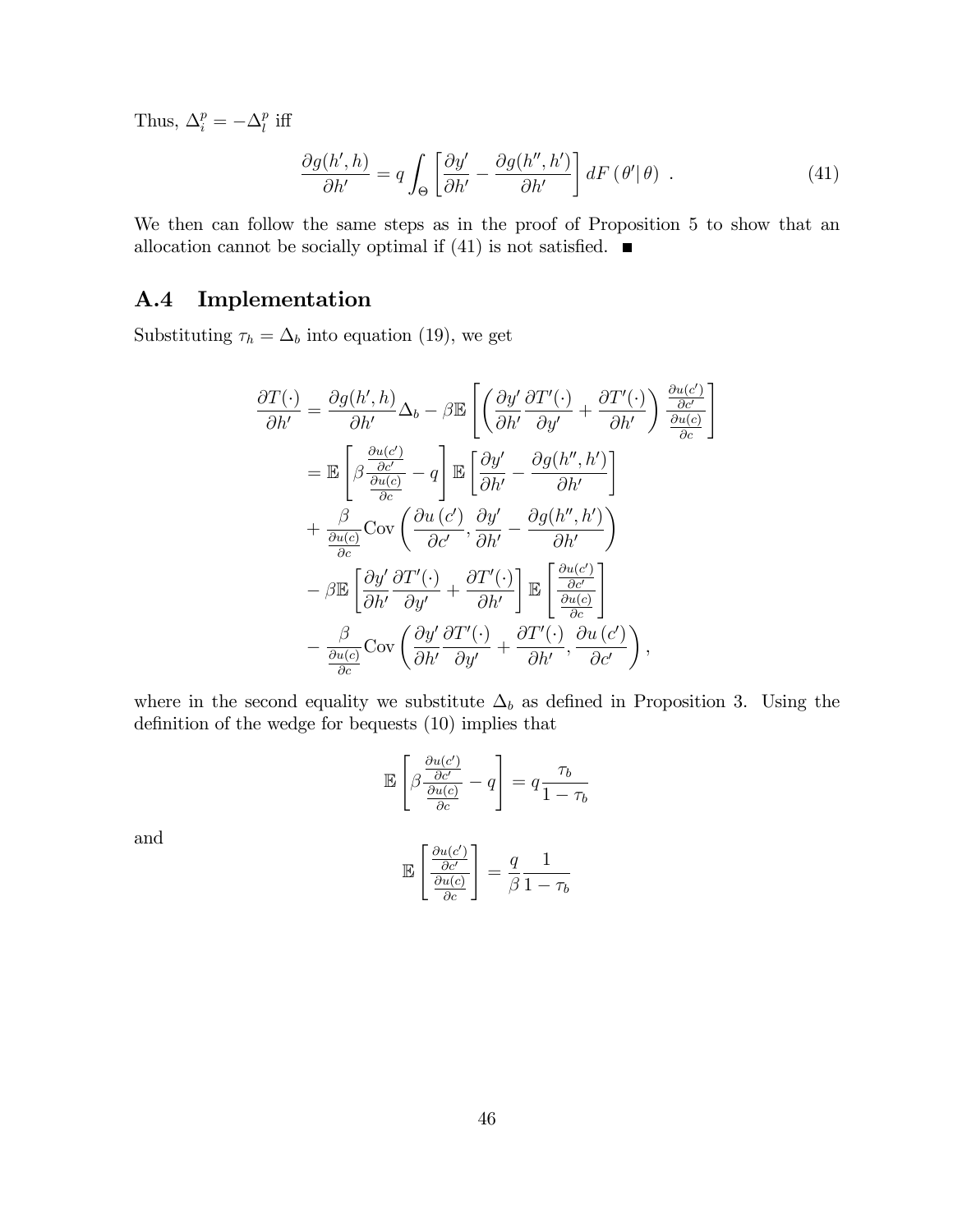so that

$$
\frac{\partial T(\cdot)}{\partial h'} = q \frac{\tau_b}{1 - \tau_b} \mathbb{E} \left[ \frac{\partial y'}{\partial h'} - \frac{\partial g(h'', h')}{\partial h'} \right] + \frac{\beta}{\frac{\partial u(c)}{\partial c}} \text{Cov} \left( \frac{\partial u(c')}{\partial c'}, \frac{\partial y'}{\partial h'} - \frac{\partial g(h'', h')}{\partial h'} \right) \n- q \frac{1}{1 - \tau_b} \mathbb{E} \left[ \frac{\partial y'}{\partial h'} \frac{\partial T'(\cdot)}{\partial y'} + \frac{\partial T'(\cdot)}{\partial h'} \right] - \frac{\beta}{\frac{\partial u(c)}{\partial c}} \text{Cov} \left( \frac{\partial y'}{\partial h'} \frac{\partial T'(\cdot)}{\partial y'} + \frac{\partial T'(\cdot)}{\partial h'}, \frac{\partial u(c')}{\partial c'} \right) \n= q \mathbb{E} \left[ \left( 1 - \frac{\partial T'(\cdot)}{\partial y'} \right) \frac{\partial y'}{\partial h'} - \frac{\partial g(h'', h')}{\partial h'} - \frac{\partial T'(\cdot)}{\partial h'} \right] \frac{\tau_b}{1 - \tau_b} \n- q \mathbb{E} \left[ \frac{\partial y'}{\partial h'} \frac{\partial T'(\cdot)}{\partial y'} + \frac{\partial T'(\cdot)}{\partial h'} \right] \n+ \frac{\beta}{\frac{\partial u(c)}{\partial c}} \text{Cov} \left( \frac{\partial u(c')}{\partial c'}, \left( 1 - \frac{\partial T'(\cdot)}{\partial y'} \right) \frac{\partial y'}{\partial h'} - \frac{\partial g(h'', h')}{\partial h'} - \frac{\partial T'(\cdot)}{\partial h'} \right).
$$

Applying the logic of the proof of Proposition 5 implies that, at the social optimum, the discounted expected after-tax returns to human capital have to equal the marginal cost of human capital investment:

$$
\frac{\partial g(h',h)}{\partial h'} = q \mathbb{E}\left[ \left( 1 - \frac{\partial T'(\cdot)}{\partial y'} \right) \frac{\partial y'}{\partial h'} - \frac{\partial g(h'',h')}{\partial h'} - \frac{\partial T'(\cdot)}{\partial h'} \right].
$$

Thus,

$$
\frac{\partial T(\cdot)}{\partial h'} = \frac{\partial g(h', h)}{\partial h'} \frac{\tau_b^*}{1 - \tau_b^*} \n- q \mathbb{E} \left[ \frac{\partial y'}{\partial h'} \frac{\partial T'(\cdot)}{\partial y'} + \frac{\partial T'(\cdot)}{\partial h'} \right] \n+ \frac{\beta}{\frac{\partial u(c)}{\partial c}} \text{Cov} \left( \frac{\partial u(c')}{\partial c'}, \left( 1 - \frac{\partial T'(\cdot)}{\partial y'} \right) \frac{\partial y'}{\partial h'} - \frac{\partial g(h'', h')}{\partial h'} - \frac{\partial T'(\cdot)}{\partial h'} \right).
$$

## References

- [1] Abreu Dilip, David Pearce and Ennio Stacchetti (1990): "Toward a Theory of Discounted Repeated Games with Imperfect Monitoring," Econometrica, vol.  $58(5)$ , 1041-1063
- [2] Albanesi, Stefania and Christopher Sleet (2006): "Dynamic Optimal Taxation with Private Information," Review of Economic Studies, vol. 73, 1–30.
- [3] Atkeson, Andrew and Robert E. Lucas, Jr. (1992): "On Efficient Distribution with Private Information," Review of Economic Studies, vol. 59, 427-453.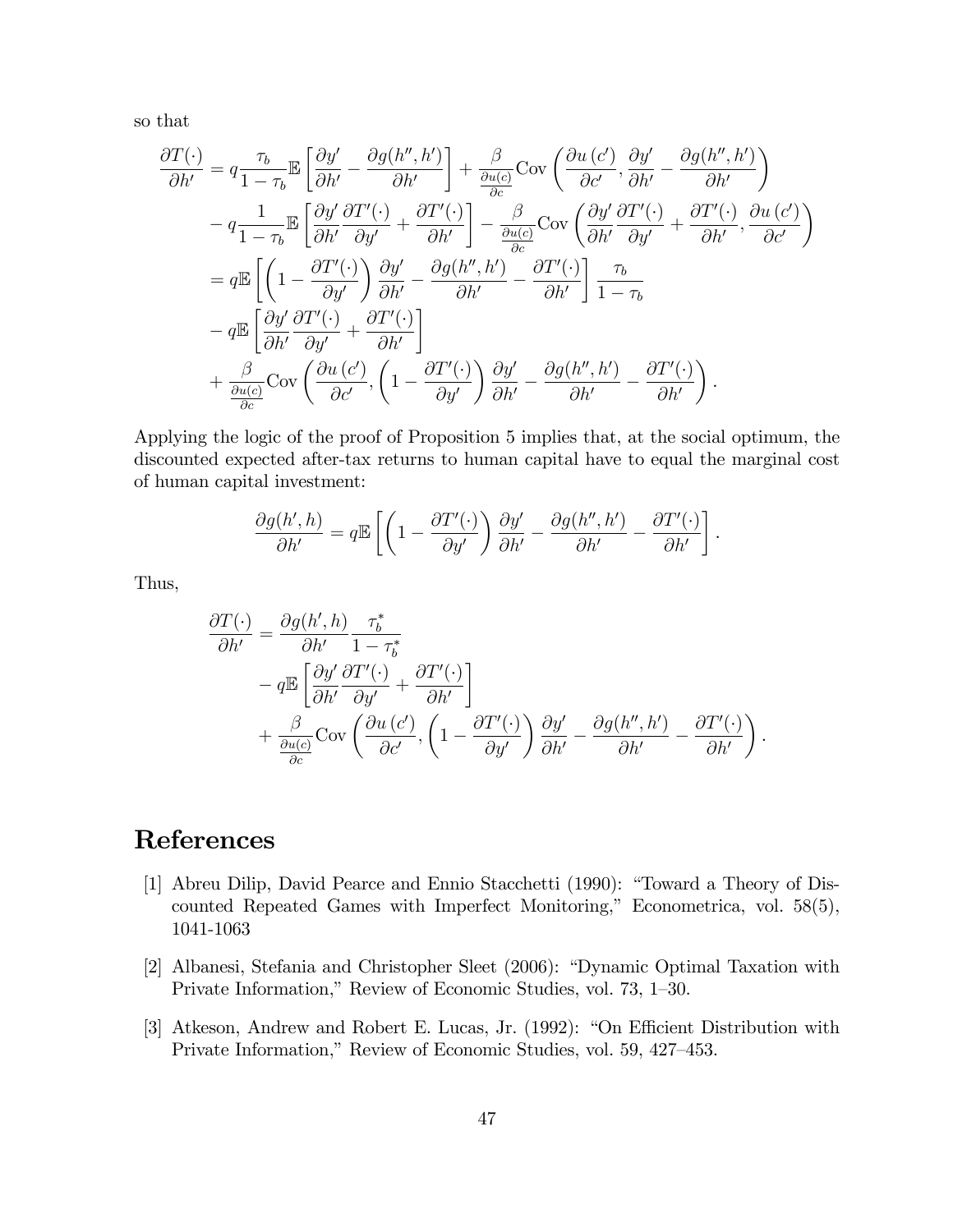- [4] Battaglini, Marco and Rohit Lamba (2014): "Optimal Dynamic Contracting: the First-Order Approach and Beyond," Manuscript, Princeton University.
- [5] Ben-Porath, Yoram (1967): "The Production of Human Capital and the Life Cycle of Earnings," Journal of Political Economy, vol. 75, 352–365.
- [6] Bohaček, Radim and Marek Kapička (2008): "Optimal Human Capital Policies," Journal of Monetary Economics, vol. 55, 1–16.
- [7] Bovenberg, A. Lans and Bas Jacobs (2005): "Redistribution and Education Subsidies are Siamese Twins," Journal of Public Economics, vol. 89, 2005–2035.
- [8] Card, David (1999): "The Causal Effect of Education on Earnings," in: *Handbook of* Labor Economics, Ashenfelter, Orley and David Card (eds.), vol.  $3A$ ,  $1801-1863$ .
- [9] Chetty, Raj  $(2012)$ : "Bounds on Elasticities with Optimization Frictions: a Synthesis of Micro and Macro Evidence on Labor Supply," Econometrica, vol. 80, 969–1018.
- [10] Cunha, Flavio, James J. Heckman, Lance Lochner and Dimitriy V. Masterov (2006): "Interpreting the Evidence on Life Cycle Skill Formation," ch. 12, in: Handbook of the Economics of Education, Hanushek, Eric A. and Finis Welch (eds.), vol. 1, 697–812.
- [11] Erosa, Andrés and Tatyana Koreshkova (2007): "Progressive Taxation in a Dynastic Model of Human Capital," Journal of Monetary Economics, vol. 54, 667–685.
- [12] Farhi, Emmanuel and Iván Werning (2007): "Inequality and Social Discounting," Journal of Political Economy, vol. 115, 365–402.
- [13] Farhi, Emmanuel and Iván Werning (2010): "Progressive Estate Taxation," Quarterly Journal of Economics, vol.  $125, 635-673$ .
- [14] Farhi, Emmanuel and Iván Werning (2013): "Insurance and Taxation over the Life Cycle," Review of Economic Studies, vol. 80, 596–635.
- [15] Findeisen, Sebastian and Dominik Sachs (2012): "Education and Optimal Dynamic Taxation: the Role of Income-Contingent Loans," Working Paper, University of Konstanz.
- [16] Gary-Bobo, Robert and Alain Trannoy (2014): "Optimal Student Loans and Graduate Tax under Moral Hazard and Adverse Selection," Working Paper, CREST, Paris.
- [17] Gelber, Alexander and Matthew Weinzierl (2014): "Equalizing Outcomes and Equalizing Opportunities: Optimal Taxation when Children's Abilities Depend on Parents' Resources," Working Paper No. 13-014, Harvard Business School.
- [18] Golosov, Mikhail, Maxim Troshkin, Aleh Tsyvinski (2011): "Optimal Dynamic Taxes," NBER Working Paper No. 17642.